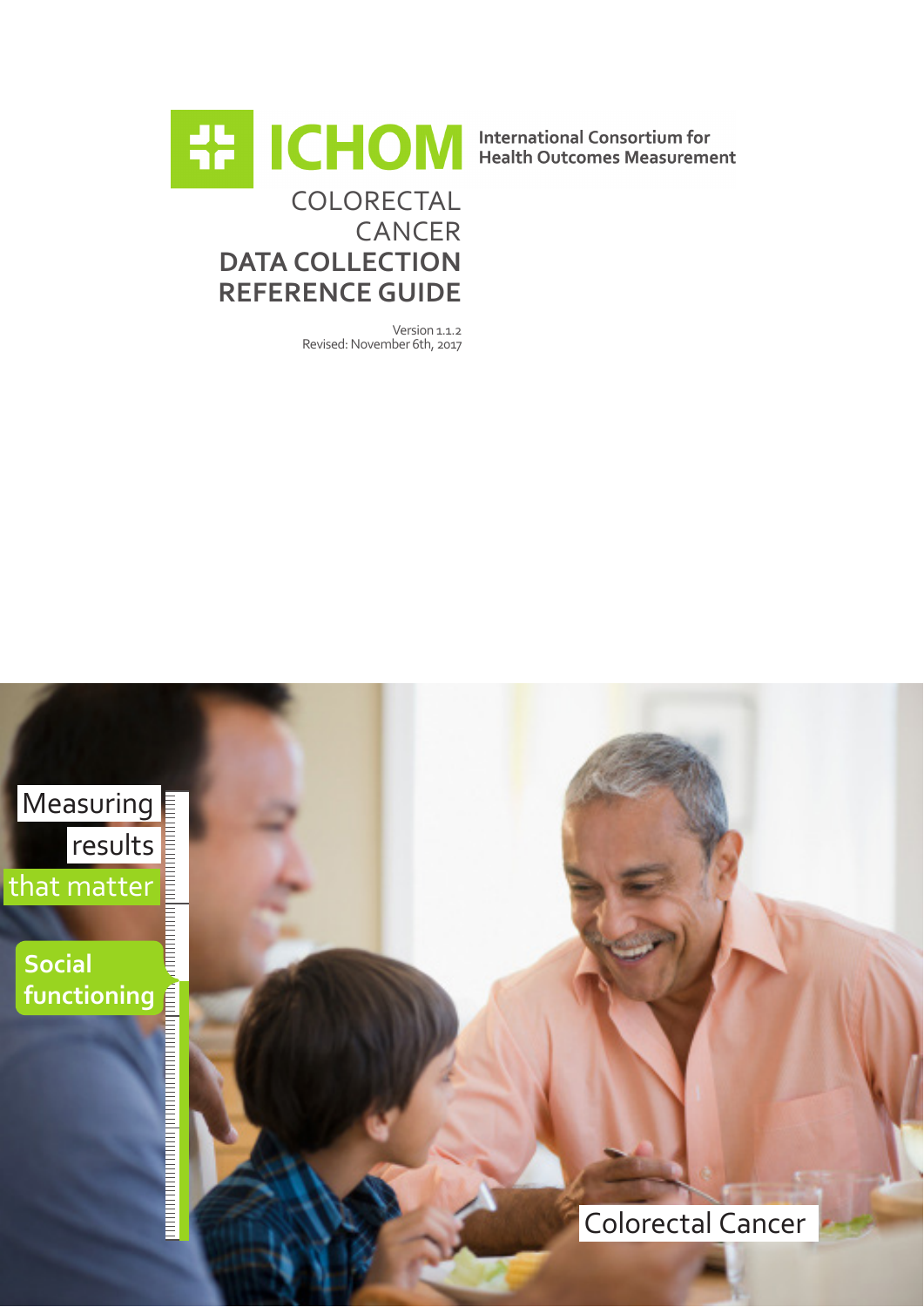

We are thrilled that you are interested in measuring outcomes for your colorectal cancer patients according to ICHOM standards. It is our hope that this Reference Guide will facilitate the process of implementing our Standard Set and ensure collection of comparable data for global benchmarking and learning.

© 2016 ICHOM. All rights reserved. When using this set of outcomes, or quoting therefrom, in any way, we solely require that you always make a reference to ICHOM as the source so that this organization can continue its work to define more standard outcome sets.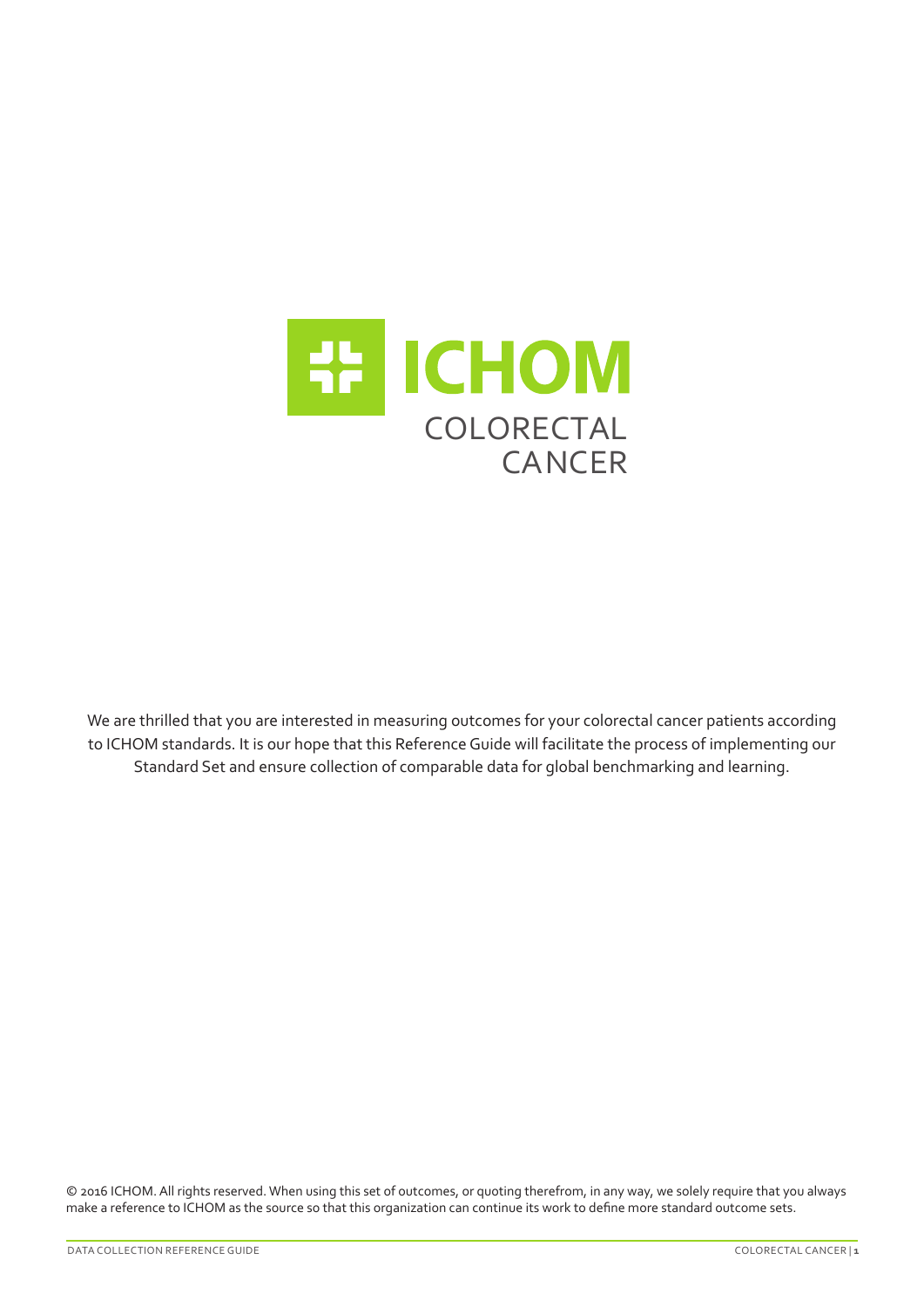# Introducing ICHOM and the Reference Guide

ICHOM brings together patient representatives, clinician leaders, and registry leaders from all over the world to develop Standard Sets, comprehensive yet parsimonious sets of outcomes and case-mix variables we recommend all providers track.

Each Standard Set focuses on patient-centered results, and provides an internationally-agreed upon method for measuring each of these outcomes. We do this because we believe that standardized outcomes measurement will open up new possibilities to compare performance globally, allow clinicians to learn from each other, and rapidly improve the care we provide our patients.

Our Standard Sets include initial conditions and risk factors to enable meaningful case-mix adjustment globally, ensuring that comparisons of outcomes will take into account the differences in patient populations across not just providers, but also countries and regions. We also include high-level treatment variables to allow stratification of outcomes by major treatment types. A comprehensive data dictionary is included in the appendix.

# Working Group Members for Colorectal Cancer

The following individuals dedicated both time and expertise to develop the ICHOM Standard Set for Colorectal Cancer in partnership with ICHOM, under the leadership of Dr. Rob Tollenaar, Professor of Surgical Oncology and Head of the Department of Surgery at Leiden University Medical Center, Leiden and Cornelis van de Velde, Professor of Surgical Oncology and Coordinator of Oncology at the Leiden University Medical Center, Leiden, The **Netherlands** 

**Australia** Donna Bauer Craig Lynch John Zalcberg

**Belgium** Eric van Cutsem

**Germany** Corinna Langelotz **Malaysia** Muhammad Radzi Abu Hassan

**Netherlands** Rob Tollenaar Cornelis van de Velde Eino van Duyn

**Singapore** Joanne Ngeow

**Spain** Josep Borras

**Taiwan** Skye Hung-Chung Chen

**United Kingdom** Michael Fenn

#### **United States**

Ann Berger Giles Boland Mary Buss Robert Cima Sam Finlayson John Lloyd Harvey Mamon Pamela McAllister Bruce Minsky Kim Ryan Veena Shankaran Melissa Upton Jessica Zerillo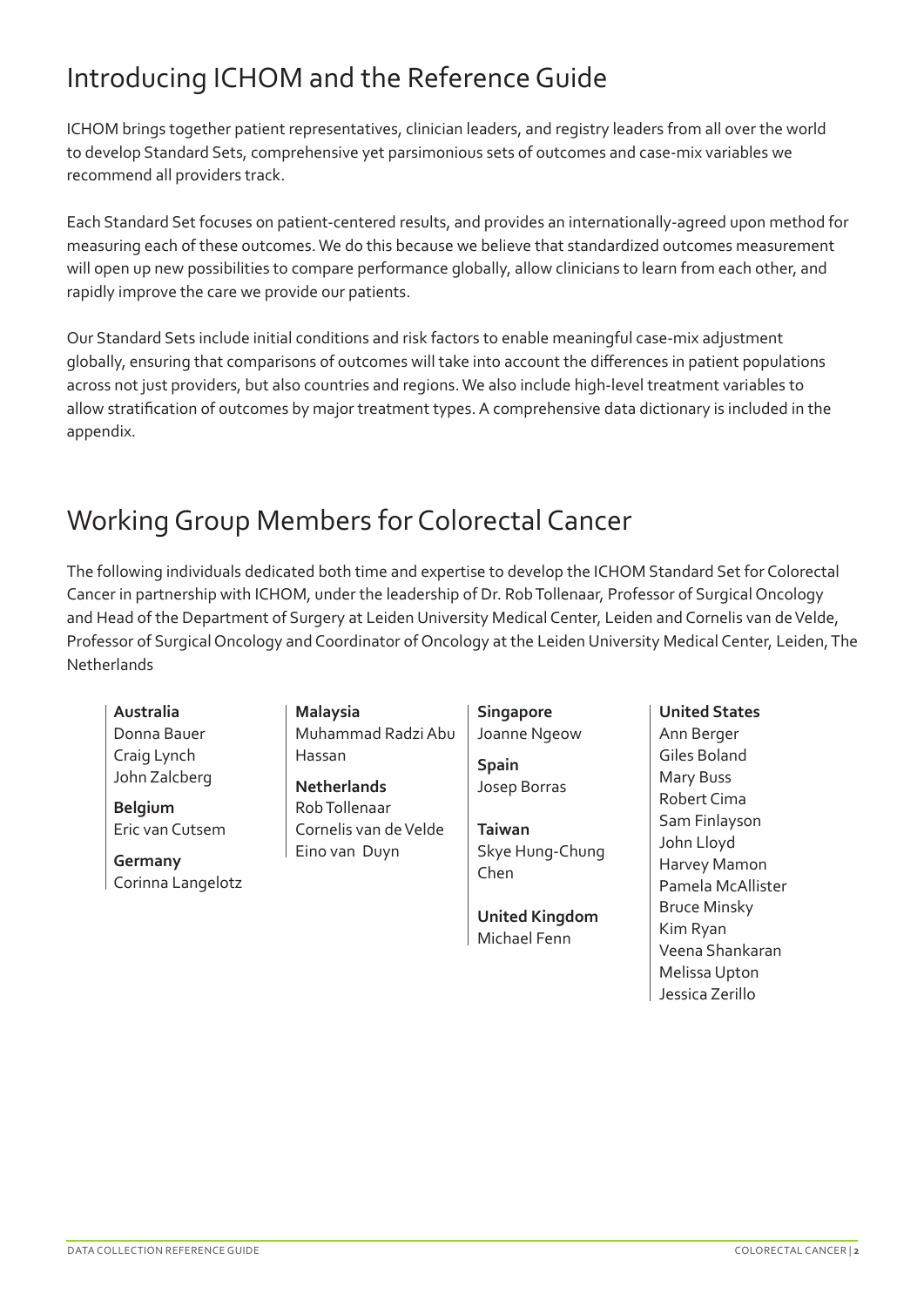## Supporting Organizations

The Colorectal Cancer Standard Set is made possible only through the support of the Alliance of Dedicated Cancer Centers.



### Conditions and Treatment Approaches Covered for Colorectal Cancer

For Colorectal Cancer, the following treatment approaches (or interventions) are covered by our Standard Set.

| Conditions*             | All patients with newly pathologically diagnosed invasive colorectal cancer (stage I-IV) |
|-------------------------|------------------------------------------------------------------------------------------|
| Treatment<br>Approaches | Surgery   Radiotherapy   Chemotherapy   Targeted Therapy                                 |

\*Excluded Conditions: Non-adenocarcinoma, non-primary colorectal tumors and patients with recurrent disease at baseline will be excluded.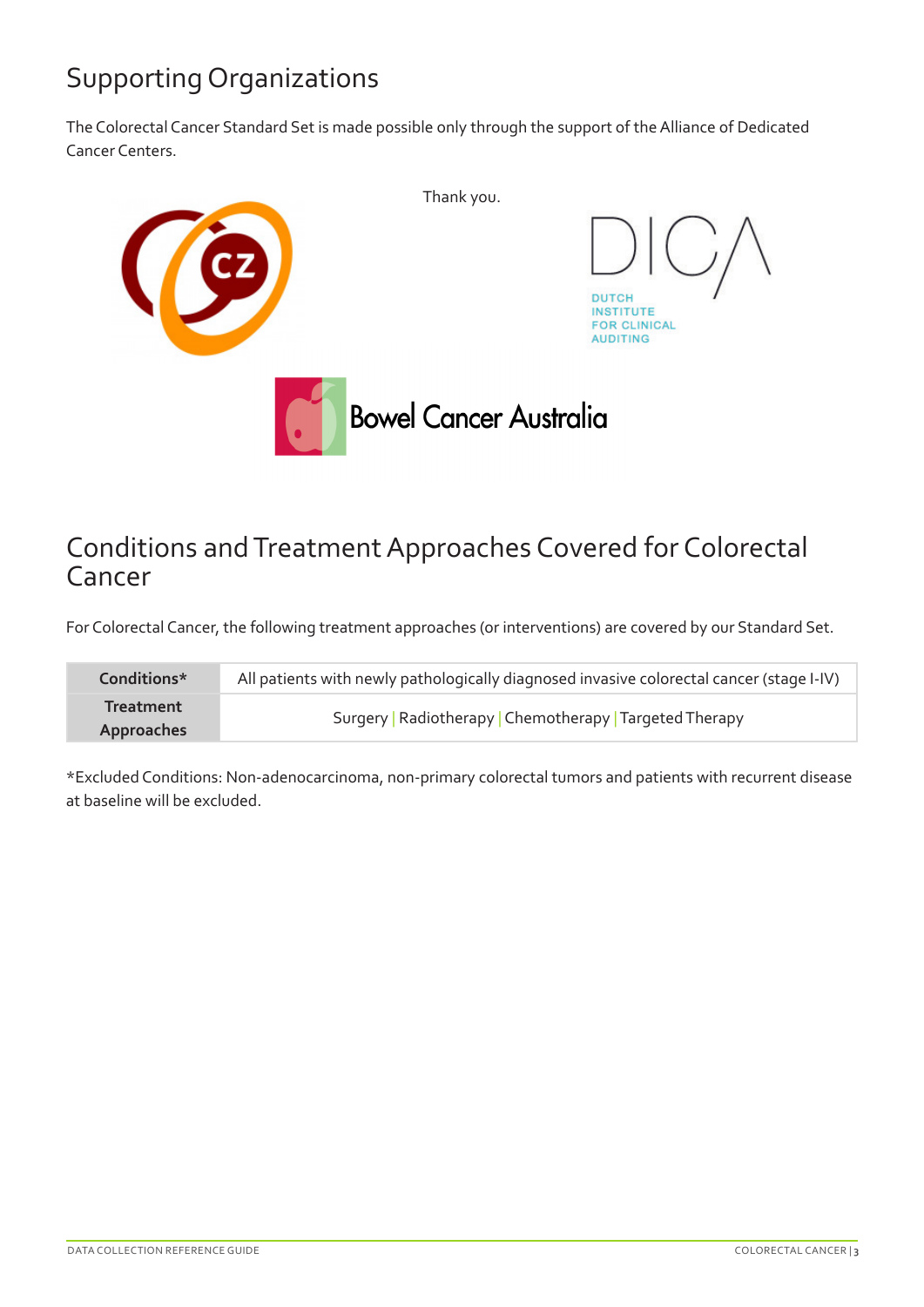# ICHOM Standard Set for Colorectal Cancer

#### Case-Mix Variables

| <b>Patient Population</b>                                        | <b>Measure</b>                                                | <b>Supporting Information</b>                                 | Timing          | Suggested<br><b>Data Sources</b> |
|------------------------------------------------------------------|---------------------------------------------------------------|---------------------------------------------------------------|-----------------|----------------------------------|
| <b>Demographic Factors</b>                                       |                                                               |                                                               |                 |                                  |
|                                                                  | Date of birth<br>Gender                                       | N/A                                                           |                 | Patient-<br>reported             |
|                                                                  | Body mass index                                               | Height and weight                                             |                 | Clinical                         |
| All patients                                                     | Ethnicity                                                     | Determined by country                                         | <b>Baseline</b> |                                  |
|                                                                  | <b>Educational level</b>                                      | Level of schooling completed                                  |                 | Patient-                         |
|                                                                  | Relationship status                                           | Relationship status                                           |                 | reported                         |
| <b>Baseline Clinical Factors</b>                                 |                                                               |                                                               |                 |                                  |
|                                                                  | Performance status                                            | ECOG/WHO scale for performance<br>status                      |                 | Clinical                         |
|                                                                  | Comorbidities                                                 | Modified Self-administered<br>Comorbidity Questionnaire (SCQ) |                 | Patient-<br>reported             |
|                                                                  | Cognitive status                                              | Evidence of cognitive disorder                                |                 |                                  |
|                                                                  | Familial                                                      |                                                               |                 |                                  |
|                                                                  | Adenomatosis                                                  | Presence of APC mutation                                      |                 |                                  |
| All patients                                                     | Polyposis                                                     |                                                               | <b>Baseline</b> |                                  |
|                                                                  | Lynch Syndrome/<br>Hereditary<br>Nonpolyposis Colon<br>Cancer | Presence of MMR or EPCAM mutation                             |                 | Clinical                         |
|                                                                  | Inflammatory Bowel                                            | Diagnosis of Inflammatory Bowel                               |                 |                                  |
|                                                                  | <b>Disease</b>                                                | <b>Disease</b>                                                |                 |                                  |
| <b>Baseline Tumor Factors</b>                                    |                                                               |                                                               |                 |                                  |
|                                                                  | Date of diagnosis                                             | Initial date of histological diagnosis                        |                 |                                  |
| All patients                                                     | Tumor location                                                | N/A                                                           |                 |                                  |
| Patients with rectal<br>cancer receiving<br>surgery/radiotherapy | Location of rectum<br>tumor                                   | Distance from the anal verge (in cm)                          |                 |                                  |
|                                                                  | Clinical stage                                                | Clinical stage per AJCC 5th - 7th                             |                 |                                  |
| All patients                                                     | Synchronous primary                                           | Presence of more than one primary                             |                 |                                  |
|                                                                  | tumor                                                         | tumor                                                         |                 |                                  |
|                                                                  | Histological grade                                            | Histological grade of tumor                                   |                 |                                  |
|                                                                  | <b>BRAF</b> status                                            | Presence of BRAF mutation                                     |                 |                                  |
| Patients with                                                    | RAS status                                                    | Presence of RAS mutation                                      |                 |                                  |
| surgery/biopsy                                                   | MSI/DNA mismatch<br>repair                                    | Presence of microsatellite instability<br>(MSI)               |                 |                                  |
|                                                                  | Pathological M stage                                          | Pathological stage per AJCC 5th - 7th                         | <b>Baseline</b> | Clinical                         |
|                                                                  | Pathological TNM<br>stage                                     | Pathological stage per AJCC 5th - 7th                         |                 |                                  |
|                                                                  | Number of lymph<br>nodes resected                             |                                                               |                 |                                  |
|                                                                  | Number of lymph                                               | N/A                                                           |                 |                                  |
| Patients with surgery                                            | nodes involved                                                |                                                               |                 |                                  |
|                                                                  | Lymphovascular                                                | Presence of lymphovascular invasion                           |                 |                                  |
|                                                                  | invasion of tumor                                             | of the tumor                                                  |                 |                                  |
|                                                                  | Perineural invasion of                                        | Presence of perineural invasion in                            |                 |                                  |
|                                                                  | tumor                                                         | resected tumor                                                |                 |                                  |
|                                                                  | Completeness of<br>surgical resection                         | Presence of residual disease after<br>surgery                 |                 |                                  |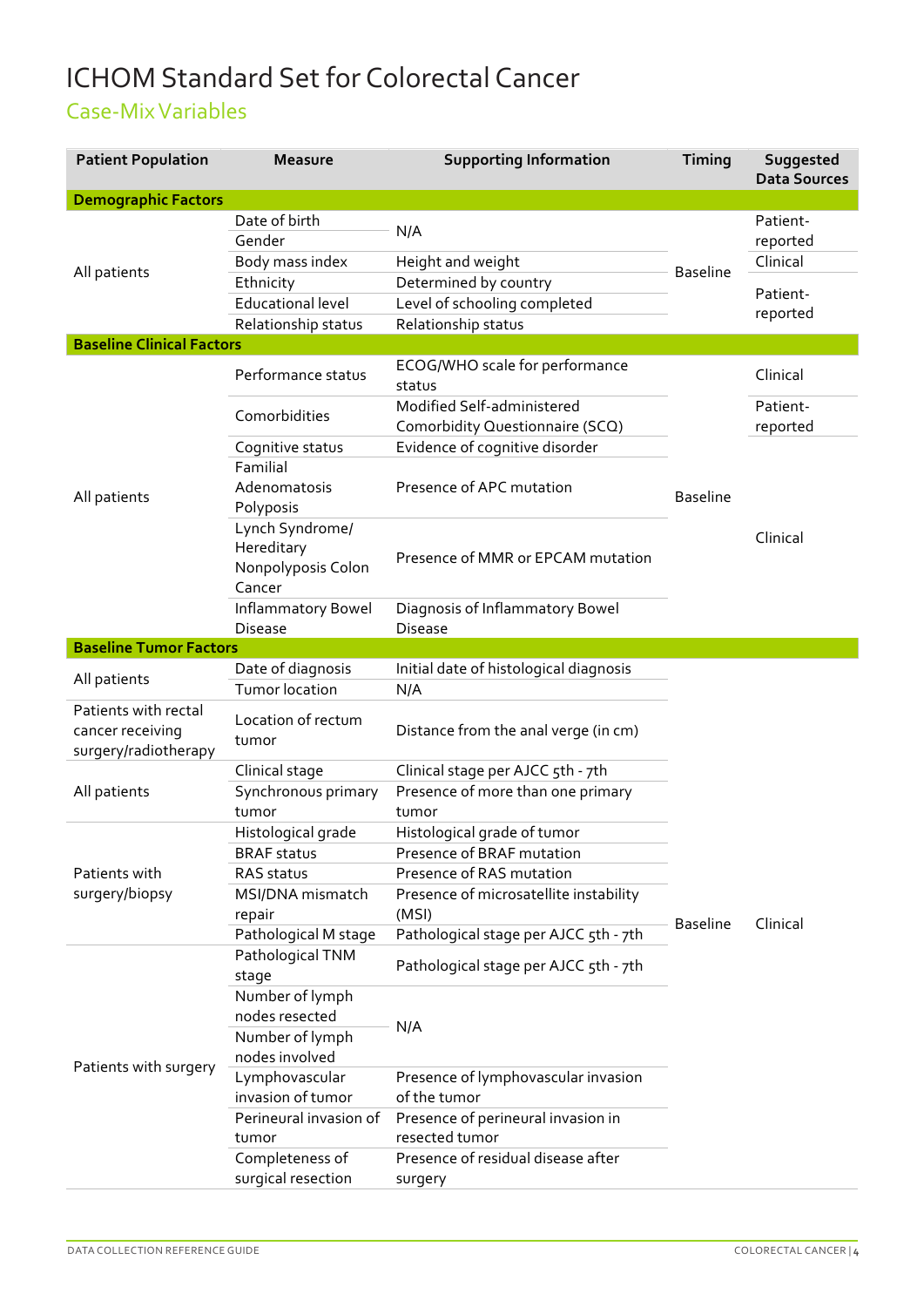| <b>Baseline Treatment Factors</b> |                      |                                                                       |  |          |
|-----------------------------------|----------------------|-----------------------------------------------------------------------|--|----------|
| Patients with<br>surgery          | Urgency of procedure | Urgency of the surgery according to<br>the NCEPOD categories          |  |          |
| All patients                      | Perforation          | Presence of perforation of the bowel at Baseline<br>site of the tumor |  | Clinical |
|                                   | Treatment intent     | Curative or palliative treatment intent                               |  |          |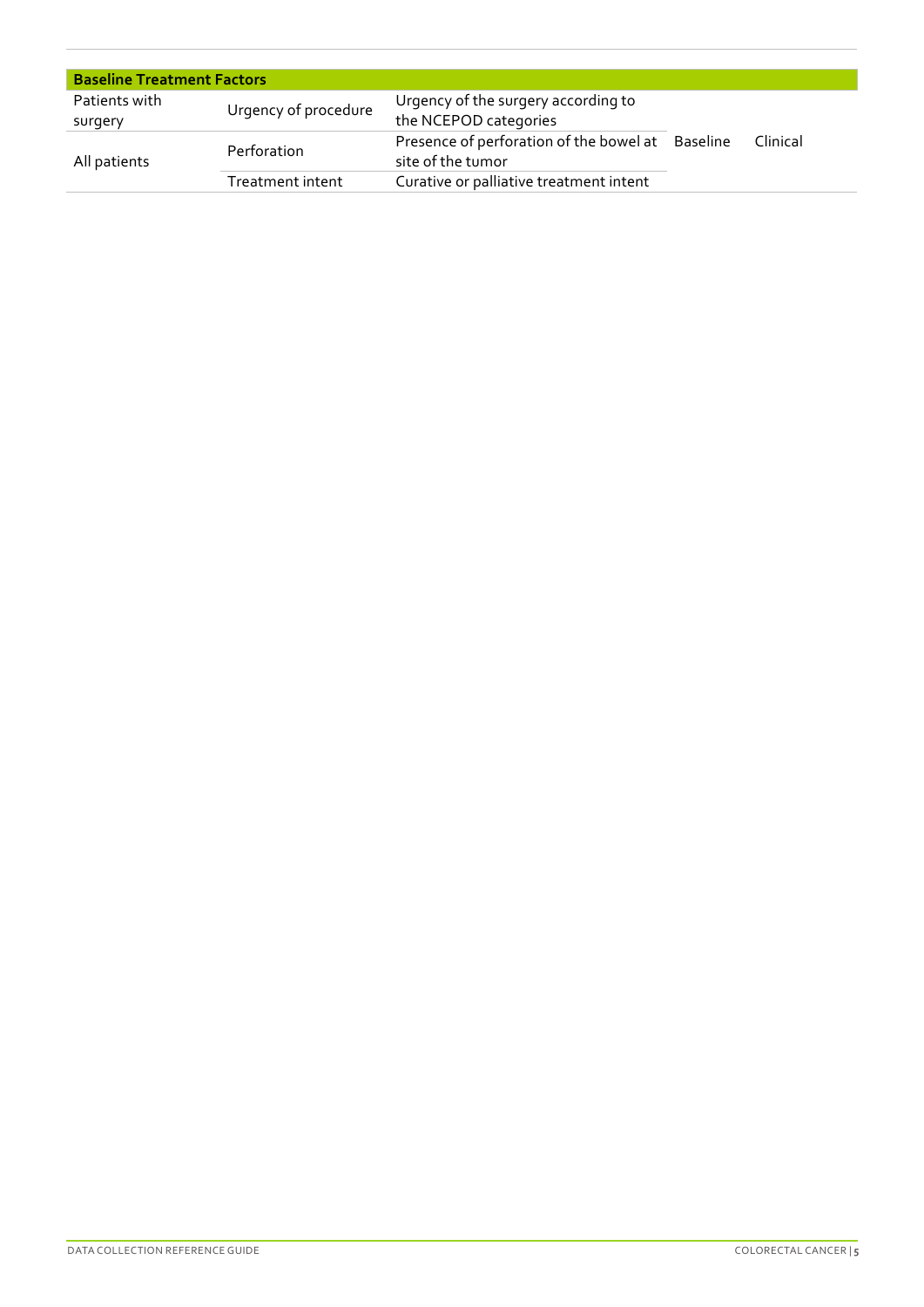## **Patient 
 Population Measure Supporting 
 Information Timing Suggested 
 Data**  Treatment Variables

All patients

Surgery  $-$  N/A update 
 at 
 least 
 Clinical Radiotherapy Chemotherapy Targeted therapy

6 
 months, 
 annually up to 10 
 years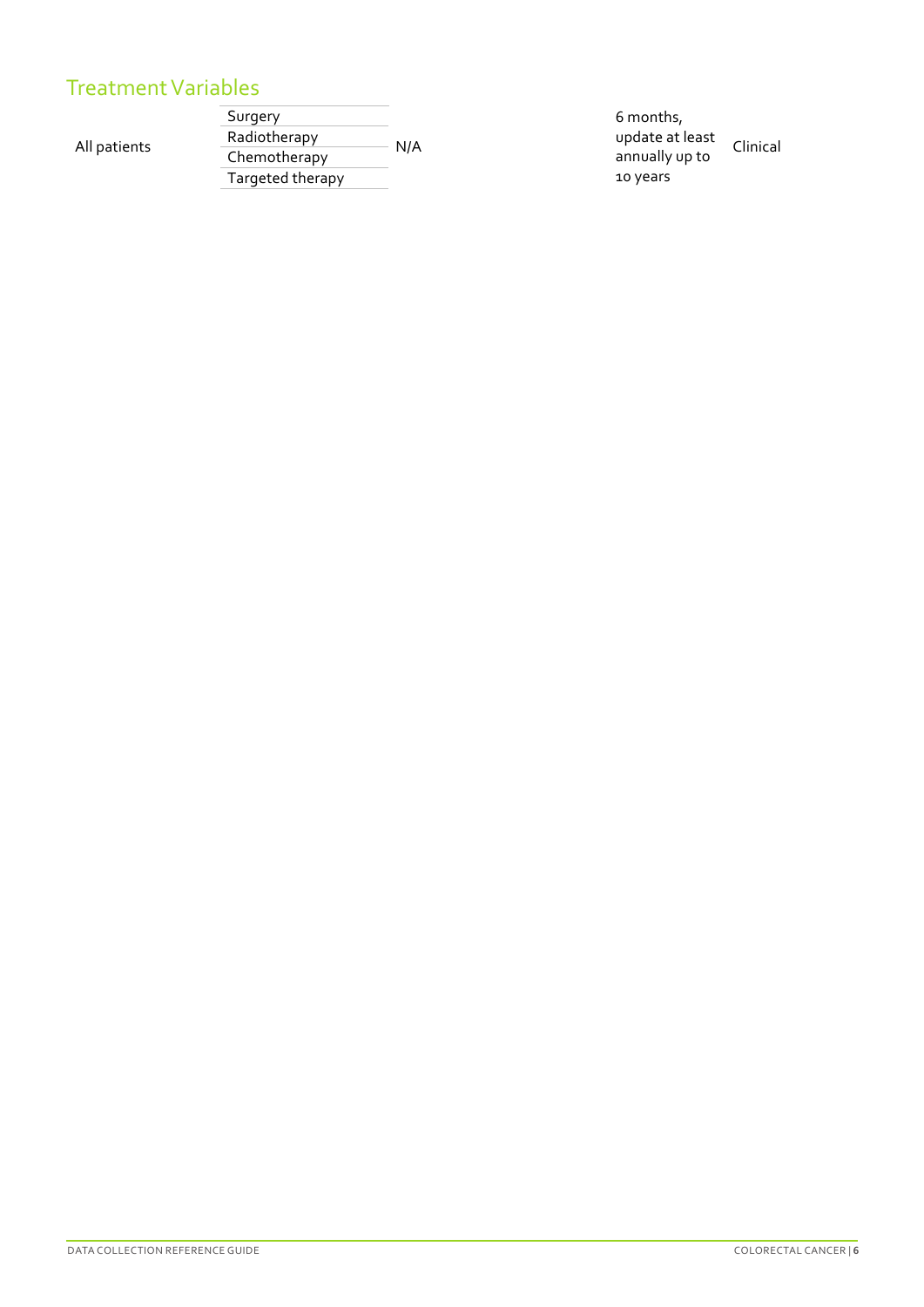#### **Outcomes**

| <b>Patient Population</b>                                         | <b>Measure</b>                                                                                                         | <b>Supporting Information</b>                                                                                                                                                                                          | Timing                                                                                 | Suggested<br><b>Data Sources</b> |
|-------------------------------------------------------------------|------------------------------------------------------------------------------------------------------------------------|------------------------------------------------------------------------------------------------------------------------------------------------------------------------------------------------------------------------|----------------------------------------------------------------------------------------|----------------------------------|
| <b>Disutility of care</b>                                         |                                                                                                                        |                                                                                                                                                                                                                        |                                                                                        |                                  |
| Patients with surgery                                             | Stoma status                                                                                                           | Any stoma<br>(colostomy/ileostomy)<br>received after surgery                                                                                                                                                           | Updated at least<br>6 months, 1 and<br>2 year(s) post<br>treatment                     |                                  |
| All patients with<br>treatment                                    | Impact of acute<br>complication                                                                                        | Acute complications will be<br>recorded based on the type<br>of therapy needed or action<br>required to correct the<br>complication as described in<br>the Clavien-Dindo<br><b>Classification and CTCAE</b><br>$V_4.0$ | Updated at least<br>6 months after<br>treatment                                        | Clinical                         |
|                                                                   | Type of acute<br>complication                                                                                          | Name of acute complication                                                                                                                                                                                             |                                                                                        |                                  |
| <b>Degree of health</b>                                           |                                                                                                                        |                                                                                                                                                                                                                        |                                                                                        |                                  |
| All patients                                                      | Overall well-being<br>Physical functioning<br>Emotional<br>functioning<br>Social functioning<br>Mobility<br>Depression | Tracked via EORTC QLQ-C30                                                                                                                                                                                              |                                                                                        |                                  |
|                                                                   | Sexual functioning<br><b>Bowel functioning</b><br>Ostomy functioning<br>Pain                                           | Tracked via EORTC QLQ-<br>CR29                                                                                                                                                                                         | Baseline, 6<br>months, 1 year<br>post treatment,<br>tracked annually<br>up to 10 years | Patient-<br>reported             |
|                                                                   | Fatigue                                                                                                                | Tracked via EORTC QLQ-C30                                                                                                                                                                                              |                                                                                        |                                  |
| Patients with<br>surgery/radiotherapy                             | Dietary restrictions                                                                                                   | Tracked via MSKCC Bowel<br><b>Function - Dietary Subscale</b>                                                                                                                                                          |                                                                                        |                                  |
|                                                                   | Fecal leakage<br>Stool frequency<br>Diarrhea<br>GI symptoms<br>Erectile dysfunction<br>Vaginal symptoms                | Tracked via EORTC QLQ-<br>CR29                                                                                                                                                                                         |                                                                                        |                                  |
| Patients with systemic<br>therapy                                 | Neuropathy                                                                                                             | Tracked via EORTC QLQ-<br>LMC21 - single item                                                                                                                                                                          |                                                                                        |                                  |
| <b>Survival and disease control</b>                               |                                                                                                                        |                                                                                                                                                                                                                        |                                                                                        |                                  |
|                                                                   | Overall survival                                                                                                       | Date of death                                                                                                                                                                                                          |                                                                                        | Administrative/<br>clinical      |
| All patients                                                      | Cause of death                                                                                                         | Death attributed to<br>colorectal cancer                                                                                                                                                                               | 6 months,<br>update at least                                                           |                                  |
| Patients with curative<br>intent                                  | Recurrence free<br>survival                                                                                            | Local, regional or distant<br>recurrence                                                                                                                                                                               | annually up to 10<br>years                                                             |                                  |
| Patients with<br>advanced disease                                 | Progression free<br>survival                                                                                           | Disease progression                                                                                                                                                                                                    |                                                                                        |                                  |
| Patients with rectal<br>cancer receiving neo-<br>adjuvant therapy | Pathologic or<br>clinical complete<br>response                                                                         | No sign of residual invasive<br>cancer of resected specimen<br>or on diagnostic evaluation                                                                                                                             | Updated at least<br>6 months after                                                     | Clinical                         |
| Patients with rectal<br>cancer receiving<br>surgery               | Margin status                                                                                                          | Evidence of circumferential<br>margin involvement                                                                                                                                                                      | treatment                                                                              |                                  |

DATA COLLECTION REFERENCE GUIDE **COLORECTAL CANCER** | **7**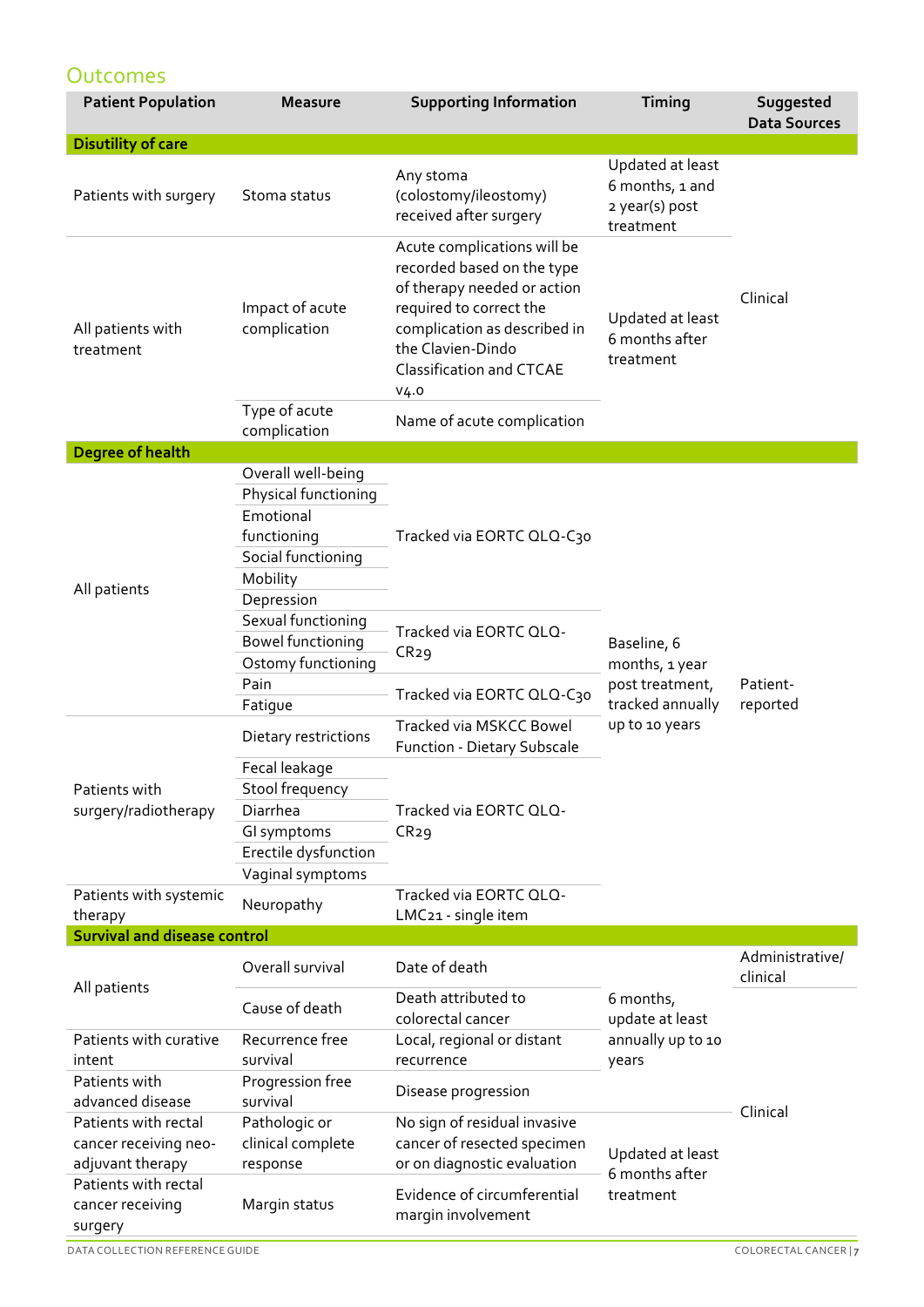| <b>Quality of death</b>           |                                          |                                                               |                                          |                             |
|-----------------------------------|------------------------------------------|---------------------------------------------------------------|------------------------------------------|-----------------------------|
|                                   | Place of death                           | Where patient died                                            |                                          | Administrative/<br>clinical |
| Patients with<br>advanced disease | Preference for place<br>of death         | Where patient preferred to<br>die                             | 6 months,<br>update at least<br>annually |                             |
|                                   | Hospital admission<br>at the end of life | Admission to the hospital > 1<br>time in last 30 days of life |                                          | Clinical                    |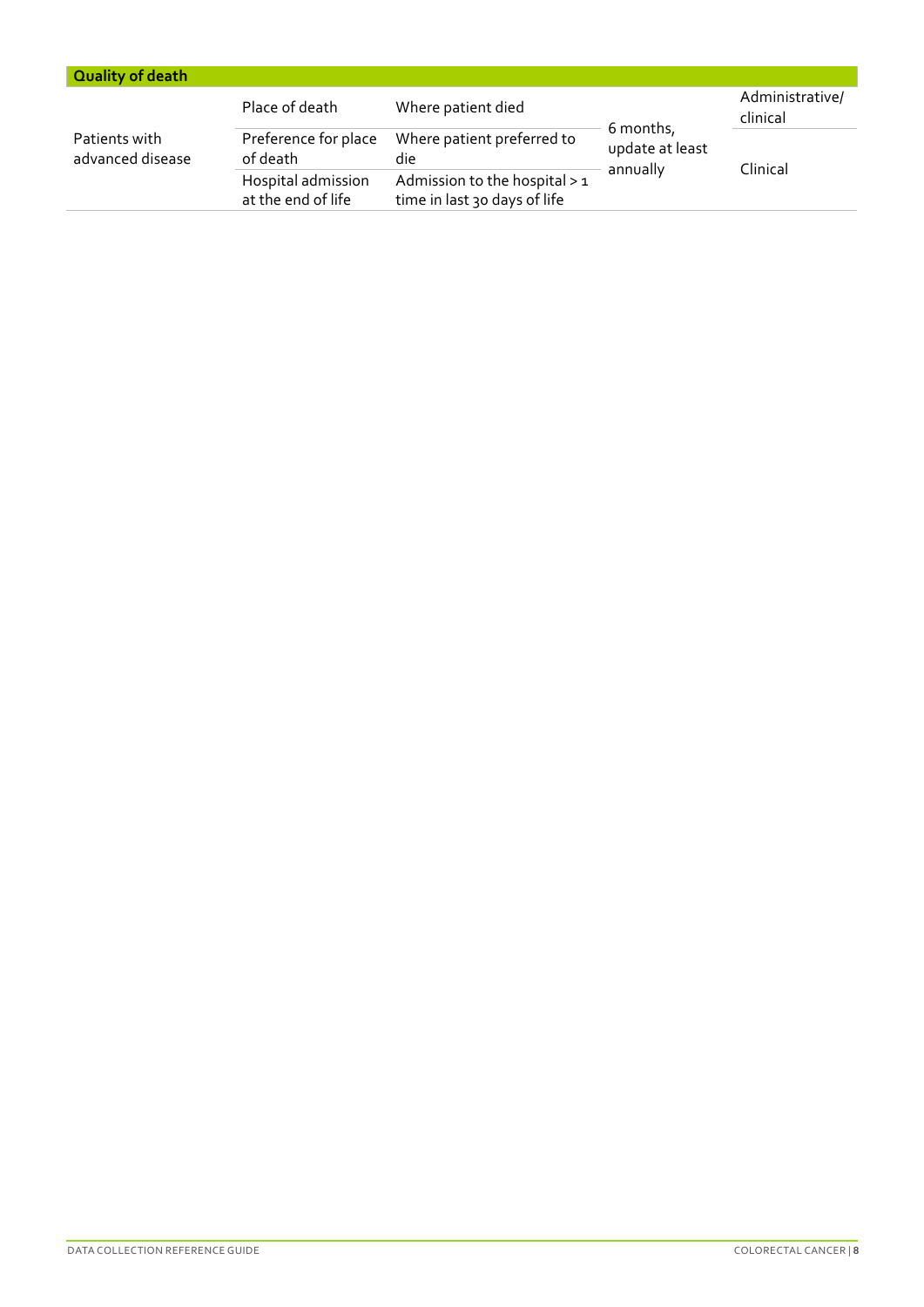# Follow-Up Timeline and Sample Questionnaires

The following timeline illustrates when Standard Set variables should be collected from patients, clinicians, and administrative sources. Links to the sample questionnaires may be found in the legend below.

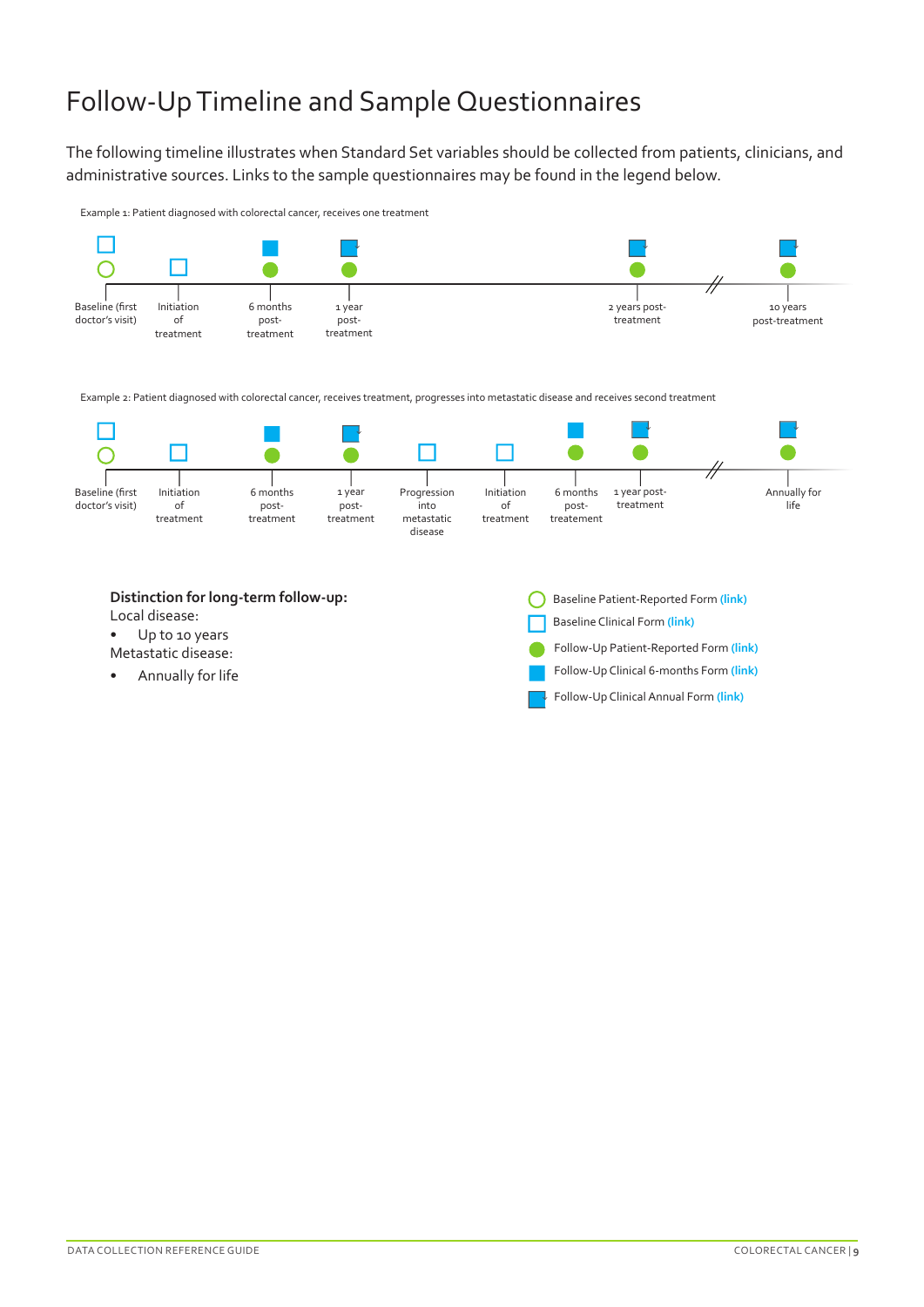## Collecting Patient-Reported Outcome Measures

| <b>Survey Used</b>                                                                                               | <b>Licensing Information</b>                                                                                                                                                        | <b>Scoring Guide</b> |
|------------------------------------------------------------------------------------------------------------------|-------------------------------------------------------------------------------------------------------------------------------------------------------------------------------------|----------------------|
| European Organization for Research<br>and Treatment of Cancer Quality of Life<br>Questionnaire (EORTC QLQ-C30)   | The EORTC QLQ-C30 is free for all health<br>care organizations, but a license is needed for<br>use. More information can be found at http://<br>groups.eortc.be/qol/eortc-qlq-c30   | See link at left     |
| European Organization for Research<br>and Treatment of Cancer Quality of Life<br>Questionnaire (EORTC QLQ-C29)   | The EORTC QLQ-C29 is free for all health<br>care organizations, but a license is needed for<br>use. More information can be found at http://<br>groups.eortc.be/qol/eortc-qlq-c30   | See link at left     |
| Memorial Sloan-Kettering Cancer<br>Center (MSKCC) Bowel Function<br>Instrument                                   | The MSKCC-Bowel Function is free for all health<br>care organizations and no license is needed for<br>use.                                                                          |                      |
| European Organization for Research<br>and Treatment of Cancer Quality of Life<br>Questionnaire (EORTC QLQ-LMC21) | The EORTC QLQ-LMC21 is free for all health<br>care organizations, but a license is needed for<br>use. More information can be found at http://<br>groups.eortc.be/qol/eortc-qlq-c30 | See link at left     |

# The Growing ICHOM Community

By implementing the ICHOM Standard Sets, you become part of an expanding, international community of innovative health care providers dedicated to improving value for patients. To learn more about how ICHOM can assist your organization in implementing outcome measurement, contact us at **[implement@ichom.org](mailto:implement%40ichom.org?subject=)**, or visit **[http://www.ichom.org/](http://www.ichom.org/measure)measure**.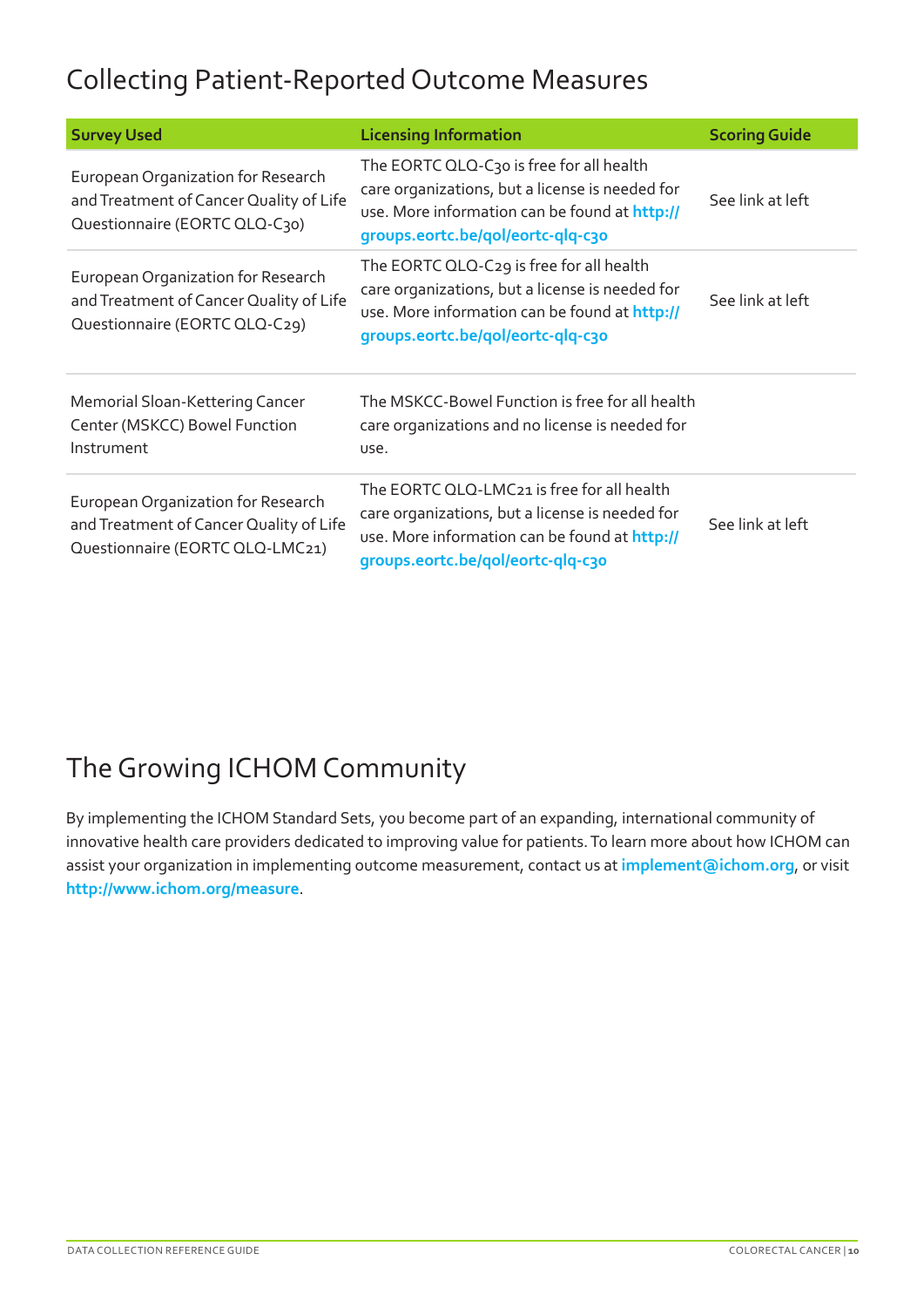# Appendix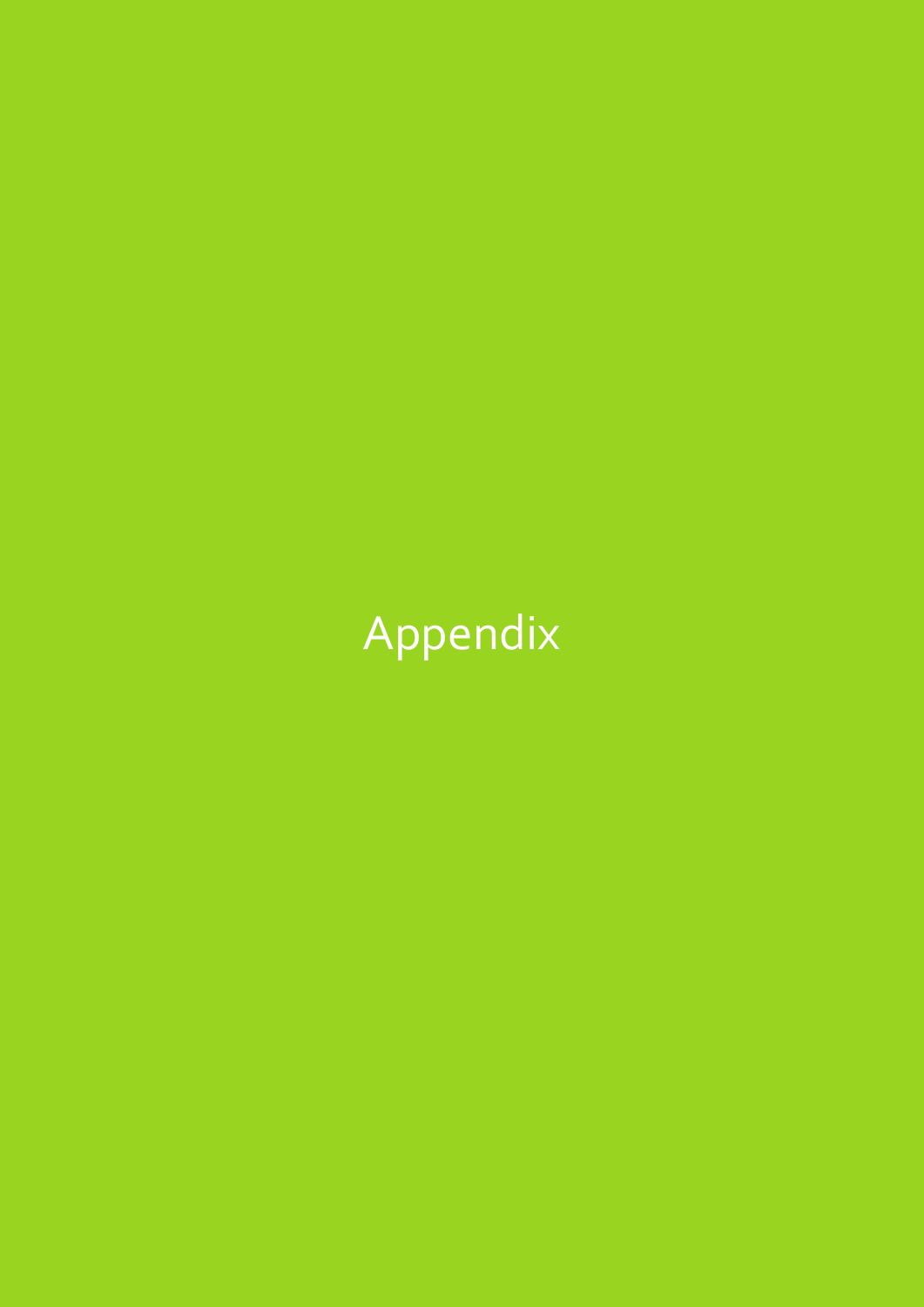## Introduction to the Data Dictionary

This data dictionary is designed to help you measure the ICHOM Colorectal Cancer Standard Set as consistently as possible to the Working Group recommendation. ICHOM is actively preparing for benchmarking efforts based on this data, and all data submitted for comparisons will need to be transformed into the following data structure if not already structured as such. **We are happy to provide an Excel version of this data dictionary for technical use.** 

Please timestamp all variables. Some Standard Set variables are collected at multiple timepoints, and we will ask you to submit these variables in a concatenated VARIABLEID\_TIMESTAMP form for future analyses. For example, VARIABLEID\_BASE (baseline); VARIABLEID\_6MO (6 month follow-up); VARIABLEID\_1YR (1 year follow-up), etc.

#### Case-Mix Variables

CASE-MIX VARIABLES

| Variable ID:                  | N/A                                                                                                                                                                                                                                                                                                                                        |
|-------------------------------|--------------------------------------------------------------------------------------------------------------------------------------------------------------------------------------------------------------------------------------------------------------------------------------------------------------------------------------------|
| Variable:                     | Patient ID                                                                                                                                                                                                                                                                                                                                 |
| Definition:                   | Indicate the patient's medical record number                                                                                                                                                                                                                                                                                               |
| <b>Supporting Definition:</b> | This number will not be shared with ICHOM. In the case patient-level data is<br>submitted to ICHOM for benchmarking or research purposes, a separate ICHOM<br>Patient Identifier will be created and cross-linking between the ICHOM Patient<br>Identifier and the medical record number will only be known at the treating<br>institution |
| <b>Inclusion Criteria:</b>    | All patients                                                                                                                                                                                                                                                                                                                               |
| Timing:                       | On all forms                                                                                                                                                                                                                                                                                                                               |
| <b>Reporting Source:</b>      | Administrative or clinical                                                                                                                                                                                                                                                                                                                 |
| Type:                         | Numerical                                                                                                                                                                                                                                                                                                                                  |
| <b>Response Options:</b>      | According to institution                                                                                                                                                                                                                                                                                                                   |
| Variable ID:                  | LASTNAME                                                                                                                                                                                                                                                                                                                                   |
| Variable:                     | Patient's last name                                                                                                                                                                                                                                                                                                                        |
| Definition:                   | Patient's last name:                                                                                                                                                                                                                                                                                                                       |
| <b>Supporting Definition:</b> | The patients' name will not be shared with ICHOM.                                                                                                                                                                                                                                                                                          |
| <b>Inclusion Criteria:</b>    | All patients                                                                                                                                                                                                                                                                                                                               |
| Timing:                       | On all forms                                                                                                                                                                                                                                                                                                                               |
| <b>Reporting Source:</b>      | Administrative or clinical                                                                                                                                                                                                                                                                                                                 |
| Type:                         | Free text                                                                                                                                                                                                                                                                                                                                  |
| <b>Response Options:</b>      | N/A                                                                                                                                                                                                                                                                                                                                        |

#### **Demographic Factors**

| Variable ID:                  | <b>SFX</b>                         |
|-------------------------------|------------------------------------|
| Variable:                     | Gender                             |
| Definition:                   | Please indicate your sex at birth: |
| <b>Supporting Definition:</b> | N/A                                |
| <b>Inclusion Criteria:</b>    | All patients                       |
| Timing:                       | <b>Baseline</b>                    |
| <b>Reporting Source:</b>      | Patient-reported                   |
| Type:                         | Single answer                      |
| <b>Response Options:</b>      | $1 = Male$                         |
|                               | 2 = Female                         |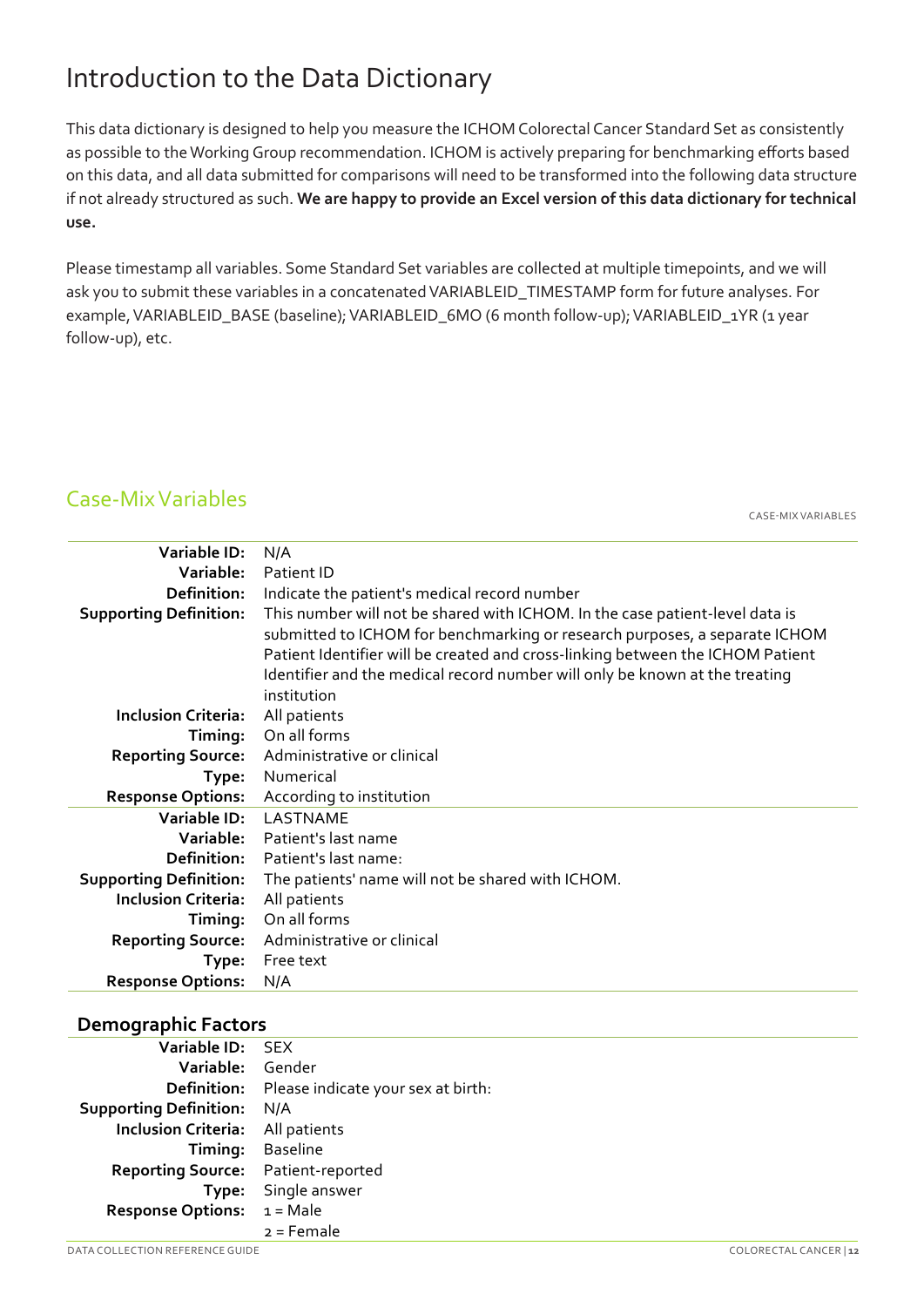|                                                             | 999 = Undisclosed                                                                      |
|-------------------------------------------------------------|----------------------------------------------------------------------------------------|
| Variable ID:                                                | <b>DOB</b>                                                                             |
| Variable:                                                   | Date of birth                                                                          |
| Definition:                                                 | What is your date of birth?                                                            |
| <b>Supporting Definition:</b>                               | N/A                                                                                    |
| <b>Inclusion Criteria:</b>                                  | All patients                                                                           |
| Timing:                                                     | <b>Baseline</b>                                                                        |
| <b>Reporting Source:</b>                                    | Patient-reported                                                                       |
| Type:                                                       | Date by DD/MM/YYYY                                                                     |
| <b>Response Options:</b>                                    | DD/MM/YYYY                                                                             |
| Variable ID:                                                | <b>ETNIC</b>                                                                           |
| Variable:                                                   | Ethnicity                                                                              |
| Definition:                                                 | Varies by country and should be determined by country (not for cross country           |
|                                                             | comparison)                                                                            |
| <b>Supporting Definition:</b>                               | N/A                                                                                    |
| <b>Inclusion Criteria:</b>                                  | All patients                                                                           |
| Timing:                                                     | <b>Baseline</b>                                                                        |
| <b>Reporting Source:</b>                                    | Patient-reported                                                                       |
| Type:                                                       | Single answer                                                                          |
| <b>Response Options:</b>                                    | N/A                                                                                    |
| Variable ID:                                                | <b>EDUCATION</b>                                                                       |
| Variable:                                                   | <b>Educational Level</b>                                                               |
| Definition:                                                 | Please indicate highest level of schooling completed. This response option is based    |
|                                                             | upon the ISCED for the United States, and reflects standards in the U.S. Please        |
|                                                             | adapt questions according to your country's quidelines.                                |
| <b>Supporting Definition:</b>                               | This is based upon the International Standard Classification of Education for the      |
|                                                             | United States, and reflects standards in the U.S. Please adapt questions according     |
|                                                             | to your country's quidelines.                                                          |
|                                                             | Primary refers to the first 8 years of formal education in elementary school in the    |
|                                                             | US.                                                                                    |
|                                                             | Secondary school refers to the last four years of statutory formal education (grade    |
|                                                             | 9-12) at high school in the US. Tertiary refers to colleges or universities, including |
|                                                             | undergraduate and postgraduate education in the US.                                    |
| <b>Inclusion Criteria:</b>                                  | All patients                                                                           |
| Timing:                                                     | <b>Baseline</b>                                                                        |
| <b>Reporting Source:</b>                                    | Patient-reported                                                                       |
| Type:                                                       | Single answer                                                                          |
| <b>Response Options:</b>                                    | $o = None$                                                                             |
|                                                             | $1 = Primary$                                                                          |
|                                                             | $2 =$ Secondary                                                                        |
|                                                             | $3$ = Tertiary                                                                         |
| Variable ID:                                                | <b>MARITAL</b>                                                                         |
| Variable:                                                   | Relationship status                                                                    |
| Definition:                                                 | What is your relationship status?                                                      |
| <b>Supporting Definition:</b><br><b>Inclusion Criteria:</b> | N/A                                                                                    |
|                                                             | All patients                                                                           |
| Timing:                                                     | <b>Baseline</b>                                                                        |
| <b>Reporting Source:</b>                                    | Patient-reported                                                                       |
| Type:                                                       | Single answer                                                                          |
| <b>Response Options:</b>                                    | o = Never married/partnered                                                            |
|                                                             | 1 = Married/partnered                                                                  |
|                                                             | 2 = Divorced/separated                                                                 |
|                                                             | $3 = Widowed$                                                                          |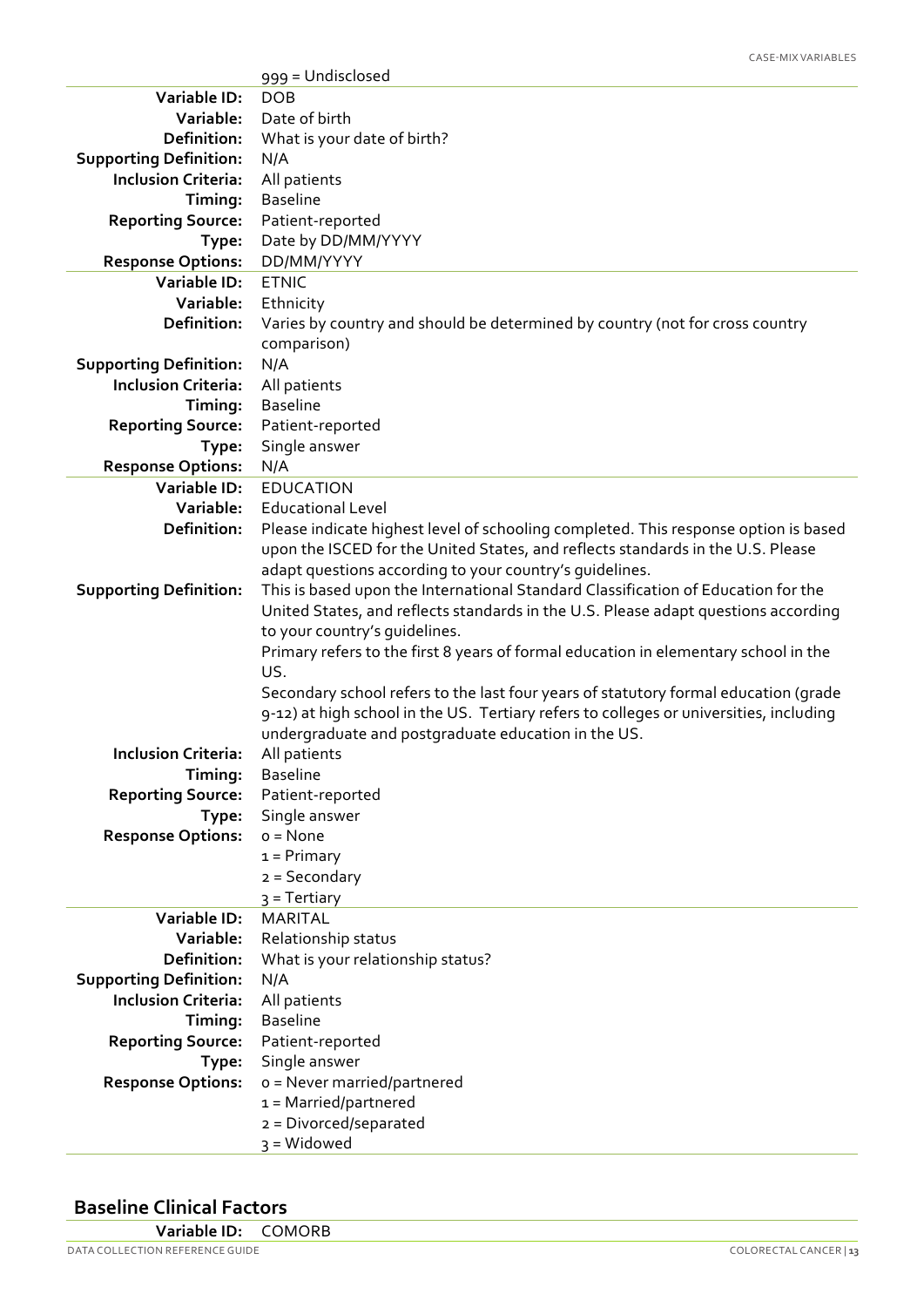| Definition:<br>The following question is modified from the Self-administered Comorbidity<br>Questionnaire (Sangha et al, 2003)<br>Based upon the Self-administered Comorbidity Questionnaire (Sangha et al, 2003)<br><b>Supporting Definition:</b><br><b>Inclusion Criteria:</b><br>All patients<br><b>Baseline</b><br>Timing:<br><b>Reporting Source:</b><br>Patient-reported<br>Multiple answer<br>Type:<br>Separate multiple entries with ";"<br>o = I have no other diseases<br><b>Response Options:</b><br>1 = Heart disease (For example, angina, heart attack, or heart failure)<br>$2 = High blood pressure$<br>3 = Leg pain when walking due to poor circulation<br>4 = Lung disease (For example, asthma, chronic bronchitis, or emphysema)<br>$5 = Diabetes$<br>$6$ = Kidney disease<br>$7$ = Liver disease<br>8 = Problems caused by stroke<br>9 = Disease of the nervous system (For example, Parkinson's disease or multiple<br>sclerosis)<br>10 = Other cancer (within the last 5 years)<br>$11 = Depression$<br>12 = Arthritis<br>Variable ID:<br><b>HEIGHTCIIN</b><br>Variable:<br>Height<br>Definition:<br>Indicate height in centimeters or inches<br><b>Supporting Definition:</b><br>Height and weight are used to calculate BMI<br><b>Inclusion Criteria:</b><br>All patients<br><b>Baseline</b><br>Timing:<br>Clinical<br><b>Reporting Source:</b><br>Numerical value<br>Type:<br><b>Response Options:</b><br>Numerical value of height in cm or in<br>Variable ID:<br><b>HEIGHTUNITCIIN</b><br><b>Variable:</b><br>Height units<br>Definition:<br>Indicate units of height<br><b>Supporting Definition:</b><br>N/A<br><b>Inclusion Criteria:</b><br>All patients<br>Timing:<br><b>Baseline</b><br>Clinical<br><b>Reporting Source:</b><br>Single answer<br>Type:<br>$1 =$ centimeters<br><b>Response Options:</b><br>$2 = inches$<br><b>Variable ID:</b><br>WEIGHTCLIN<br>Variable:<br>Weight<br>Definition:<br>Indicate weight in kilograms or pounds<br><b>Supporting Definition:</b><br>Height and weight are used to calculate BMI<br><b>Inclusion Criteria:</b><br>All patients<br><b>Baseline</b><br>Timing:<br>Clinical<br><b>Reporting Source:</b><br>Numerical value<br>Type:<br><b>Response Options:</b><br>Numerical value of weight in kg or lbs<br>Variable ID:<br>WEIGHTUNITCLIN<br>Variable:<br>Weight units<br>Definition:<br>Indicate units of weight<br><b>Supporting Definition:</b><br>N/A<br><b>Inclusion Criteria:</b><br>All patients | Variable: | CASE-MIX VARIABLES<br>Comorbidities |
|--------------------------------------------------------------------------------------------------------------------------------------------------------------------------------------------------------------------------------------------------------------------------------------------------------------------------------------------------------------------------------------------------------------------------------------------------------------------------------------------------------------------------------------------------------------------------------------------------------------------------------------------------------------------------------------------------------------------------------------------------------------------------------------------------------------------------------------------------------------------------------------------------------------------------------------------------------------------------------------------------------------------------------------------------------------------------------------------------------------------------------------------------------------------------------------------------------------------------------------------------------------------------------------------------------------------------------------------------------------------------------------------------------------------------------------------------------------------------------------------------------------------------------------------------------------------------------------------------------------------------------------------------------------------------------------------------------------------------------------------------------------------------------------------------------------------------------------------------------------------------------------------------------------------------------------------------------------------------------------------------------------------------------------------------------------------------------------------------------------------------------------------------------------------------------------------------------------------------------------------------------------------------------------------------------------------------------------------------------------------------------------------------------------------------------------------------------------------------------------|-----------|-------------------------------------|
|                                                                                                                                                                                                                                                                                                                                                                                                                                                                                                                                                                                                                                                                                                                                                                                                                                                                                                                                                                                                                                                                                                                                                                                                                                                                                                                                                                                                                                                                                                                                                                                                                                                                                                                                                                                                                                                                                                                                                                                                                                                                                                                                                                                                                                                                                                                                                                                                                                                                                      |           |                                     |
|                                                                                                                                                                                                                                                                                                                                                                                                                                                                                                                                                                                                                                                                                                                                                                                                                                                                                                                                                                                                                                                                                                                                                                                                                                                                                                                                                                                                                                                                                                                                                                                                                                                                                                                                                                                                                                                                                                                                                                                                                                                                                                                                                                                                                                                                                                                                                                                                                                                                                      |           |                                     |
|                                                                                                                                                                                                                                                                                                                                                                                                                                                                                                                                                                                                                                                                                                                                                                                                                                                                                                                                                                                                                                                                                                                                                                                                                                                                                                                                                                                                                                                                                                                                                                                                                                                                                                                                                                                                                                                                                                                                                                                                                                                                                                                                                                                                                                                                                                                                                                                                                                                                                      |           |                                     |
|                                                                                                                                                                                                                                                                                                                                                                                                                                                                                                                                                                                                                                                                                                                                                                                                                                                                                                                                                                                                                                                                                                                                                                                                                                                                                                                                                                                                                                                                                                                                                                                                                                                                                                                                                                                                                                                                                                                                                                                                                                                                                                                                                                                                                                                                                                                                                                                                                                                                                      |           |                                     |
|                                                                                                                                                                                                                                                                                                                                                                                                                                                                                                                                                                                                                                                                                                                                                                                                                                                                                                                                                                                                                                                                                                                                                                                                                                                                                                                                                                                                                                                                                                                                                                                                                                                                                                                                                                                                                                                                                                                                                                                                                                                                                                                                                                                                                                                                                                                                                                                                                                                                                      |           |                                     |
|                                                                                                                                                                                                                                                                                                                                                                                                                                                                                                                                                                                                                                                                                                                                                                                                                                                                                                                                                                                                                                                                                                                                                                                                                                                                                                                                                                                                                                                                                                                                                                                                                                                                                                                                                                                                                                                                                                                                                                                                                                                                                                                                                                                                                                                                                                                                                                                                                                                                                      |           |                                     |
|                                                                                                                                                                                                                                                                                                                                                                                                                                                                                                                                                                                                                                                                                                                                                                                                                                                                                                                                                                                                                                                                                                                                                                                                                                                                                                                                                                                                                                                                                                                                                                                                                                                                                                                                                                                                                                                                                                                                                                                                                                                                                                                                                                                                                                                                                                                                                                                                                                                                                      |           |                                     |
|                                                                                                                                                                                                                                                                                                                                                                                                                                                                                                                                                                                                                                                                                                                                                                                                                                                                                                                                                                                                                                                                                                                                                                                                                                                                                                                                                                                                                                                                                                                                                                                                                                                                                                                                                                                                                                                                                                                                                                                                                                                                                                                                                                                                                                                                                                                                                                                                                                                                                      |           |                                     |
|                                                                                                                                                                                                                                                                                                                                                                                                                                                                                                                                                                                                                                                                                                                                                                                                                                                                                                                                                                                                                                                                                                                                                                                                                                                                                                                                                                                                                                                                                                                                                                                                                                                                                                                                                                                                                                                                                                                                                                                                                                                                                                                                                                                                                                                                                                                                                                                                                                                                                      |           |                                     |
|                                                                                                                                                                                                                                                                                                                                                                                                                                                                                                                                                                                                                                                                                                                                                                                                                                                                                                                                                                                                                                                                                                                                                                                                                                                                                                                                                                                                                                                                                                                                                                                                                                                                                                                                                                                                                                                                                                                                                                                                                                                                                                                                                                                                                                                                                                                                                                                                                                                                                      |           |                                     |
|                                                                                                                                                                                                                                                                                                                                                                                                                                                                                                                                                                                                                                                                                                                                                                                                                                                                                                                                                                                                                                                                                                                                                                                                                                                                                                                                                                                                                                                                                                                                                                                                                                                                                                                                                                                                                                                                                                                                                                                                                                                                                                                                                                                                                                                                                                                                                                                                                                                                                      |           |                                     |
|                                                                                                                                                                                                                                                                                                                                                                                                                                                                                                                                                                                                                                                                                                                                                                                                                                                                                                                                                                                                                                                                                                                                                                                                                                                                                                                                                                                                                                                                                                                                                                                                                                                                                                                                                                                                                                                                                                                                                                                                                                                                                                                                                                                                                                                                                                                                                                                                                                                                                      |           |                                     |
|                                                                                                                                                                                                                                                                                                                                                                                                                                                                                                                                                                                                                                                                                                                                                                                                                                                                                                                                                                                                                                                                                                                                                                                                                                                                                                                                                                                                                                                                                                                                                                                                                                                                                                                                                                                                                                                                                                                                                                                                                                                                                                                                                                                                                                                                                                                                                                                                                                                                                      |           |                                     |
|                                                                                                                                                                                                                                                                                                                                                                                                                                                                                                                                                                                                                                                                                                                                                                                                                                                                                                                                                                                                                                                                                                                                                                                                                                                                                                                                                                                                                                                                                                                                                                                                                                                                                                                                                                                                                                                                                                                                                                                                                                                                                                                                                                                                                                                                                                                                                                                                                                                                                      |           |                                     |
|                                                                                                                                                                                                                                                                                                                                                                                                                                                                                                                                                                                                                                                                                                                                                                                                                                                                                                                                                                                                                                                                                                                                                                                                                                                                                                                                                                                                                                                                                                                                                                                                                                                                                                                                                                                                                                                                                                                                                                                                                                                                                                                                                                                                                                                                                                                                                                                                                                                                                      |           |                                     |
|                                                                                                                                                                                                                                                                                                                                                                                                                                                                                                                                                                                                                                                                                                                                                                                                                                                                                                                                                                                                                                                                                                                                                                                                                                                                                                                                                                                                                                                                                                                                                                                                                                                                                                                                                                                                                                                                                                                                                                                                                                                                                                                                                                                                                                                                                                                                                                                                                                                                                      |           |                                     |
|                                                                                                                                                                                                                                                                                                                                                                                                                                                                                                                                                                                                                                                                                                                                                                                                                                                                                                                                                                                                                                                                                                                                                                                                                                                                                                                                                                                                                                                                                                                                                                                                                                                                                                                                                                                                                                                                                                                                                                                                                                                                                                                                                                                                                                                                                                                                                                                                                                                                                      |           |                                     |
|                                                                                                                                                                                                                                                                                                                                                                                                                                                                                                                                                                                                                                                                                                                                                                                                                                                                                                                                                                                                                                                                                                                                                                                                                                                                                                                                                                                                                                                                                                                                                                                                                                                                                                                                                                                                                                                                                                                                                                                                                                                                                                                                                                                                                                                                                                                                                                                                                                                                                      |           |                                     |
|                                                                                                                                                                                                                                                                                                                                                                                                                                                                                                                                                                                                                                                                                                                                                                                                                                                                                                                                                                                                                                                                                                                                                                                                                                                                                                                                                                                                                                                                                                                                                                                                                                                                                                                                                                                                                                                                                                                                                                                                                                                                                                                                                                                                                                                                                                                                                                                                                                                                                      |           |                                     |
|                                                                                                                                                                                                                                                                                                                                                                                                                                                                                                                                                                                                                                                                                                                                                                                                                                                                                                                                                                                                                                                                                                                                                                                                                                                                                                                                                                                                                                                                                                                                                                                                                                                                                                                                                                                                                                                                                                                                                                                                                                                                                                                                                                                                                                                                                                                                                                                                                                                                                      |           |                                     |
|                                                                                                                                                                                                                                                                                                                                                                                                                                                                                                                                                                                                                                                                                                                                                                                                                                                                                                                                                                                                                                                                                                                                                                                                                                                                                                                                                                                                                                                                                                                                                                                                                                                                                                                                                                                                                                                                                                                                                                                                                                                                                                                                                                                                                                                                                                                                                                                                                                                                                      |           |                                     |
|                                                                                                                                                                                                                                                                                                                                                                                                                                                                                                                                                                                                                                                                                                                                                                                                                                                                                                                                                                                                                                                                                                                                                                                                                                                                                                                                                                                                                                                                                                                                                                                                                                                                                                                                                                                                                                                                                                                                                                                                                                                                                                                                                                                                                                                                                                                                                                                                                                                                                      |           |                                     |
|                                                                                                                                                                                                                                                                                                                                                                                                                                                                                                                                                                                                                                                                                                                                                                                                                                                                                                                                                                                                                                                                                                                                                                                                                                                                                                                                                                                                                                                                                                                                                                                                                                                                                                                                                                                                                                                                                                                                                                                                                                                                                                                                                                                                                                                                                                                                                                                                                                                                                      |           |                                     |
|                                                                                                                                                                                                                                                                                                                                                                                                                                                                                                                                                                                                                                                                                                                                                                                                                                                                                                                                                                                                                                                                                                                                                                                                                                                                                                                                                                                                                                                                                                                                                                                                                                                                                                                                                                                                                                                                                                                                                                                                                                                                                                                                                                                                                                                                                                                                                                                                                                                                                      |           |                                     |
|                                                                                                                                                                                                                                                                                                                                                                                                                                                                                                                                                                                                                                                                                                                                                                                                                                                                                                                                                                                                                                                                                                                                                                                                                                                                                                                                                                                                                                                                                                                                                                                                                                                                                                                                                                                                                                                                                                                                                                                                                                                                                                                                                                                                                                                                                                                                                                                                                                                                                      |           |                                     |
|                                                                                                                                                                                                                                                                                                                                                                                                                                                                                                                                                                                                                                                                                                                                                                                                                                                                                                                                                                                                                                                                                                                                                                                                                                                                                                                                                                                                                                                                                                                                                                                                                                                                                                                                                                                                                                                                                                                                                                                                                                                                                                                                                                                                                                                                                                                                                                                                                                                                                      |           |                                     |
|                                                                                                                                                                                                                                                                                                                                                                                                                                                                                                                                                                                                                                                                                                                                                                                                                                                                                                                                                                                                                                                                                                                                                                                                                                                                                                                                                                                                                                                                                                                                                                                                                                                                                                                                                                                                                                                                                                                                                                                                                                                                                                                                                                                                                                                                                                                                                                                                                                                                                      |           |                                     |
|                                                                                                                                                                                                                                                                                                                                                                                                                                                                                                                                                                                                                                                                                                                                                                                                                                                                                                                                                                                                                                                                                                                                                                                                                                                                                                                                                                                                                                                                                                                                                                                                                                                                                                                                                                                                                                                                                                                                                                                                                                                                                                                                                                                                                                                                                                                                                                                                                                                                                      |           |                                     |
|                                                                                                                                                                                                                                                                                                                                                                                                                                                                                                                                                                                                                                                                                                                                                                                                                                                                                                                                                                                                                                                                                                                                                                                                                                                                                                                                                                                                                                                                                                                                                                                                                                                                                                                                                                                                                                                                                                                                                                                                                                                                                                                                                                                                                                                                                                                                                                                                                                                                                      |           |                                     |
|                                                                                                                                                                                                                                                                                                                                                                                                                                                                                                                                                                                                                                                                                                                                                                                                                                                                                                                                                                                                                                                                                                                                                                                                                                                                                                                                                                                                                                                                                                                                                                                                                                                                                                                                                                                                                                                                                                                                                                                                                                                                                                                                                                                                                                                                                                                                                                                                                                                                                      |           |                                     |
|                                                                                                                                                                                                                                                                                                                                                                                                                                                                                                                                                                                                                                                                                                                                                                                                                                                                                                                                                                                                                                                                                                                                                                                                                                                                                                                                                                                                                                                                                                                                                                                                                                                                                                                                                                                                                                                                                                                                                                                                                                                                                                                                                                                                                                                                                                                                                                                                                                                                                      |           |                                     |
|                                                                                                                                                                                                                                                                                                                                                                                                                                                                                                                                                                                                                                                                                                                                                                                                                                                                                                                                                                                                                                                                                                                                                                                                                                                                                                                                                                                                                                                                                                                                                                                                                                                                                                                                                                                                                                                                                                                                                                                                                                                                                                                                                                                                                                                                                                                                                                                                                                                                                      |           |                                     |
|                                                                                                                                                                                                                                                                                                                                                                                                                                                                                                                                                                                                                                                                                                                                                                                                                                                                                                                                                                                                                                                                                                                                                                                                                                                                                                                                                                                                                                                                                                                                                                                                                                                                                                                                                                                                                                                                                                                                                                                                                                                                                                                                                                                                                                                                                                                                                                                                                                                                                      |           |                                     |
|                                                                                                                                                                                                                                                                                                                                                                                                                                                                                                                                                                                                                                                                                                                                                                                                                                                                                                                                                                                                                                                                                                                                                                                                                                                                                                                                                                                                                                                                                                                                                                                                                                                                                                                                                                                                                                                                                                                                                                                                                                                                                                                                                                                                                                                                                                                                                                                                                                                                                      |           |                                     |
|                                                                                                                                                                                                                                                                                                                                                                                                                                                                                                                                                                                                                                                                                                                                                                                                                                                                                                                                                                                                                                                                                                                                                                                                                                                                                                                                                                                                                                                                                                                                                                                                                                                                                                                                                                                                                                                                                                                                                                                                                                                                                                                                                                                                                                                                                                                                                                                                                                                                                      |           |                                     |
|                                                                                                                                                                                                                                                                                                                                                                                                                                                                                                                                                                                                                                                                                                                                                                                                                                                                                                                                                                                                                                                                                                                                                                                                                                                                                                                                                                                                                                                                                                                                                                                                                                                                                                                                                                                                                                                                                                                                                                                                                                                                                                                                                                                                                                                                                                                                                                                                                                                                                      |           |                                     |
|                                                                                                                                                                                                                                                                                                                                                                                                                                                                                                                                                                                                                                                                                                                                                                                                                                                                                                                                                                                                                                                                                                                                                                                                                                                                                                                                                                                                                                                                                                                                                                                                                                                                                                                                                                                                                                                                                                                                                                                                                                                                                                                                                                                                                                                                                                                                                                                                                                                                                      |           |                                     |
|                                                                                                                                                                                                                                                                                                                                                                                                                                                                                                                                                                                                                                                                                                                                                                                                                                                                                                                                                                                                                                                                                                                                                                                                                                                                                                                                                                                                                                                                                                                                                                                                                                                                                                                                                                                                                                                                                                                                                                                                                                                                                                                                                                                                                                                                                                                                                                                                                                                                                      |           |                                     |
|                                                                                                                                                                                                                                                                                                                                                                                                                                                                                                                                                                                                                                                                                                                                                                                                                                                                                                                                                                                                                                                                                                                                                                                                                                                                                                                                                                                                                                                                                                                                                                                                                                                                                                                                                                                                                                                                                                                                                                                                                                                                                                                                                                                                                                                                                                                                                                                                                                                                                      |           |                                     |
|                                                                                                                                                                                                                                                                                                                                                                                                                                                                                                                                                                                                                                                                                                                                                                                                                                                                                                                                                                                                                                                                                                                                                                                                                                                                                                                                                                                                                                                                                                                                                                                                                                                                                                                                                                                                                                                                                                                                                                                                                                                                                                                                                                                                                                                                                                                                                                                                                                                                                      |           |                                     |
|                                                                                                                                                                                                                                                                                                                                                                                                                                                                                                                                                                                                                                                                                                                                                                                                                                                                                                                                                                                                                                                                                                                                                                                                                                                                                                                                                                                                                                                                                                                                                                                                                                                                                                                                                                                                                                                                                                                                                                                                                                                                                                                                                                                                                                                                                                                                                                                                                                                                                      |           |                                     |
|                                                                                                                                                                                                                                                                                                                                                                                                                                                                                                                                                                                                                                                                                                                                                                                                                                                                                                                                                                                                                                                                                                                                                                                                                                                                                                                                                                                                                                                                                                                                                                                                                                                                                                                                                                                                                                                                                                                                                                                                                                                                                                                                                                                                                                                                                                                                                                                                                                                                                      |           |                                     |
|                                                                                                                                                                                                                                                                                                                                                                                                                                                                                                                                                                                                                                                                                                                                                                                                                                                                                                                                                                                                                                                                                                                                                                                                                                                                                                                                                                                                                                                                                                                                                                                                                                                                                                                                                                                                                                                                                                                                                                                                                                                                                                                                                                                                                                                                                                                                                                                                                                                                                      |           |                                     |
|                                                                                                                                                                                                                                                                                                                                                                                                                                                                                                                                                                                                                                                                                                                                                                                                                                                                                                                                                                                                                                                                                                                                                                                                                                                                                                                                                                                                                                                                                                                                                                                                                                                                                                                                                                                                                                                                                                                                                                                                                                                                                                                                                                                                                                                                                                                                                                                                                                                                                      |           |                                     |
|                                                                                                                                                                                                                                                                                                                                                                                                                                                                                                                                                                                                                                                                                                                                                                                                                                                                                                                                                                                                                                                                                                                                                                                                                                                                                                                                                                                                                                                                                                                                                                                                                                                                                                                                                                                                                                                                                                                                                                                                                                                                                                                                                                                                                                                                                                                                                                                                                                                                                      |           |                                     |
|                                                                                                                                                                                                                                                                                                                                                                                                                                                                                                                                                                                                                                                                                                                                                                                                                                                                                                                                                                                                                                                                                                                                                                                                                                                                                                                                                                                                                                                                                                                                                                                                                                                                                                                                                                                                                                                                                                                                                                                                                                                                                                                                                                                                                                                                                                                                                                                                                                                                                      |           |                                     |
|                                                                                                                                                                                                                                                                                                                                                                                                                                                                                                                                                                                                                                                                                                                                                                                                                                                                                                                                                                                                                                                                                                                                                                                                                                                                                                                                                                                                                                                                                                                                                                                                                                                                                                                                                                                                                                                                                                                                                                                                                                                                                                                                                                                                                                                                                                                                                                                                                                                                                      |           |                                     |
|                                                                                                                                                                                                                                                                                                                                                                                                                                                                                                                                                                                                                                                                                                                                                                                                                                                                                                                                                                                                                                                                                                                                                                                                                                                                                                                                                                                                                                                                                                                                                                                                                                                                                                                                                                                                                                                                                                                                                                                                                                                                                                                                                                                                                                                                                                                                                                                                                                                                                      |           |                                     |
|                                                                                                                                                                                                                                                                                                                                                                                                                                                                                                                                                                                                                                                                                                                                                                                                                                                                                                                                                                                                                                                                                                                                                                                                                                                                                                                                                                                                                                                                                                                                                                                                                                                                                                                                                                                                                                                                                                                                                                                                                                                                                                                                                                                                                                                                                                                                                                                                                                                                                      |           |                                     |
|                                                                                                                                                                                                                                                                                                                                                                                                                                                                                                                                                                                                                                                                                                                                                                                                                                                                                                                                                                                                                                                                                                                                                                                                                                                                                                                                                                                                                                                                                                                                                                                                                                                                                                                                                                                                                                                                                                                                                                                                                                                                                                                                                                                                                                                                                                                                                                                                                                                                                      |           |                                     |
|                                                                                                                                                                                                                                                                                                                                                                                                                                                                                                                                                                                                                                                                                                                                                                                                                                                                                                                                                                                                                                                                                                                                                                                                                                                                                                                                                                                                                                                                                                                                                                                                                                                                                                                                                                                                                                                                                                                                                                                                                                                                                                                                                                                                                                                                                                                                                                                                                                                                                      |           |                                     |
|                                                                                                                                                                                                                                                                                                                                                                                                                                                                                                                                                                                                                                                                                                                                                                                                                                                                                                                                                                                                                                                                                                                                                                                                                                                                                                                                                                                                                                                                                                                                                                                                                                                                                                                                                                                                                                                                                                                                                                                                                                                                                                                                                                                                                                                                                                                                                                                                                                                                                      |           |                                     |
|                                                                                                                                                                                                                                                                                                                                                                                                                                                                                                                                                                                                                                                                                                                                                                                                                                                                                                                                                                                                                                                                                                                                                                                                                                                                                                                                                                                                                                                                                                                                                                                                                                                                                                                                                                                                                                                                                                                                                                                                                                                                                                                                                                                                                                                                                                                                                                                                                                                                                      |           |                                     |
|                                                                                                                                                                                                                                                                                                                                                                                                                                                                                                                                                                                                                                                                                                                                                                                                                                                                                                                                                                                                                                                                                                                                                                                                                                                                                                                                                                                                                                                                                                                                                                                                                                                                                                                                                                                                                                                                                                                                                                                                                                                                                                                                                                                                                                                                                                                                                                                                                                                                                      |           |                                     |
|                                                                                                                                                                                                                                                                                                                                                                                                                                                                                                                                                                                                                                                                                                                                                                                                                                                                                                                                                                                                                                                                                                                                                                                                                                                                                                                                                                                                                                                                                                                                                                                                                                                                                                                                                                                                                                                                                                                                                                                                                                                                                                                                                                                                                                                                                                                                                                                                                                                                                      |           |                                     |
|                                                                                                                                                                                                                                                                                                                                                                                                                                                                                                                                                                                                                                                                                                                                                                                                                                                                                                                                                                                                                                                                                                                                                                                                                                                                                                                                                                                                                                                                                                                                                                                                                                                                                                                                                                                                                                                                                                                                                                                                                                                                                                                                                                                                                                                                                                                                                                                                                                                                                      |           |                                     |
|                                                                                                                                                                                                                                                                                                                                                                                                                                                                                                                                                                                                                                                                                                                                                                                                                                                                                                                                                                                                                                                                                                                                                                                                                                                                                                                                                                                                                                                                                                                                                                                                                                                                                                                                                                                                                                                                                                                                                                                                                                                                                                                                                                                                                                                                                                                                                                                                                                                                                      |           |                                     |
|                                                                                                                                                                                                                                                                                                                                                                                                                                                                                                                                                                                                                                                                                                                                                                                                                                                                                                                                                                                                                                                                                                                                                                                                                                                                                                                                                                                                                                                                                                                                                                                                                                                                                                                                                                                                                                                                                                                                                                                                                                                                                                                                                                                                                                                                                                                                                                                                                                                                                      |           |                                     |
|                                                                                                                                                                                                                                                                                                                                                                                                                                                                                                                                                                                                                                                                                                                                                                                                                                                                                                                                                                                                                                                                                                                                                                                                                                                                                                                                                                                                                                                                                                                                                                                                                                                                                                                                                                                                                                                                                                                                                                                                                                                                                                                                                                                                                                                                                                                                                                                                                                                                                      |           |                                     |
|                                                                                                                                                                                                                                                                                                                                                                                                                                                                                                                                                                                                                                                                                                                                                                                                                                                                                                                                                                                                                                                                                                                                                                                                                                                                                                                                                                                                                                                                                                                                                                                                                                                                                                                                                                                                                                                                                                                                                                                                                                                                                                                                                                                                                                                                                                                                                                                                                                                                                      | Timing:   | <b>Baseline</b>                     |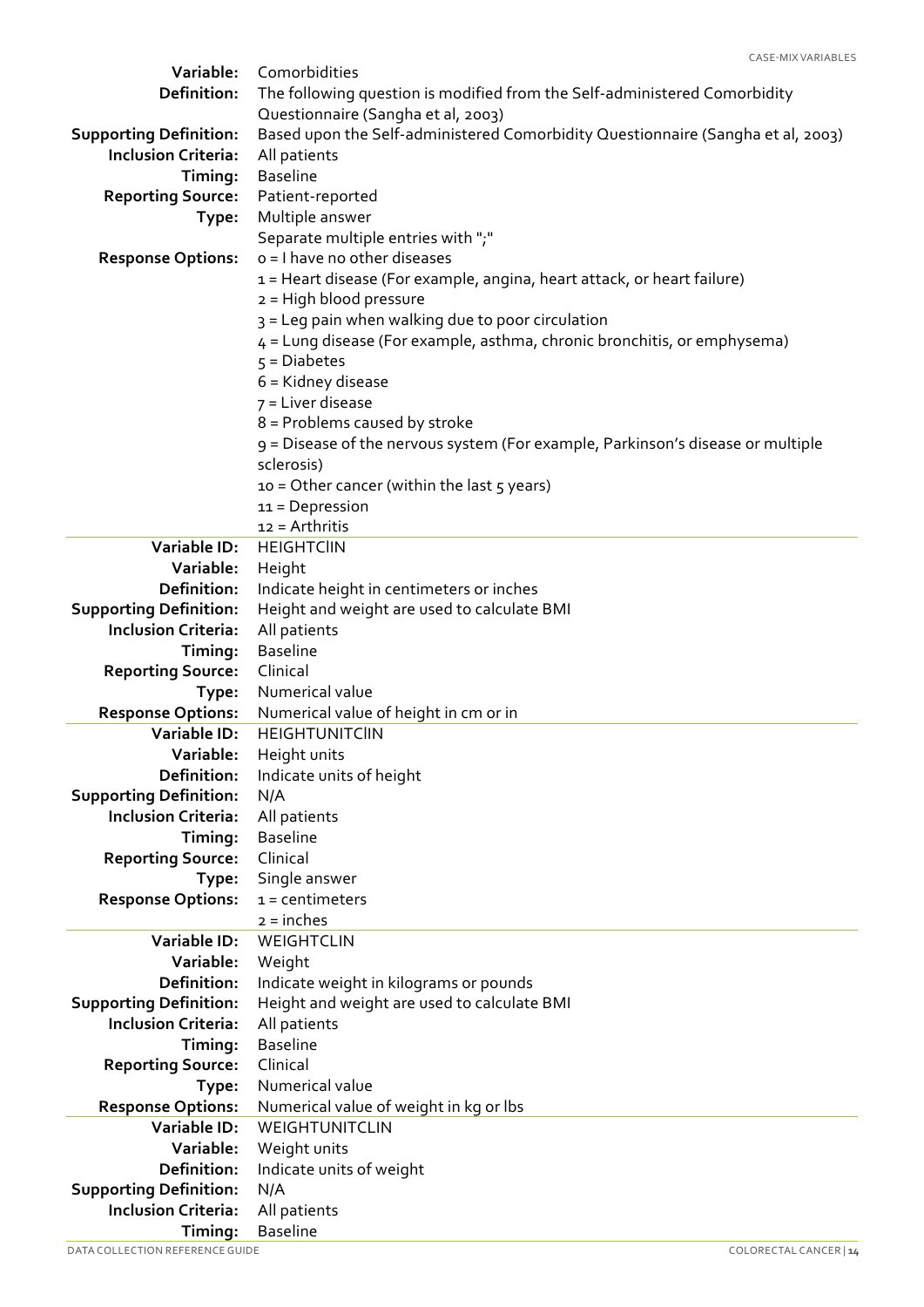| <b>Reporting Source:</b>            | Clinical                                                                                                              |
|-------------------------------------|-----------------------------------------------------------------------------------------------------------------------|
| Type:                               | Single answer                                                                                                         |
| <b>Response Options:</b>            | $1 =$ kilograms                                                                                                       |
|                                     | $2 = pounds$                                                                                                          |
| Variable ID:                        | <b>PERFORM</b>                                                                                                        |
| Variable:                           | Performance status                                                                                                    |
| Definition:                         | Indicate the ECOG/WHO performance status                                                                              |
| <b>Supporting Definition:</b>       | ECOG/WHO Scale:                                                                                                       |
|                                     | WHO o = normal activity level                                                                                         |
|                                     | WHO $1$ = restricted with physically strenuous activity                                                               |
|                                     | WHO $2 =$ active $>$ /= 50% of day                                                                                    |
|                                     | WHO $3 =$ spends > $50\%$ of day in chair or bed                                                                      |
|                                     | WHO $4 =$ totally confined to                                                                                         |
| <b>Inclusion Criteria:</b>          | All patients                                                                                                          |
| Timing:                             | <b>Baseline</b>                                                                                                       |
| <b>Reporting Source:</b>            | Clinical                                                                                                              |
| Type:                               | Single answer                                                                                                         |
| <b>Response Options:</b>            | $0 = 0$                                                                                                               |
|                                     | $1 = 1$                                                                                                               |
|                                     | $2 = 2$                                                                                                               |
|                                     | $3 = 3$                                                                                                               |
|                                     | $4 = 4$                                                                                                               |
|                                     | 999 = Unknown                                                                                                         |
| Variable ID:                        | <b>COGN</b>                                                                                                           |
| Variable:                           | Cognitive status                                                                                                      |
| Definition:                         | Indicate whether the patient has any evidence of a cognitive disorder (e.g.                                           |
|                                     | dementia):                                                                                                            |
| <b>Supporting Definition:</b>       | N/A                                                                                                                   |
| <b>Inclusion Criteria:</b>          | All patients<br><b>Baseline</b>                                                                                       |
| Timing:<br><b>Reporting Source:</b> | Clinical                                                                                                              |
| Type:                               | Single answer                                                                                                         |
| <b>Response Options:</b>            | $o = No$ 1 = Yes 999 = Unknown                                                                                        |
| Variable ID:                        | APC                                                                                                                   |
| Variable:                           | Adenomatous polyposis coli status                                                                                     |
| <b>Definition:</b>                  | Presence of germline APC (Adenomatous polyposis coli) gene mutation:                                                  |
| <b>Supporting Definition:</b>       | Familial Adenomatosis Polyposis is caused by a germline mutation of the APC                                           |
|                                     | gene.                                                                                                                 |
| <b>Inclusion Criteria:</b>          | All patients                                                                                                          |
| Timing:                             | <b>Baseline</b>                                                                                                       |
| <b>Reporting Source:</b>            | Clinical                                                                                                              |
| Type:                               | Single answer                                                                                                         |
| <b>Response Options:</b>            | $o = No 1 = Yes$ 999 = Unknown                                                                                        |
| Variable ID:                        | <b>LYNCH</b>                                                                                                          |
| Variable:                           | MMR or EPCAM gene mutation                                                                                            |
| <b>Definition:</b>                  | Presence of germline MMR or EPCAM gene mutation:                                                                      |
| <b>Supporting Definition:</b>       | Lynch syndrome is caused by a mutation of one of the DNA mismatch repair                                              |
|                                     | (MMR) genes or the EPCAM gene.                                                                                        |
| <b>Inclusion Criteria:</b>          | All patients                                                                                                          |
| Timing:                             | <b>Baseline</b>                                                                                                       |
| <b>Reporting Source:</b>            | Clinical                                                                                                              |
| Type:                               | Single answer                                                                                                         |
| <b>Response Options:</b>            | $o = No 1 = Yes$ 999 = Unknown                                                                                        |
| Variable ID:<br>Variable:           | <b>IBD</b>                                                                                                            |
| <b>Definition:</b>                  | Inflammatory bowel disease diagnosis<br>Any clinical documentation of inflammatory bowel disease diagnosis (including |
|                                     | Crohn's disease and Ulcerative colitis):                                                                              |

CASE-MIX VARIABLES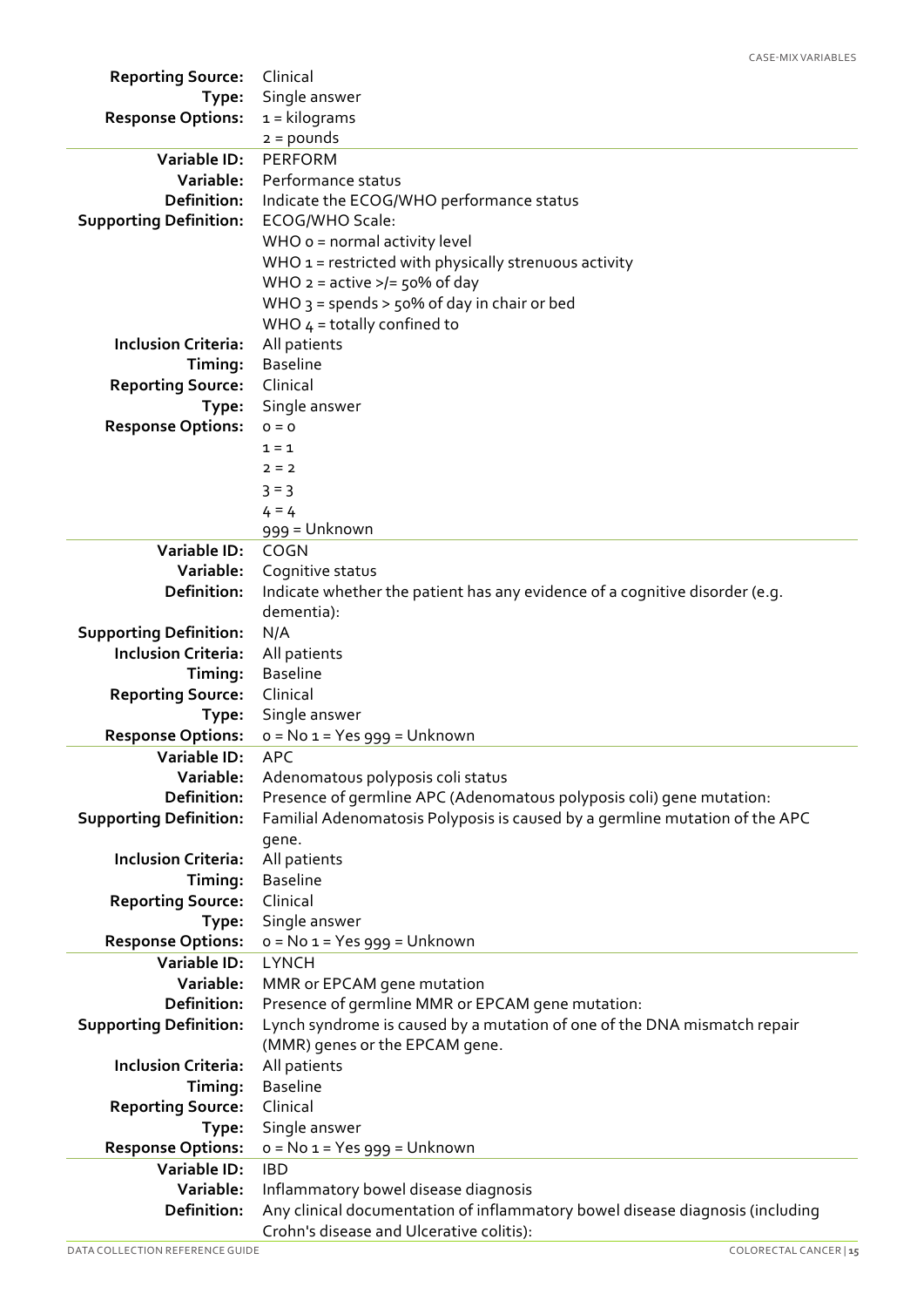| <b>Supporting Definition:</b>                               | N/A                                                                           |
|-------------------------------------------------------------|-------------------------------------------------------------------------------|
| <b>Inclusion Criteria:</b>                                  | All patients                                                                  |
| Timing:                                                     | <b>Baseline</b>                                                               |
| <b>Reporting Source:</b>                                    | Clinical                                                                      |
| Type:                                                       | Single answer                                                                 |
| <b>Response Options:</b>                                    | $o = No 1 = Yes$ 999 = Unknown                                                |
| <b>Variable ID:</b>                                         | <b>DIAGDATE</b>                                                               |
| Variable:                                                   | Histological diagnosis                                                        |
| Definition:                                                 | Initial date of histological diagnosis                                        |
| <b>Supporting Definition:</b>                               | N/A                                                                           |
| <b>Inclusion Criteria:</b>                                  | All patients                                                                  |
| Timing:                                                     | <b>Baseline</b>                                                               |
| <b>Reporting Source:</b>                                    | Clinical                                                                      |
| Type:                                                       | Date by DD/MM/YYYY                                                            |
| <b>Response Options:</b>                                    | DD/MM/YYYY                                                                    |
| <b>Variable ID:</b>                                         | PRIMARY                                                                       |
| Variable:                                                   | Synchronous primary tumor                                                     |
| <b>Definition:</b>                                          | Indicate if there is more than one primary tumor                              |
| <b>Supporting Definition:</b>                               | Defined as two or more distinct primary tumors, separated by normal bowel and |
|                                                             | not due to direct extension or metastasis. Of note: If yes, please collect    |
|                                                             | information on highest TNM stage.                                             |
| <b>Inclusion Criteria:</b>                                  | All patients                                                                  |
| Timing:                                                     | <b>Baseline</b>                                                               |
| <b>Reporting Source:</b>                                    | Clinical                                                                      |
|                                                             | Single answer                                                                 |
| Type:<br><b>Response Options:</b>                           | $o = No 1 = Yes$ 999 = Unknown                                                |
| Variable ID:                                                | <b>LOC</b>                                                                    |
| Variable:                                                   | Location of tumor                                                             |
| <b>Definition:</b>                                          | Location of tumor:                                                            |
|                                                             |                                                                               |
| <b>Supporting Definition:</b><br><b>Inclusion Criteria:</b> | N/A                                                                           |
|                                                             | All patients                                                                  |
| Timing:                                                     | <b>Baseline</b>                                                               |
| <b>Reporting Source:</b>                                    | Clinical                                                                      |
| Type:                                                       | Single answer                                                                 |
| <b>Response Options:</b>                                    | $o = Caecum$                                                                  |
|                                                             | $1 = Appendix$                                                                |
|                                                             | $2 =$ Ascending colon                                                         |
|                                                             | 3 = Hepatic flexure                                                           |
|                                                             | $4$ = Transverse colon                                                        |
|                                                             | $5 =$ Splenic flexure                                                         |
|                                                             | $6$ = Descending colon                                                        |
|                                                             | 7 = Sigmoid colon                                                             |
|                                                             | $8 =$ Rectum                                                                  |
|                                                             | 999 = Unknown                                                                 |
| Variable ID:                                                | <b>VERGE</b>                                                                  |
| Variable:                                                   | Location of rectum tumor                                                      |
| Definition:                                                 | Distance from anal verge (in cm)                                              |
| <b>Supporting Definition:</b>                               | N/A                                                                           |
| <b>Inclusion Criteria:</b>                                  | All patients with rectal cancer receiving surgery/radiotherapy                |
| Timing:                                                     | <b>Baseline</b>                                                               |
| <b>Reporting Source:</b>                                    | Clinical                                                                      |
| Type:                                                       | Numerical value; Please enter "999" if distance is unknown.                   |
| <b>Response Options:</b>                                    | N/A                                                                           |
| Variable ID:                                                | <b>TNMCT</b>                                                                  |
| Variable:                                                   | Clinical tumor stage                                                          |
| Definition:                                                 | Clinical tumor stage (per AJCC 5th - 7th Ed.)                                 |
| <b>Supporting Definition:</b>                               | Only select cT4 if not able to select cT4a or cT4b.                           |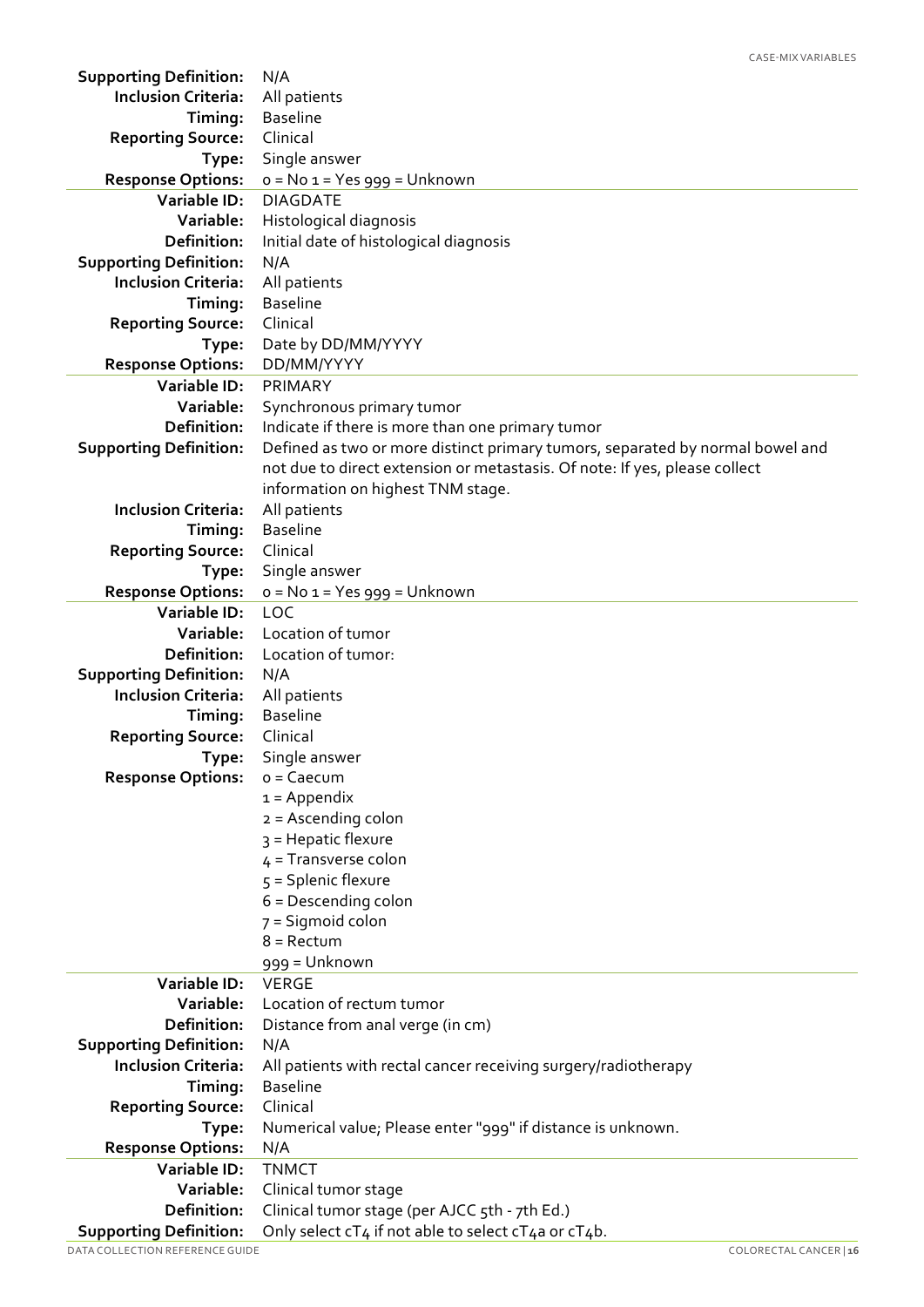| <b>Inclusion Criteria:</b>                                  | All patients                                                   |
|-------------------------------------------------------------|----------------------------------------------------------------|
| Timing:                                                     | <b>Baseline</b>                                                |
| <b>Reporting Source:</b>                                    | Clinical                                                       |
| Type:                                                       | Single answer                                                  |
| <b>Response Options:</b>                                    | $o = cTX$                                                      |
|                                                             | $1 = c$ Tis                                                    |
|                                                             | $2 = cT1$                                                      |
|                                                             | $3 = cT2$                                                      |
|                                                             | $4 = cT_3$                                                     |
|                                                             | $5 = cT4$                                                      |
|                                                             | $6 = cT4a$                                                     |
|                                                             | $7 = cT_4b$                                                    |
|                                                             | 999 = Unknown                                                  |
| <b>Variable ID:</b>                                         | <b>TNMCN</b>                                                   |
| Variable:                                                   | Clinical nodal stage                                           |
| Definition:                                                 | Clinical nodal stage (per AJCC 5th - 7th Ed.)                  |
| <b>Supporting Definition:</b>                               | Only select cN1 or cN2 if not able to select cN1a-c or cN2a-b. |
| <b>Inclusion Criteria:</b>                                  | All patients                                                   |
| Timing:                                                     | <b>Baseline</b>                                                |
| <b>Reporting Source:</b>                                    | Clinical                                                       |
| Type:                                                       | Single answer                                                  |
| <b>Response Options:</b>                                    | $o = c$ NX                                                     |
|                                                             | $1 = cN0$                                                      |
|                                                             | $2 = cN1$                                                      |
|                                                             | $3 = cN2$                                                      |
|                                                             | $4 = cN2a$                                                     |
|                                                             | $5 = cN2b$                                                     |
|                                                             | 999 = Unknown                                                  |
| <b>Variable ID:</b>                                         | <b>TNMCM</b>                                                   |
| Variable:                                                   | Clinical distant metastasis                                    |
| <b>Definition:</b>                                          | Clinical distant metastasis (per AJCC 5th - 7th Ed.)           |
| <b>Supporting Definition:</b><br><b>Inclusion Criteria:</b> | Only select cM1 if not able to select cM1a or cM1b.            |
| Timing:                                                     | All patients                                                   |
|                                                             | <b>Baseline</b>                                                |
| <b>Reporting Source:</b>                                    | Clinical                                                       |
| Type:                                                       | Single answer<br>$o = cMX$                                     |
| <b>Response Options:</b>                                    | $1 = cM0$                                                      |
|                                                             | $2 = cM1$                                                      |
|                                                             | 3=cM1a                                                         |
|                                                             | $4 = cM1b$                                                     |
|                                                             | 999 = Unknown                                                  |
| <b>Variable ID:</b>                                         | <b>HISTOL</b>                                                  |
| Variable:                                                   | Tumor grade                                                    |
| <b>Definition:</b>                                          | Histological grade of the tumor:                               |
| <b>Supporting Definition:</b>                               | N/A                                                            |
| <b>Inclusion Criteria:</b>                                  | If the patient received surgery or biopsy                      |
| Timing:                                                     | <b>Baseline</b>                                                |
| <b>Reporting Source:</b>                                    | Clinical                                                       |
| Type:                                                       | Single answer                                                  |
| <b>Response Options:</b>                                    | o = Well or moderate                                           |
|                                                             | 1 = Poor or undifferentiated                                   |
|                                                             | 999 = Unknown                                                  |
| <b>Variable ID:</b>                                         | <b>BRAF</b>                                                    |
| Variable:                                                   | <b>BRAF</b> mutation                                           |
| <b>Definition:</b>                                          | Presence of BRAF mutation:                                     |
| <b>Supporting Definition:</b>                               | N/A                                                            |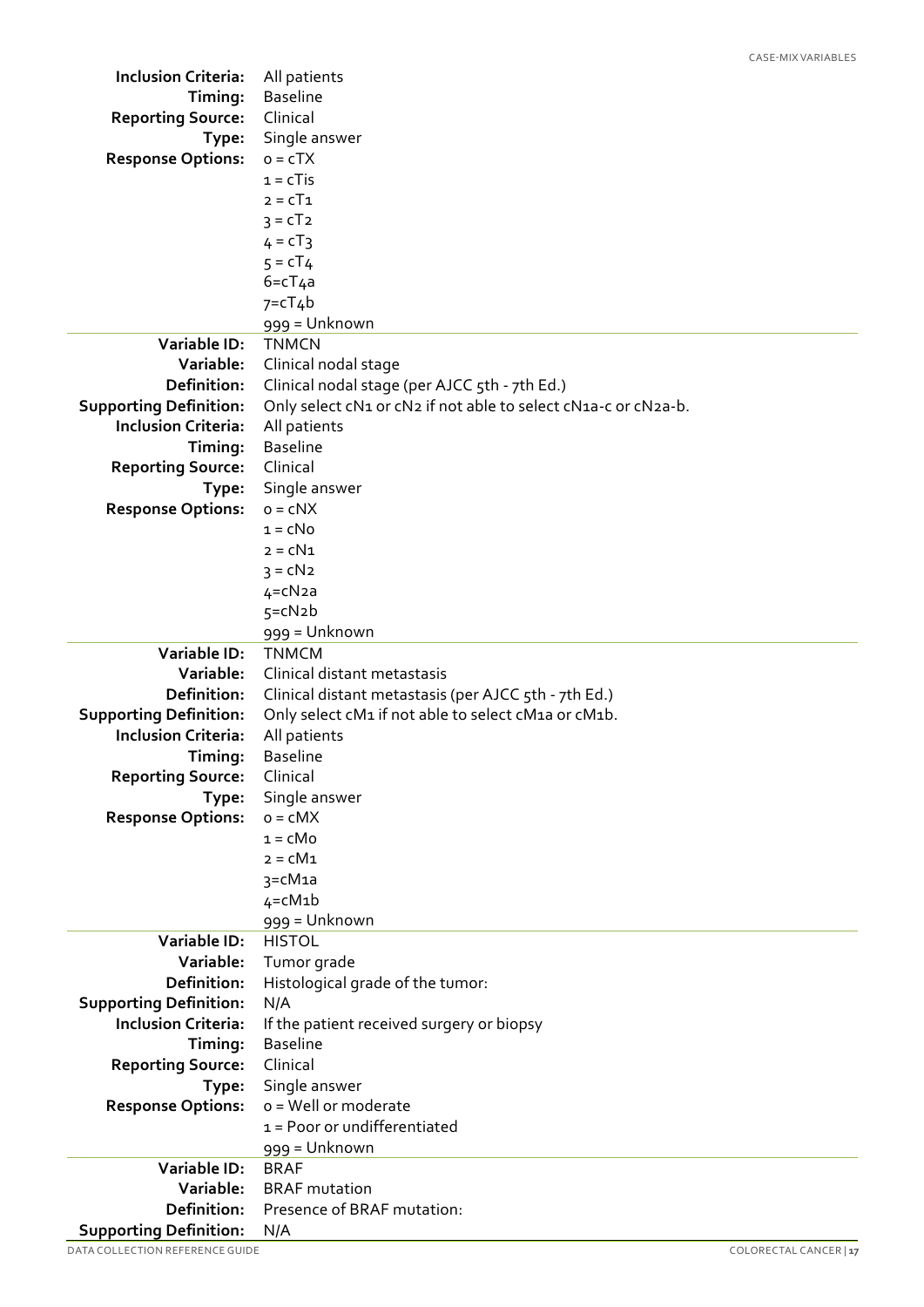| <b>Inclusion Criteria:</b>        | If the patient received surgery or biopsy                      |
|-----------------------------------|----------------------------------------------------------------|
| Timing:                           | <b>Baseline</b>                                                |
| <b>Reporting Source:</b>          | Clinical                                                       |
| Type:                             | Single answer                                                  |
| <b>Response Options:</b>          | $o = No$                                                       |
|                                   | $1 = Yes$                                                      |
|                                   | $2 = Not tested$                                               |
|                                   | 999 = Unknown                                                  |
| <b>Variable ID:</b>               | <b>KRAS</b>                                                    |
| Variable:                         | <b>KRAS</b> mutation                                           |
| Definition:                       | Presence of RAS mutation:                                      |
| <b>Supporting Definition:</b>     | N/A                                                            |
| <b>Inclusion Criteria:</b>        | If the patient received surgery or biopsy                      |
| Timing:                           | <b>Baseline</b>                                                |
| <b>Reporting Source:</b>          | Clinical                                                       |
| Type:                             | Single answer                                                  |
| <b>Response Options:</b>          | $o = No$                                                       |
|                                   | $1 = Yes$                                                      |
|                                   | $2 = Not tested$                                               |
|                                   | 999 = Unknown                                                  |
| Variable ID:                      | <b>MSI</b>                                                     |
| Variable:                         | <b>MSI</b> mutation                                            |
| Definition:                       | Presence of microsatellite instability (MSI) mutation:         |
| <b>Supporting Definition:</b>     | N/A                                                            |
| <b>Inclusion Criteria:</b>        | If the patient received surgery or biopsy                      |
| Timing:                           | <b>Baseline</b>                                                |
| <b>Reporting Source:</b>          | Clinical                                                       |
|                                   | Single answer                                                  |
| Type:<br><b>Response Options:</b> | $o = No$                                                       |
|                                   | $1 = Yes, MSI-low$                                             |
|                                   | 2 = Yes, MSI-high                                              |
|                                   | 999 = Unknown                                                  |
| Variable ID:                      | <b>TNMPT</b>                                                   |
| Variable:                         | Pathological tumor stage                                       |
| Definition:                       | Pathological tumor stage (per AJCC 5th - 7th Ed.)              |
| <b>Supporting Definition:</b>     | Only select pT4 if not able to select pT4a or pT4b.            |
| <b>Inclusion Criteria:</b>        | If the patient received surgery                                |
| Timing:                           | <b>Baseline</b>                                                |
| <b>Reporting Source:</b>          | Clinical                                                       |
| Type:                             | Single answer                                                  |
| <b>Response Options:</b>          | $o = pTX$                                                      |
|                                   | $1 = pTo$                                                      |
|                                   | $2 = pT$ is                                                    |
|                                   | $3 = pT1$                                                      |
|                                   | $4 = pT2$                                                      |
|                                   | $5 = pT_3$                                                     |
|                                   | $6 = pT4$                                                      |
|                                   | $7 = pT4a$                                                     |
|                                   | $8 = pT_4b$                                                    |
|                                   | 999 = Unknown                                                  |
| Variable ID:                      | <b>TNMPN</b>                                                   |
| Variable:                         | Pathological nodal stage                                       |
| Definition:                       | Pathological nodal stage (per AJCC 5th - 7th Ed.)              |
| <b>Supporting Definition:</b>     | Only select pN1 or pN2 if not able to select pN1a-c or pN2a-b. |
| <b>Inclusion Criteria:</b>        | If the patient received surgery                                |
| Timing:                           | <b>Baseline</b>                                                |
| <b>Reporting Source:</b>          | Clinical                                                       |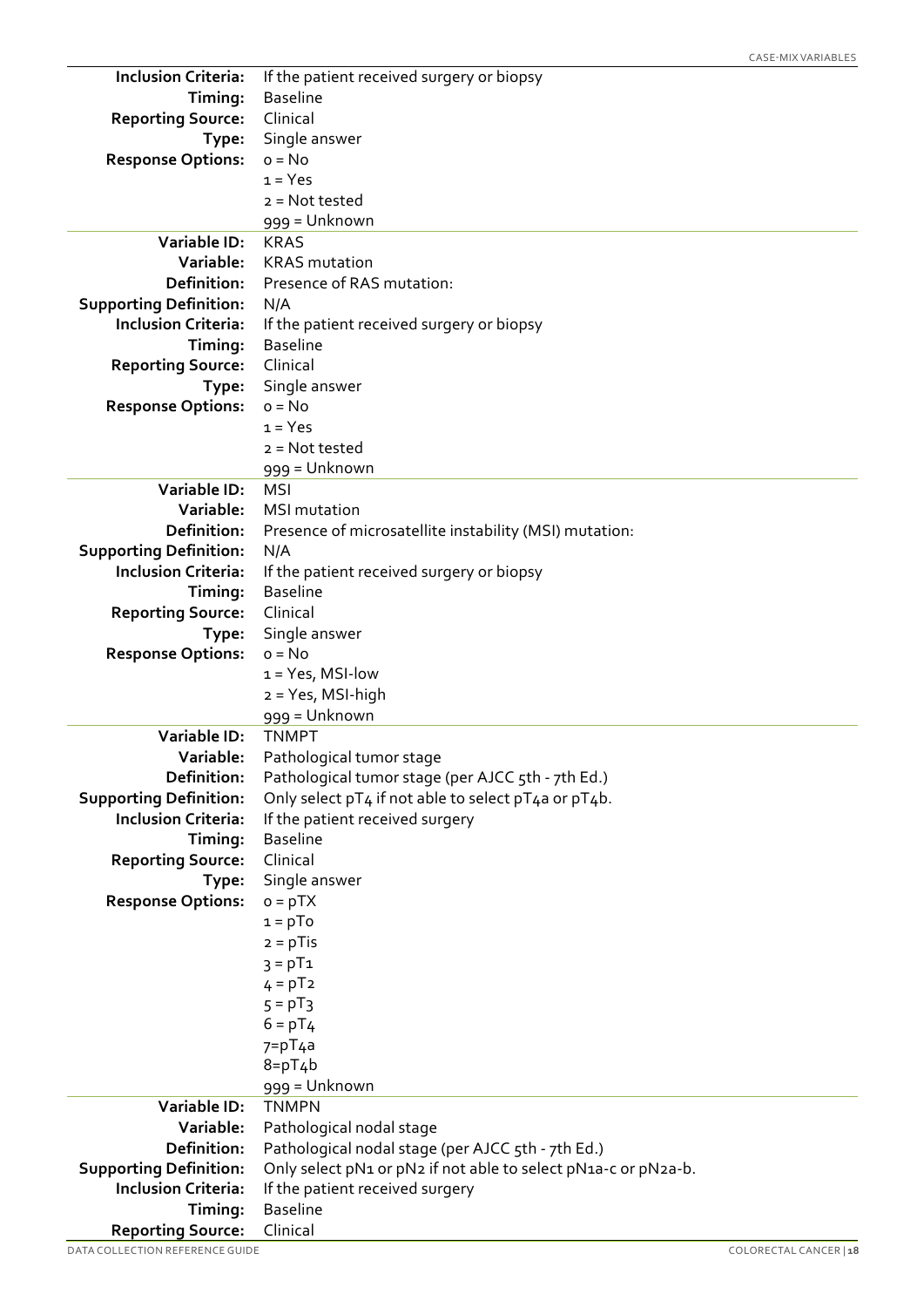| Type:                         | Single answer                                                             |
|-------------------------------|---------------------------------------------------------------------------|
| <b>Response Options:</b>      | $o = pNX$                                                                 |
|                               | $1 = pNo$                                                                 |
|                               | $2 = pN1$                                                                 |
|                               | 3=pN1a                                                                    |
|                               | $4 = pN1b$                                                                |
|                               | 5=pN1c                                                                    |
|                               | $3 = pN2$                                                                 |
|                               | $4 = pN2a$                                                                |
|                               | $5 = pN2b$                                                                |
|                               | 999 = Unknown                                                             |
| <b>Variable ID:</b>           | <b>TNMPM</b>                                                              |
| Variable:                     | Pathological distant metastasis                                           |
| Definition:                   | Pathological distant metastasis (per AJCC 5th - 7th Ed.)                  |
| <b>Supporting Definition:</b> | Only select pM1 if not able to select pM1a or pM1b.                       |
| <b>Inclusion Criteria:</b>    | If the patient received surgery or biopsy                                 |
| Timing:                       | <b>Baseline</b>                                                           |
| <b>Reporting Source:</b>      | Clinical                                                                  |
| Type:                         | Single answer                                                             |
| <b>Response Options:</b>      | $o = pMx$                                                                 |
|                               | $1 = pMo$                                                                 |
|                               | $2 = pM1$                                                                 |
|                               | $3 = pM1a$                                                                |
|                               | $4 = pM1b$                                                                |
|                               |                                                                           |
| <b>Variable ID:</b>           | 999 = Unknown<br><b>LYMPHNR</b>                                           |
| Variable:                     |                                                                           |
|                               | Lymph nodes resected                                                      |
| Definition:                   | Number of lymph nodes resected:                                           |
| <b>Supporting Definition:</b> | N/A                                                                       |
| <b>Inclusion Criteria:</b>    | If the patient received surgery                                           |
| Timing:                       | <b>Baseline</b>                                                           |
| <b>Reporting Source:</b>      | Clinical                                                                  |
| Type:                         | Numerical value; Please enter "999" if number of resected lymph nodes is  |
|                               | unknown.                                                                  |
| <b>Response Options:</b>      | N/A                                                                       |
| <b>Variable ID:</b>           | LYMPHINV                                                                  |
| Variable:                     | Lymph nodes involved                                                      |
| Definition:                   | Number of lymph nodes involved:                                           |
| <b>Supporting Definition:</b> | N/A                                                                       |
| <b>Inclusion Criteria:</b>    | If the patient received surgery                                           |
| Timing:                       | <b>Baseline</b>                                                           |
| <b>Reporting Source:</b>      | Clinical                                                                  |
| Type:                         | Numerical value; Please enter "999" if number of involved lymph nodes is  |
|                               | unknown.                                                                  |
| <b>Response Options:</b>      | N/A                                                                       |
| <b>Variable ID:</b>           | LYMPHVASC                                                                 |
| Variable:                     | Lymphovascular invasion                                                   |
| Definition:                   | Presence of lymphovascular invasion of the tumor: (select all that apply) |
| <b>Supporting Definition:</b> | N/A                                                                       |
| <b>Inclusion Criteria:</b>    | If the patient received surgery                                           |
| Timing:                       | <b>Baseline</b>                                                           |
| <b>Reporting Source:</b>      | Clinical                                                                  |
| Type:                         | Multiple answer                                                           |
| <b>Response Options:</b>      | o = Not detected                                                          |
|                               | $1 =$ Extramural venous invasion                                          |
|                               | 2 = Lymph invasion                                                        |
|                               | 3 = Intramural venous invasion                                            |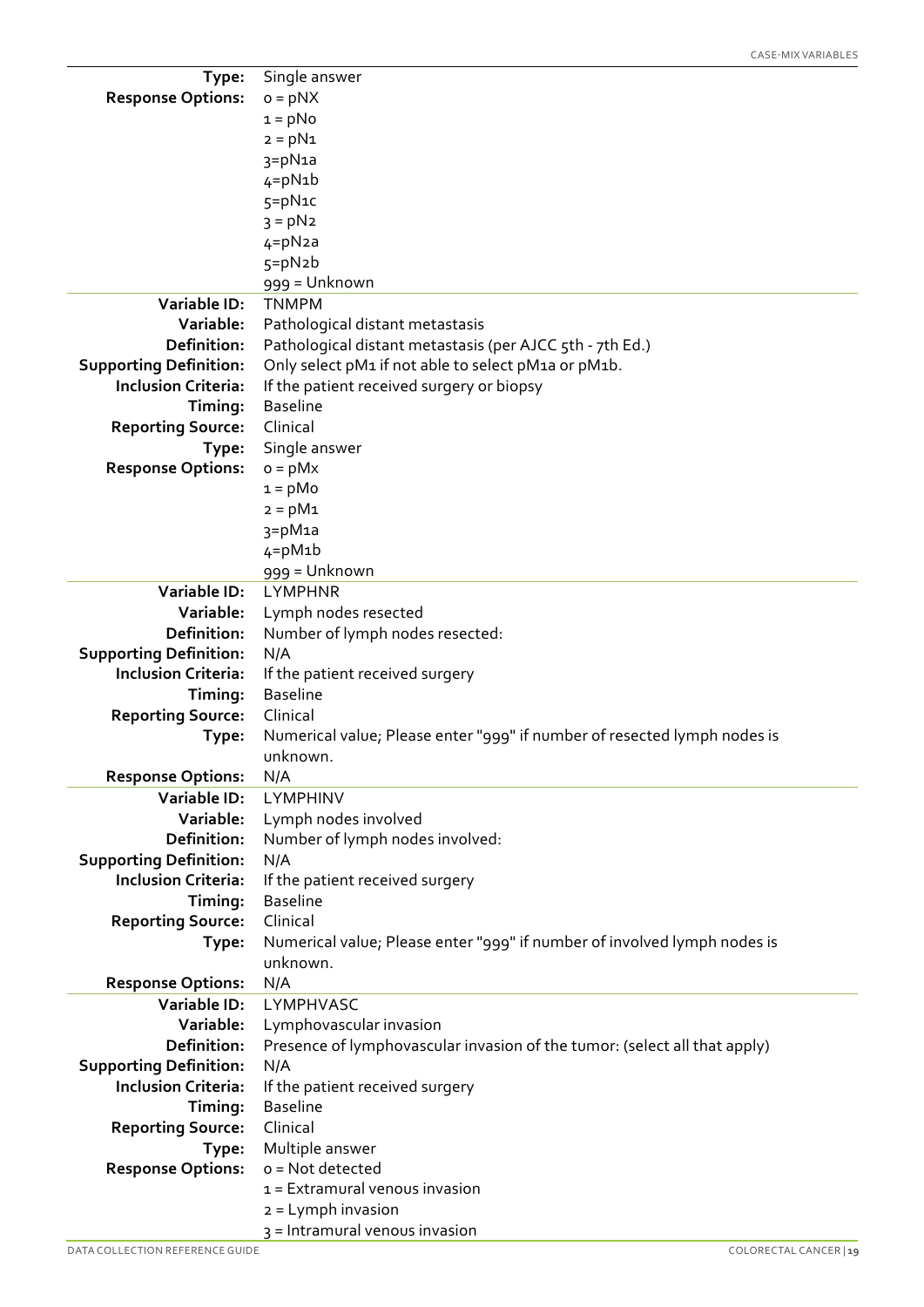|                               | 999 = Unknown                                                                     |
|-------------------------------|-----------------------------------------------------------------------------------|
| Variable ID:                  | PERINEURINV                                                                       |
| Variable:                     | Perineural invasion                                                               |
| Definition:                   | Presence of perineural invasion in resected tumor specimen:                       |
| <b>Supporting Definition:</b> | N/A                                                                               |
| <b>Inclusion Criteria:</b>    | If the patient received surgery                                                   |
| Timing:                       | <b>Baseline</b>                                                                   |
| <b>Reporting Source:</b>      | Clinical                                                                          |
| Type:                         | Single answer                                                                     |
| <b>Response Options:</b>      | $o = No$                                                                          |
|                               | $1 = Yes$                                                                         |
|                               | 999 = Unknown                                                                     |
| Variable ID:                  | COMPLETE                                                                          |
| Variable:                     | Completeness of surgical resection                                                |
| Definition:                   | Indicate completeness of surgical excision of the primary tumor according to TNM: |
| <b>Supporting Definition:</b> | N/A                                                                               |
| <b>Inclusion Criteria:</b>    | If the patient received surgery                                                   |
| Timing:                       | <b>Baseline</b>                                                                   |
| <b>Reporting Source:</b>      | Clinical                                                                          |
| Type:                         | Single answer                                                                     |
| <b>Response Options:</b>      | o=Ro - complete resection with all margins histologically uninvolved              |
|                               | 1=R1 - microscopic surgical resection margin involvement                          |
|                               | 2=R2 - macroscopic residual tumor                                                 |
|                               | 999=unknown                                                                       |

#### **Baseline Treatment Factors**

| Variable ID:                  | URGENCY                                                                                                 |
|-------------------------------|---------------------------------------------------------------------------------------------------------|
| Variable:                     | Urgency of procedure                                                                                    |
| Definition:                   | Urgency of the procedure                                                                                |
| <b>Supporting Definition:</b> | N/A                                                                                                     |
| <b>Inclusion Criteria:</b>    | If the patient received surgery                                                                         |
| Timing:                       | <b>Baseline</b>                                                                                         |
| <b>Reporting Source:</b>      | Clinical                                                                                                |
| Type:                         | Single answer                                                                                           |
| <b>Response Options:</b>      | o = Elective (operation at a time to suit both patient and surgeon e.g. after an<br>elective admission) |
|                               | 1 = Scheduled (an early operation but not immediately life-saving. Operation<br>usually within 3 weeks) |
|                               | 2= Urgent (As soon as possible after resuscitation and usually within 24 hours)                         |
|                               | 3 = Emergency (Immediate and life-saving operation, resuscitation simultaneous                          |
|                               | with surgical treatment)                                                                                |
|                               | 999 = Unknown                                                                                           |
| Variable ID:                  | <b>PERF</b>                                                                                             |
| Variable:                     | Bowel perforation                                                                                       |
| Definition:                   | Presence of perforation of the bowel at the site of the tumor:                                          |
| <b>Supporting Definition:</b> | N/A                                                                                                     |
| <b>Inclusion Criteria:</b>    | If the patient received surgery                                                                         |
| Timing:                       | <b>Baseline</b>                                                                                         |
| <b>Reporting Source:</b>      | Clinical                                                                                                |
| Type:                         | Single answer                                                                                           |
| <b>Response Options:</b>      | $o = No$                                                                                                |
|                               | $1 = Yes$                                                                                               |
|                               | 999 = Unknown                                                                                           |
| Variable ID:                  | <b>CURA</b>                                                                                             |
| Variable:                     |                                                                                                         |
| Definition:                   | Treatment intent<br>Indicate intent of treatment:                                                       |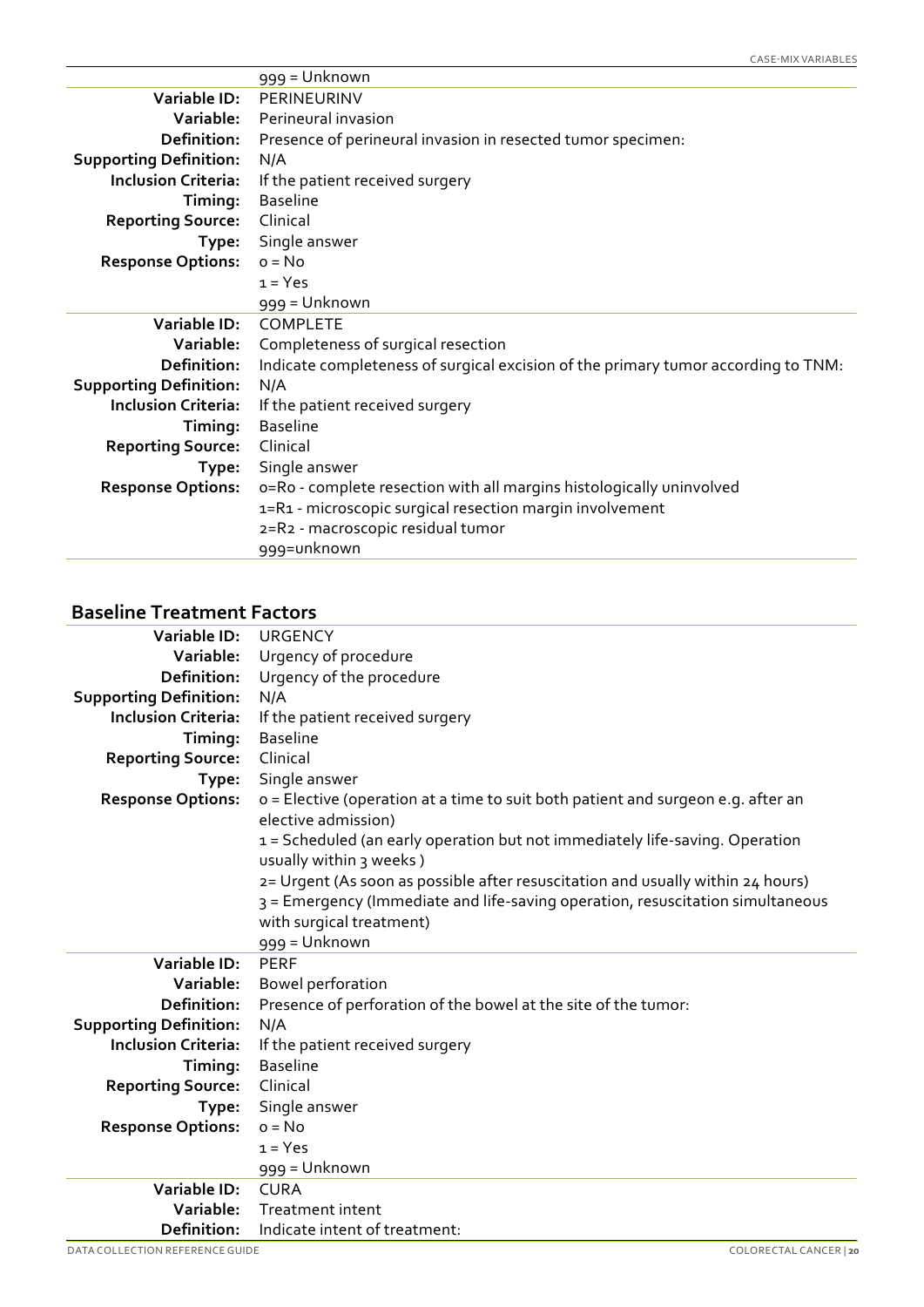| <b>Inclusion Criteria:</b> All patients<br>Timing: Baseline<br><b>Reporting Source:</b> Clinical<br><b>Type:</b> Single answer<br><b>Response Options:</b> o=Curative, 1=Curative - gross resection of stage IV disease, 2=Palliative due to<br>metastasis, 3=Palliative due to invasion, 999=Unknown | <b>Supporting Definition: N/A</b> |  |
|-------------------------------------------------------------------------------------------------------------------------------------------------------------------------------------------------------------------------------------------------------------------------------------------------------|-----------------------------------|--|
|                                                                                                                                                                                                                                                                                                       |                                   |  |
|                                                                                                                                                                                                                                                                                                       |                                   |  |
|                                                                                                                                                                                                                                                                                                       |                                   |  |
|                                                                                                                                                                                                                                                                                                       |                                   |  |
|                                                                                                                                                                                                                                                                                                       |                                   |  |
|                                                                                                                                                                                                                                                                                                       |                                   |  |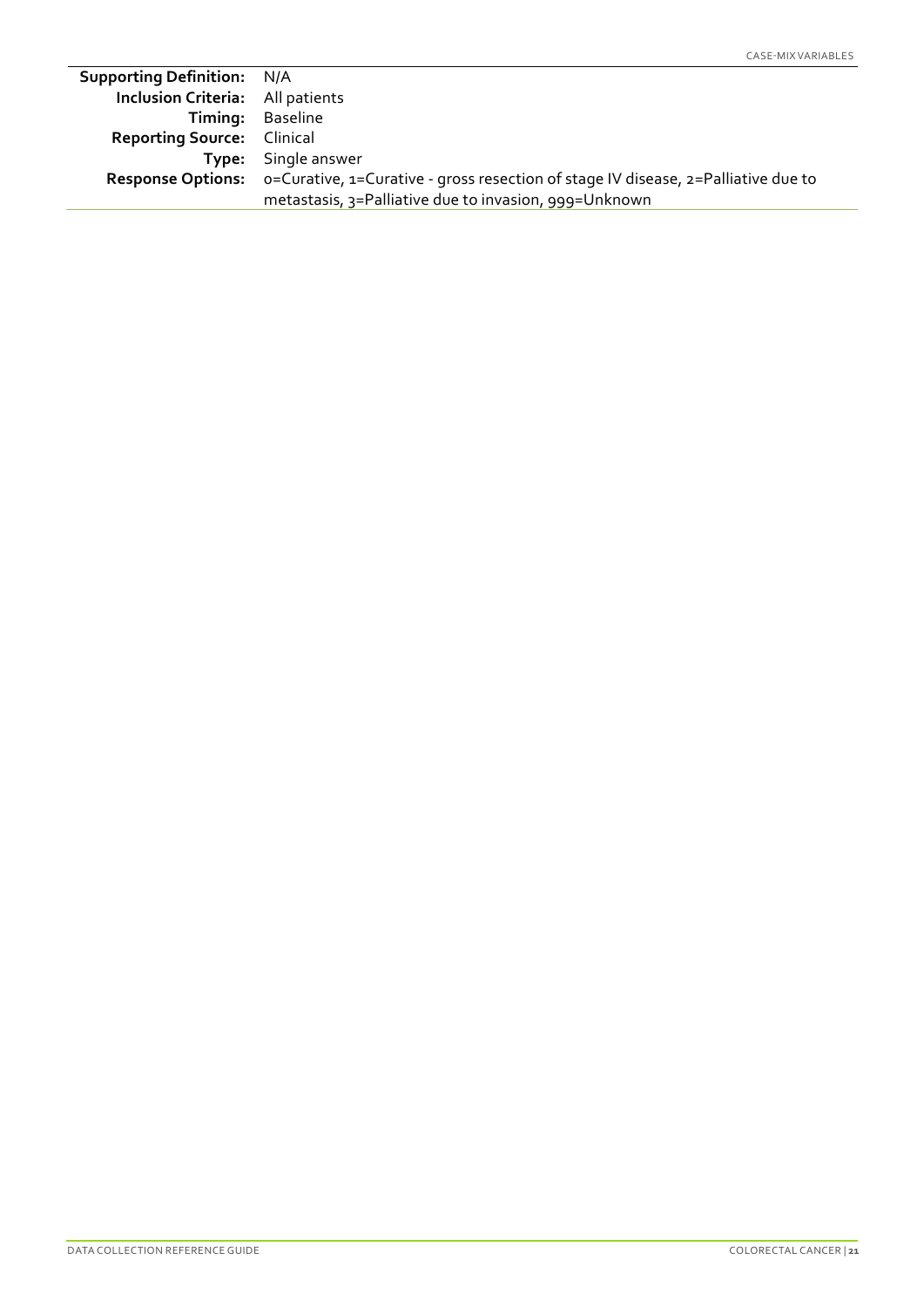| <b>Treatment Variables</b> |  |
|----------------------------|--|
|----------------------------|--|

| Variable:<br>Treatment<br>Definition:<br>Indicate whether the patient received one of the following treatment during the<br>last year: (select all that apply)<br>N/A<br><b>Supporting Definition:</b><br>All patients<br><b>Inclusion Criteria:</b><br>Timing:<br>6 months, update at least annually up to 10 years<br><b>Reporting Source:</b><br>Clinical<br>Multiple answer<br>Type:<br><b>Response Options:</b><br>$o = No treatment$<br>$1 =$ Surgery<br>$2 =$ Radiotherapy<br>3 = Chemotherapy<br>$4$ = Targeted therapy<br>$5 =$ Best supportive care<br>999 = Unknown<br>Variable ID:<br><b>SURGERY</b><br>Variable:<br>Surgery<br>Definition:<br>Indicate whether the patient received surgery during the last year:<br><b>Supporting Definition:</b><br>N/A<br><b>Inclusion Criteria:</b><br>If answered "surgery" on treatment [TREATMENT]<br>6 months, update at least annually up to 10 years<br>Timing:<br>Clinical<br><b>Reporting Source:</b><br>Single answer<br>Type:<br><b>Response Options:</b><br>$1$ = Hemicolectomy right<br>2 = Extended colectomy right<br>3 = Transverse resection<br>$4$ = Hemicolectomy left<br>$5 =$ Subtotal colectomy<br>$6 = Total collector$<br>7= Sigmoid resection<br>$8$ = Anterior resection<br>9= Low anterior resection (LAR)<br>10 = Abdomino-perineal resection (APR)<br>11= Proctectomy with coloanal<br>$12 = Other$<br>999 = Unknown<br>Variable ID:<br>SURGERYPROC<br>Variable:<br>Surgical procedure method<br>Definition:<br>Indicate the method of the surgical procedure:<br><b>Supporting Definition:</b><br>N/A<br><b>Inclusion Criteria:</b><br>If yes answered "yes" on surgery [SURGERY]<br>Timing:<br>6 months, update at least annually up to 10 years<br>Clinical<br><b>Reporting Source:</b><br>Single answer<br>Type:<br><b>Response Options:</b><br>o = Endoscopic (for colon tumors)<br>2 = Transabdominal open<br>3 = Transabdominal minimally invasive (laparoscopic/robotic)<br>$4 =$ Transanal open<br>5 = Transanal endoscopic (TEMS/SPTS)/minimally invasive (TAMIS)<br>$6 = Other$<br>999 = Unknown<br>Variable ID:<br>SURGERYDATE<br>Variable:<br>Surgery date<br>Provide the date of surgery:<br>Definition: | Variable ID:                    | <b>TREATMENT</b>       |
|-----------------------------------------------------------------------------------------------------------------------------------------------------------------------------------------------------------------------------------------------------------------------------------------------------------------------------------------------------------------------------------------------------------------------------------------------------------------------------------------------------------------------------------------------------------------------------------------------------------------------------------------------------------------------------------------------------------------------------------------------------------------------------------------------------------------------------------------------------------------------------------------------------------------------------------------------------------------------------------------------------------------------------------------------------------------------------------------------------------------------------------------------------------------------------------------------------------------------------------------------------------------------------------------------------------------------------------------------------------------------------------------------------------------------------------------------------------------------------------------------------------------------------------------------------------------------------------------------------------------------------------------------------------------------------------------------------------------------------------------------------------------------------------------------------------------------------------------------------------------------------------------------------------------------------------------------------------------------------------------------------------------------------------------------------------------------------------------------------------------------------------------------------------------------------------------------------|---------------------------------|------------------------|
|                                                                                                                                                                                                                                                                                                                                                                                                                                                                                                                                                                                                                                                                                                                                                                                                                                                                                                                                                                                                                                                                                                                                                                                                                                                                                                                                                                                                                                                                                                                                                                                                                                                                                                                                                                                                                                                                                                                                                                                                                                                                                                                                                                                                     |                                 |                        |
|                                                                                                                                                                                                                                                                                                                                                                                                                                                                                                                                                                                                                                                                                                                                                                                                                                                                                                                                                                                                                                                                                                                                                                                                                                                                                                                                                                                                                                                                                                                                                                                                                                                                                                                                                                                                                                                                                                                                                                                                                                                                                                                                                                                                     |                                 |                        |
|                                                                                                                                                                                                                                                                                                                                                                                                                                                                                                                                                                                                                                                                                                                                                                                                                                                                                                                                                                                                                                                                                                                                                                                                                                                                                                                                                                                                                                                                                                                                                                                                                                                                                                                                                                                                                                                                                                                                                                                                                                                                                                                                                                                                     |                                 |                        |
|                                                                                                                                                                                                                                                                                                                                                                                                                                                                                                                                                                                                                                                                                                                                                                                                                                                                                                                                                                                                                                                                                                                                                                                                                                                                                                                                                                                                                                                                                                                                                                                                                                                                                                                                                                                                                                                                                                                                                                                                                                                                                                                                                                                                     |                                 |                        |
|                                                                                                                                                                                                                                                                                                                                                                                                                                                                                                                                                                                                                                                                                                                                                                                                                                                                                                                                                                                                                                                                                                                                                                                                                                                                                                                                                                                                                                                                                                                                                                                                                                                                                                                                                                                                                                                                                                                                                                                                                                                                                                                                                                                                     |                                 |                        |
|                                                                                                                                                                                                                                                                                                                                                                                                                                                                                                                                                                                                                                                                                                                                                                                                                                                                                                                                                                                                                                                                                                                                                                                                                                                                                                                                                                                                                                                                                                                                                                                                                                                                                                                                                                                                                                                                                                                                                                                                                                                                                                                                                                                                     |                                 |                        |
|                                                                                                                                                                                                                                                                                                                                                                                                                                                                                                                                                                                                                                                                                                                                                                                                                                                                                                                                                                                                                                                                                                                                                                                                                                                                                                                                                                                                                                                                                                                                                                                                                                                                                                                                                                                                                                                                                                                                                                                                                                                                                                                                                                                                     |                                 |                        |
|                                                                                                                                                                                                                                                                                                                                                                                                                                                                                                                                                                                                                                                                                                                                                                                                                                                                                                                                                                                                                                                                                                                                                                                                                                                                                                                                                                                                                                                                                                                                                                                                                                                                                                                                                                                                                                                                                                                                                                                                                                                                                                                                                                                                     |                                 |                        |
|                                                                                                                                                                                                                                                                                                                                                                                                                                                                                                                                                                                                                                                                                                                                                                                                                                                                                                                                                                                                                                                                                                                                                                                                                                                                                                                                                                                                                                                                                                                                                                                                                                                                                                                                                                                                                                                                                                                                                                                                                                                                                                                                                                                                     |                                 |                        |
|                                                                                                                                                                                                                                                                                                                                                                                                                                                                                                                                                                                                                                                                                                                                                                                                                                                                                                                                                                                                                                                                                                                                                                                                                                                                                                                                                                                                                                                                                                                                                                                                                                                                                                                                                                                                                                                                                                                                                                                                                                                                                                                                                                                                     |                                 |                        |
|                                                                                                                                                                                                                                                                                                                                                                                                                                                                                                                                                                                                                                                                                                                                                                                                                                                                                                                                                                                                                                                                                                                                                                                                                                                                                                                                                                                                                                                                                                                                                                                                                                                                                                                                                                                                                                                                                                                                                                                                                                                                                                                                                                                                     |                                 |                        |
|                                                                                                                                                                                                                                                                                                                                                                                                                                                                                                                                                                                                                                                                                                                                                                                                                                                                                                                                                                                                                                                                                                                                                                                                                                                                                                                                                                                                                                                                                                                                                                                                                                                                                                                                                                                                                                                                                                                                                                                                                                                                                                                                                                                                     |                                 |                        |
|                                                                                                                                                                                                                                                                                                                                                                                                                                                                                                                                                                                                                                                                                                                                                                                                                                                                                                                                                                                                                                                                                                                                                                                                                                                                                                                                                                                                                                                                                                                                                                                                                                                                                                                                                                                                                                                                                                                                                                                                                                                                                                                                                                                                     |                                 |                        |
|                                                                                                                                                                                                                                                                                                                                                                                                                                                                                                                                                                                                                                                                                                                                                                                                                                                                                                                                                                                                                                                                                                                                                                                                                                                                                                                                                                                                                                                                                                                                                                                                                                                                                                                                                                                                                                                                                                                                                                                                                                                                                                                                                                                                     |                                 |                        |
|                                                                                                                                                                                                                                                                                                                                                                                                                                                                                                                                                                                                                                                                                                                                                                                                                                                                                                                                                                                                                                                                                                                                                                                                                                                                                                                                                                                                                                                                                                                                                                                                                                                                                                                                                                                                                                                                                                                                                                                                                                                                                                                                                                                                     |                                 |                        |
|                                                                                                                                                                                                                                                                                                                                                                                                                                                                                                                                                                                                                                                                                                                                                                                                                                                                                                                                                                                                                                                                                                                                                                                                                                                                                                                                                                                                                                                                                                                                                                                                                                                                                                                                                                                                                                                                                                                                                                                                                                                                                                                                                                                                     |                                 |                        |
|                                                                                                                                                                                                                                                                                                                                                                                                                                                                                                                                                                                                                                                                                                                                                                                                                                                                                                                                                                                                                                                                                                                                                                                                                                                                                                                                                                                                                                                                                                                                                                                                                                                                                                                                                                                                                                                                                                                                                                                                                                                                                                                                                                                                     |                                 |                        |
|                                                                                                                                                                                                                                                                                                                                                                                                                                                                                                                                                                                                                                                                                                                                                                                                                                                                                                                                                                                                                                                                                                                                                                                                                                                                                                                                                                                                                                                                                                                                                                                                                                                                                                                                                                                                                                                                                                                                                                                                                                                                                                                                                                                                     |                                 |                        |
|                                                                                                                                                                                                                                                                                                                                                                                                                                                                                                                                                                                                                                                                                                                                                                                                                                                                                                                                                                                                                                                                                                                                                                                                                                                                                                                                                                                                                                                                                                                                                                                                                                                                                                                                                                                                                                                                                                                                                                                                                                                                                                                                                                                                     |                                 |                        |
|                                                                                                                                                                                                                                                                                                                                                                                                                                                                                                                                                                                                                                                                                                                                                                                                                                                                                                                                                                                                                                                                                                                                                                                                                                                                                                                                                                                                                                                                                                                                                                                                                                                                                                                                                                                                                                                                                                                                                                                                                                                                                                                                                                                                     |                                 |                        |
|                                                                                                                                                                                                                                                                                                                                                                                                                                                                                                                                                                                                                                                                                                                                                                                                                                                                                                                                                                                                                                                                                                                                                                                                                                                                                                                                                                                                                                                                                                                                                                                                                                                                                                                                                                                                                                                                                                                                                                                                                                                                                                                                                                                                     |                                 |                        |
|                                                                                                                                                                                                                                                                                                                                                                                                                                                                                                                                                                                                                                                                                                                                                                                                                                                                                                                                                                                                                                                                                                                                                                                                                                                                                                                                                                                                                                                                                                                                                                                                                                                                                                                                                                                                                                                                                                                                                                                                                                                                                                                                                                                                     |                                 |                        |
|                                                                                                                                                                                                                                                                                                                                                                                                                                                                                                                                                                                                                                                                                                                                                                                                                                                                                                                                                                                                                                                                                                                                                                                                                                                                                                                                                                                                                                                                                                                                                                                                                                                                                                                                                                                                                                                                                                                                                                                                                                                                                                                                                                                                     |                                 |                        |
|                                                                                                                                                                                                                                                                                                                                                                                                                                                                                                                                                                                                                                                                                                                                                                                                                                                                                                                                                                                                                                                                                                                                                                                                                                                                                                                                                                                                                                                                                                                                                                                                                                                                                                                                                                                                                                                                                                                                                                                                                                                                                                                                                                                                     |                                 |                        |
|                                                                                                                                                                                                                                                                                                                                                                                                                                                                                                                                                                                                                                                                                                                                                                                                                                                                                                                                                                                                                                                                                                                                                                                                                                                                                                                                                                                                                                                                                                                                                                                                                                                                                                                                                                                                                                                                                                                                                                                                                                                                                                                                                                                                     |                                 |                        |
|                                                                                                                                                                                                                                                                                                                                                                                                                                                                                                                                                                                                                                                                                                                                                                                                                                                                                                                                                                                                                                                                                                                                                                                                                                                                                                                                                                                                                                                                                                                                                                                                                                                                                                                                                                                                                                                                                                                                                                                                                                                                                                                                                                                                     |                                 |                        |
|                                                                                                                                                                                                                                                                                                                                                                                                                                                                                                                                                                                                                                                                                                                                                                                                                                                                                                                                                                                                                                                                                                                                                                                                                                                                                                                                                                                                                                                                                                                                                                                                                                                                                                                                                                                                                                                                                                                                                                                                                                                                                                                                                                                                     |                                 |                        |
|                                                                                                                                                                                                                                                                                                                                                                                                                                                                                                                                                                                                                                                                                                                                                                                                                                                                                                                                                                                                                                                                                                                                                                                                                                                                                                                                                                                                                                                                                                                                                                                                                                                                                                                                                                                                                                                                                                                                                                                                                                                                                                                                                                                                     |                                 |                        |
|                                                                                                                                                                                                                                                                                                                                                                                                                                                                                                                                                                                                                                                                                                                                                                                                                                                                                                                                                                                                                                                                                                                                                                                                                                                                                                                                                                                                                                                                                                                                                                                                                                                                                                                                                                                                                                                                                                                                                                                                                                                                                                                                                                                                     |                                 |                        |
|                                                                                                                                                                                                                                                                                                                                                                                                                                                                                                                                                                                                                                                                                                                                                                                                                                                                                                                                                                                                                                                                                                                                                                                                                                                                                                                                                                                                                                                                                                                                                                                                                                                                                                                                                                                                                                                                                                                                                                                                                                                                                                                                                                                                     |                                 |                        |
|                                                                                                                                                                                                                                                                                                                                                                                                                                                                                                                                                                                                                                                                                                                                                                                                                                                                                                                                                                                                                                                                                                                                                                                                                                                                                                                                                                                                                                                                                                                                                                                                                                                                                                                                                                                                                                                                                                                                                                                                                                                                                                                                                                                                     |                                 |                        |
|                                                                                                                                                                                                                                                                                                                                                                                                                                                                                                                                                                                                                                                                                                                                                                                                                                                                                                                                                                                                                                                                                                                                                                                                                                                                                                                                                                                                                                                                                                                                                                                                                                                                                                                                                                                                                                                                                                                                                                                                                                                                                                                                                                                                     |                                 |                        |
|                                                                                                                                                                                                                                                                                                                                                                                                                                                                                                                                                                                                                                                                                                                                                                                                                                                                                                                                                                                                                                                                                                                                                                                                                                                                                                                                                                                                                                                                                                                                                                                                                                                                                                                                                                                                                                                                                                                                                                                                                                                                                                                                                                                                     |                                 |                        |
|                                                                                                                                                                                                                                                                                                                                                                                                                                                                                                                                                                                                                                                                                                                                                                                                                                                                                                                                                                                                                                                                                                                                                                                                                                                                                                                                                                                                                                                                                                                                                                                                                                                                                                                                                                                                                                                                                                                                                                                                                                                                                                                                                                                                     |                                 |                        |
|                                                                                                                                                                                                                                                                                                                                                                                                                                                                                                                                                                                                                                                                                                                                                                                                                                                                                                                                                                                                                                                                                                                                                                                                                                                                                                                                                                                                                                                                                                                                                                                                                                                                                                                                                                                                                                                                                                                                                                                                                                                                                                                                                                                                     |                                 |                        |
|                                                                                                                                                                                                                                                                                                                                                                                                                                                                                                                                                                                                                                                                                                                                                                                                                                                                                                                                                                                                                                                                                                                                                                                                                                                                                                                                                                                                                                                                                                                                                                                                                                                                                                                                                                                                                                                                                                                                                                                                                                                                                                                                                                                                     |                                 |                        |
|                                                                                                                                                                                                                                                                                                                                                                                                                                                                                                                                                                                                                                                                                                                                                                                                                                                                                                                                                                                                                                                                                                                                                                                                                                                                                                                                                                                                                                                                                                                                                                                                                                                                                                                                                                                                                                                                                                                                                                                                                                                                                                                                                                                                     |                                 |                        |
|                                                                                                                                                                                                                                                                                                                                                                                                                                                                                                                                                                                                                                                                                                                                                                                                                                                                                                                                                                                                                                                                                                                                                                                                                                                                                                                                                                                                                                                                                                                                                                                                                                                                                                                                                                                                                                                                                                                                                                                                                                                                                                                                                                                                     |                                 |                        |
|                                                                                                                                                                                                                                                                                                                                                                                                                                                                                                                                                                                                                                                                                                                                                                                                                                                                                                                                                                                                                                                                                                                                                                                                                                                                                                                                                                                                                                                                                                                                                                                                                                                                                                                                                                                                                                                                                                                                                                                                                                                                                                                                                                                                     |                                 |                        |
|                                                                                                                                                                                                                                                                                                                                                                                                                                                                                                                                                                                                                                                                                                                                                                                                                                                                                                                                                                                                                                                                                                                                                                                                                                                                                                                                                                                                                                                                                                                                                                                                                                                                                                                                                                                                                                                                                                                                                                                                                                                                                                                                                                                                     |                                 |                        |
|                                                                                                                                                                                                                                                                                                                                                                                                                                                                                                                                                                                                                                                                                                                                                                                                                                                                                                                                                                                                                                                                                                                                                                                                                                                                                                                                                                                                                                                                                                                                                                                                                                                                                                                                                                                                                                                                                                                                                                                                                                                                                                                                                                                                     |                                 |                        |
|                                                                                                                                                                                                                                                                                                                                                                                                                                                                                                                                                                                                                                                                                                                                                                                                                                                                                                                                                                                                                                                                                                                                                                                                                                                                                                                                                                                                                                                                                                                                                                                                                                                                                                                                                                                                                                                                                                                                                                                                                                                                                                                                                                                                     |                                 |                        |
|                                                                                                                                                                                                                                                                                                                                                                                                                                                                                                                                                                                                                                                                                                                                                                                                                                                                                                                                                                                                                                                                                                                                                                                                                                                                                                                                                                                                                                                                                                                                                                                                                                                                                                                                                                                                                                                                                                                                                                                                                                                                                                                                                                                                     |                                 |                        |
|                                                                                                                                                                                                                                                                                                                                                                                                                                                                                                                                                                                                                                                                                                                                                                                                                                                                                                                                                                                                                                                                                                                                                                                                                                                                                                                                                                                                                                                                                                                                                                                                                                                                                                                                                                                                                                                                                                                                                                                                                                                                                                                                                                                                     |                                 |                        |
|                                                                                                                                                                                                                                                                                                                                                                                                                                                                                                                                                                                                                                                                                                                                                                                                                                                                                                                                                                                                                                                                                                                                                                                                                                                                                                                                                                                                                                                                                                                                                                                                                                                                                                                                                                                                                                                                                                                                                                                                                                                                                                                                                                                                     |                                 |                        |
|                                                                                                                                                                                                                                                                                                                                                                                                                                                                                                                                                                                                                                                                                                                                                                                                                                                                                                                                                                                                                                                                                                                                                                                                                                                                                                                                                                                                                                                                                                                                                                                                                                                                                                                                                                                                                                                                                                                                                                                                                                                                                                                                                                                                     |                                 |                        |
|                                                                                                                                                                                                                                                                                                                                                                                                                                                                                                                                                                                                                                                                                                                                                                                                                                                                                                                                                                                                                                                                                                                                                                                                                                                                                                                                                                                                                                                                                                                                                                                                                                                                                                                                                                                                                                                                                                                                                                                                                                                                                                                                                                                                     |                                 |                        |
|                                                                                                                                                                                                                                                                                                                                                                                                                                                                                                                                                                                                                                                                                                                                                                                                                                                                                                                                                                                                                                                                                                                                                                                                                                                                                                                                                                                                                                                                                                                                                                                                                                                                                                                                                                                                                                                                                                                                                                                                                                                                                                                                                                                                     |                                 |                        |
|                                                                                                                                                                                                                                                                                                                                                                                                                                                                                                                                                                                                                                                                                                                                                                                                                                                                                                                                                                                                                                                                                                                                                                                                                                                                                                                                                                                                                                                                                                                                                                                                                                                                                                                                                                                                                                                                                                                                                                                                                                                                                                                                                                                                     |                                 |                        |
|                                                                                                                                                                                                                                                                                                                                                                                                                                                                                                                                                                                                                                                                                                                                                                                                                                                                                                                                                                                                                                                                                                                                                                                                                                                                                                                                                                                                                                                                                                                                                                                                                                                                                                                                                                                                                                                                                                                                                                                                                                                                                                                                                                                                     |                                 |                        |
|                                                                                                                                                                                                                                                                                                                                                                                                                                                                                                                                                                                                                                                                                                                                                                                                                                                                                                                                                                                                                                                                                                                                                                                                                                                                                                                                                                                                                                                                                                                                                                                                                                                                                                                                                                                                                                                                                                                                                                                                                                                                                                                                                                                                     |                                 |                        |
|                                                                                                                                                                                                                                                                                                                                                                                                                                                                                                                                                                                                                                                                                                                                                                                                                                                                                                                                                                                                                                                                                                                                                                                                                                                                                                                                                                                                                                                                                                                                                                                                                                                                                                                                                                                                                                                                                                                                                                                                                                                                                                                                                                                                     |                                 |                        |
|                                                                                                                                                                                                                                                                                                                                                                                                                                                                                                                                                                                                                                                                                                                                                                                                                                                                                                                                                                                                                                                                                                                                                                                                                                                                                                                                                                                                                                                                                                                                                                                                                                                                                                                                                                                                                                                                                                                                                                                                                                                                                                                                                                                                     |                                 |                        |
|                                                                                                                                                                                                                                                                                                                                                                                                                                                                                                                                                                                                                                                                                                                                                                                                                                                                                                                                                                                                                                                                                                                                                                                                                                                                                                                                                                                                                                                                                                                                                                                                                                                                                                                                                                                                                                                                                                                                                                                                                                                                                                                                                                                                     |                                 |                        |
|                                                                                                                                                                                                                                                                                                                                                                                                                                                                                                                                                                                                                                                                                                                                                                                                                                                                                                                                                                                                                                                                                                                                                                                                                                                                                                                                                                                                                                                                                                                                                                                                                                                                                                                                                                                                                                                                                                                                                                                                                                                                                                                                                                                                     |                                 |                        |
|                                                                                                                                                                                                                                                                                                                                                                                                                                                                                                                                                                                                                                                                                                                                                                                                                                                                                                                                                                                                                                                                                                                                                                                                                                                                                                                                                                                                                                                                                                                                                                                                                                                                                                                                                                                                                                                                                                                                                                                                                                                                                                                                                                                                     |                                 |                        |
|                                                                                                                                                                                                                                                                                                                                                                                                                                                                                                                                                                                                                                                                                                                                                                                                                                                                                                                                                                                                                                                                                                                                                                                                                                                                                                                                                                                                                                                                                                                                                                                                                                                                                                                                                                                                                                                                                                                                                                                                                                                                                                                                                                                                     |                                 |                        |
|                                                                                                                                                                                                                                                                                                                                                                                                                                                                                                                                                                                                                                                                                                                                                                                                                                                                                                                                                                                                                                                                                                                                                                                                                                                                                                                                                                                                                                                                                                                                                                                                                                                                                                                                                                                                                                                                                                                                                                                                                                                                                                                                                                                                     | DATA COLLECTION REFERENCE GUIDE | COLORECTAL CANCER   22 |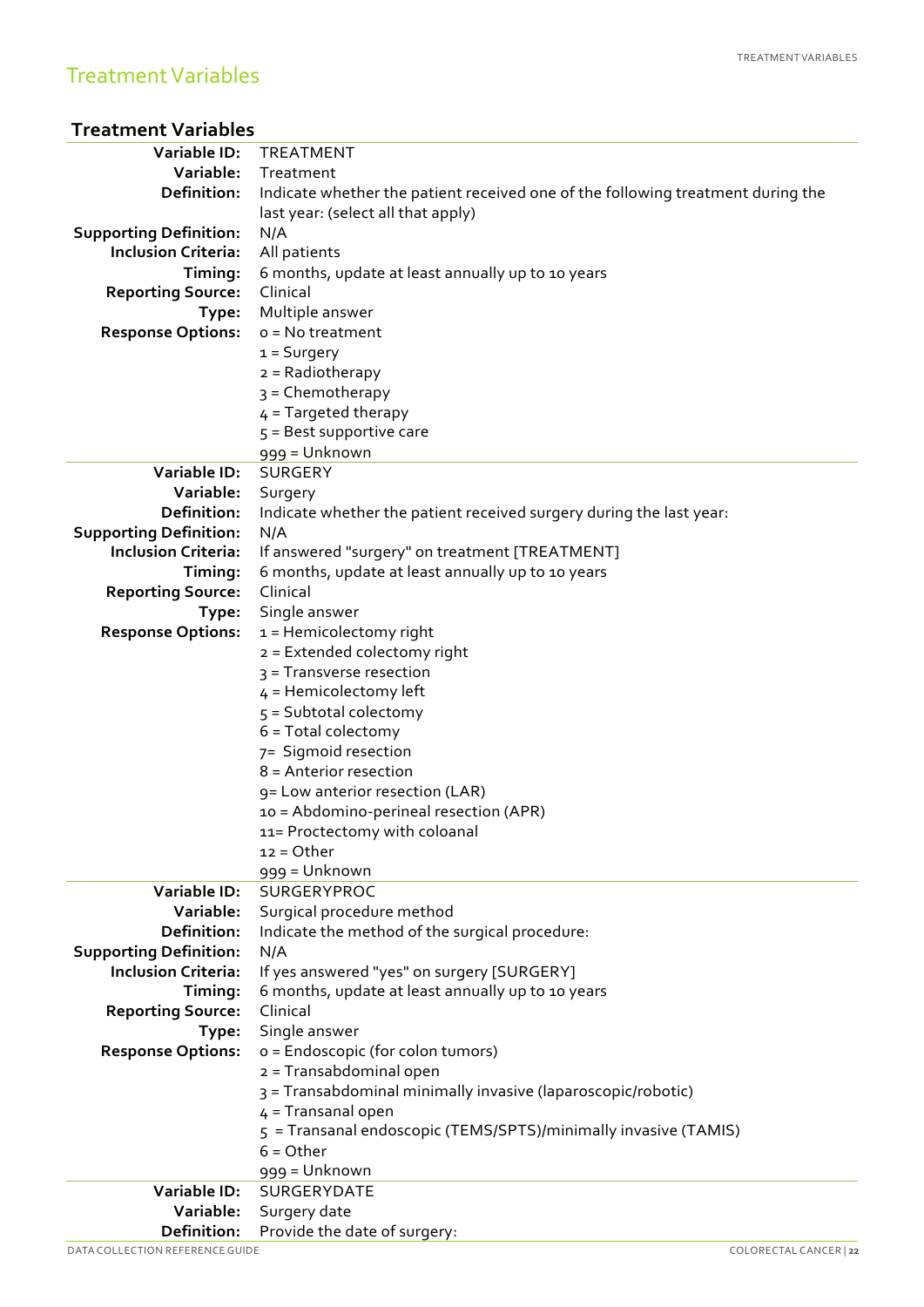| <b>Supporting Definition:</b>         | N/A                                                                      |
|---------------------------------------|--------------------------------------------------------------------------|
| <b>Inclusion Criteria:</b>            | If yes answered "yes" on surgery [SURGERY]                               |
| Timing:                               | 6 months, update at least annually up to 10 years                        |
| <b>Reporting Source:</b>              | Clinical                                                                 |
| Type:                                 | Date by DD/MM/YYYY; Please enter "999" if date is unknown                |
| <b>Response Options:</b>              | DD/MM/YYYY                                                               |
| Variable ID:                          | <b>RADIOTX</b>                                                           |
| Variable:                             | Radiotherapy                                                             |
| Definition:                           | Indicate whether the patient received radiotherapy during the last year  |
| <b>Supporting Definition:</b>         | N/A                                                                      |
| <b>Inclusion Criteria:</b>            | If answered "radiotherapy" on treatment [TREATMENT]                      |
| Timing:                               | 6 months, update at least annually up to 10 years                        |
| <b>Reporting Source:</b>              | Clinical                                                                 |
| Type:                                 | Single answer                                                            |
| <b>Response Options:</b>              | $1 = Neoadjuvant$                                                        |
|                                       | $2 =$ Adjuvant                                                           |
|                                       | 3= Definitive                                                            |
|                                       | 999 = Unknown                                                            |
| Variable ID:                          | <b>RADIOTXTYPE</b>                                                       |
| Variable:                             | Radiotherapy type                                                        |
| <b>Definition:</b>                    | Indicate what type of radiotherapy:                                      |
| <b>Supporting Definition:</b>         | N/A                                                                      |
| <b>Inclusion Criteria:</b>            | If answered "yes" on radiotherapy [RADIOTX]                              |
| Timing:                               | 6 months, update at least annually up to 10 years                        |
| <b>Reporting Source:</b>              | Clinical                                                                 |
| Type:                                 | Multiple answer                                                          |
| <b>Response Options:</b>              | o = Short course                                                         |
|                                       | 1 = Long course without chemotherapy                                     |
|                                       | 2 = Long course chemoradiation                                           |
|                                       | 3 = Brachytherapy                                                        |
|                                       | $4$ = Intraoperative radiation therapy (ORT)                             |
|                                       | $5 = Other$                                                              |
|                                       | 999 = Unknown                                                            |
| Variable ID:                          | <b>RADIOTXSTARTDATE</b>                                                  |
| Variable:                             | Start of radiotherapy                                                    |
| Definition:                           | Provide the start date of radiotherapy:                                  |
| <b>Supporting Definition:</b>         | N/A                                                                      |
| <b>Inclusion Criteria:</b>            | If answered "yes" on radiotherapy [RADIOTX]                              |
| Timing:                               | 6 months, update at least annually up to 10 years                        |
| <b>Reporting Source:</b>              | Clinical                                                                 |
| Type:                                 | Date by DD/MM/YYYY; Please enter "999" if date is unknown                |
| <b>Response Options:</b>              | DD/MM/YYYY                                                               |
| Variable ID:                          | <b>RADIOTXSTOPDATE</b>                                                   |
| Variable:                             | End of radiotherapy                                                      |
| Definition:                           | Provide the stop date of radiotherapy:                                   |
| <b>Supporting Definition:</b>         | N/A                                                                      |
| <b>Inclusion Criteria:</b>            | If answered "yes" on radiotherapy [RADIOTX]                              |
| Timing:                               | 6 months, update at least annually up to 10 years                        |
| <b>Reporting Source:</b>              | Clinical                                                                 |
| Type:                                 | Date by DD/MM/YYYY; Please enter "999" if date is unknown                |
| <b>Response Options:</b>              | DD/MM/YYYY                                                               |
| Variable ID:                          | <b>CHEMOTX</b>                                                           |
| Variable:                             | Chemotherapy                                                             |
| Definition:                           | Indicate whether the patient received chemotherapy during the last year: |
| <b>Supporting Definition:</b>         | N/A                                                                      |
| <b>Inclusion Criteria:</b><br>Timing: | If answered "chemotherapy" on treatment [TREATMENT]                      |
|                                       | 6 months, update at least annually up to 10 years                        |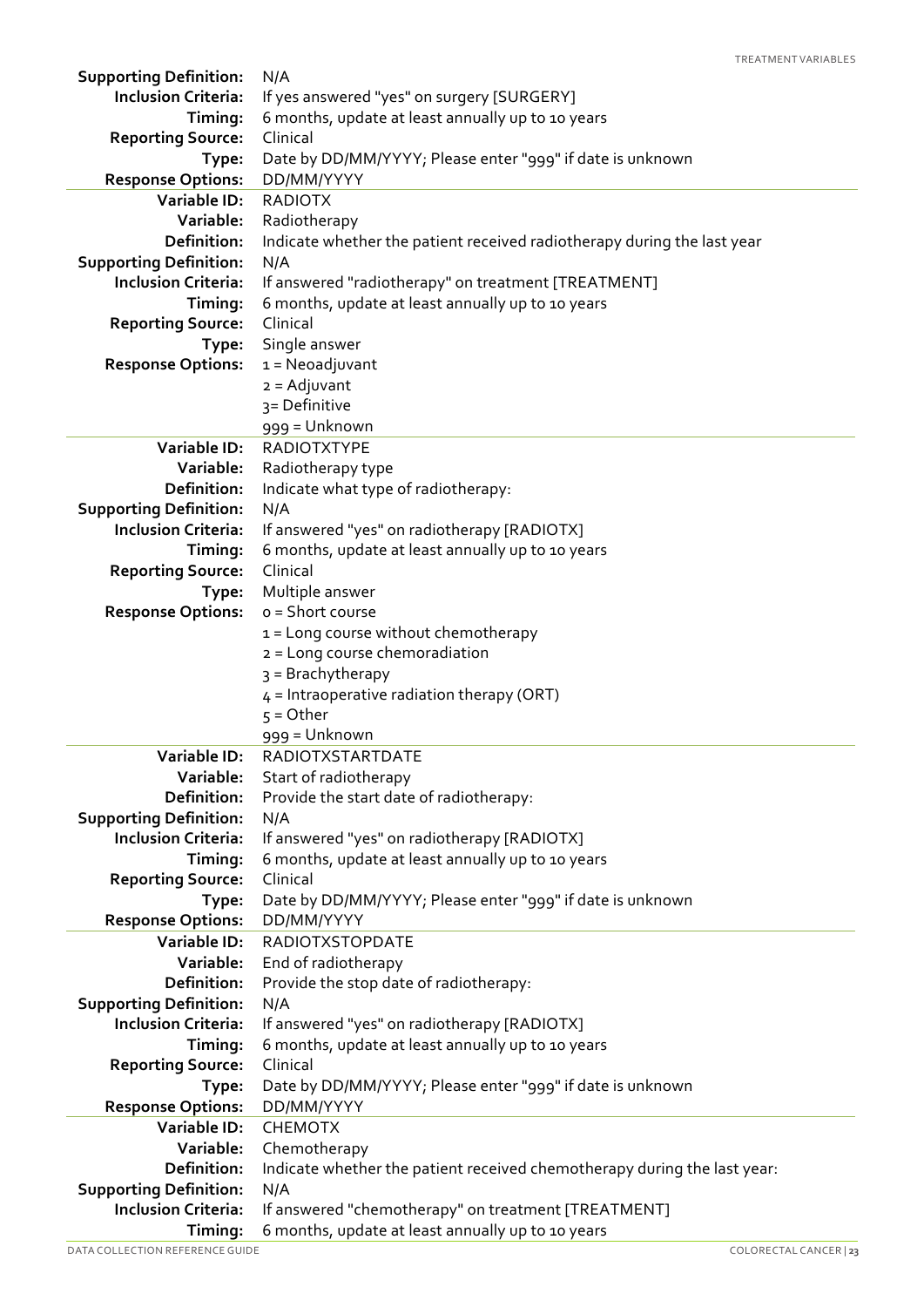| <b>Reporting Source:</b>                     | Clinical                                                                            |
|----------------------------------------------|-------------------------------------------------------------------------------------|
| Type:                                        | Single answer                                                                       |
| <b>Response Options:</b>                     | $1 = Neoadjuvant$                                                                   |
|                                              | $2 =$ Adjuvant                                                                      |
|                                              | $3 = Definitive$                                                                    |
|                                              | 999 = Unknown                                                                       |
| <b>Variable ID:</b>                          | CHEMOTXTYPE                                                                         |
| Variable:                                    | Type of chemotherapy                                                                |
| Definition:                                  | Indicate what type of chemotherapy:                                                 |
| <b>Supporting Definition:</b>                | N/A                                                                                 |
| <b>Inclusion Criteria:</b>                   | If answered "chemotherapy" on treatment                                             |
| Timing:                                      | 6 months, update at least annually up to 10 years                                   |
| <b>Reporting Source:</b>                     | Clinical                                                                            |
| Type:                                        | Single answer                                                                       |
| <b>Response Options:</b>                     | o = FOLFOX regimen                                                                  |
|                                              | $1 = Capecitable/oxaliplatin$                                                       |
|                                              | $2 = Capecitable$                                                                   |
|                                              | $3 = 5$ -FU/leucovorin                                                              |
|                                              | $4 = 5 - FU$                                                                        |
|                                              | $5 =$ Irinotecan                                                                    |
|                                              | $6 = FOLFIRI$                                                                       |
|                                              | $7 = FOLFOXIRI$                                                                     |
|                                              | 8 = Uracil-tegafur (UFT)/leucovorin                                                 |
|                                              | g = Lonsurf (trifluridine and tipiracil)                                            |
|                                              | $10 = Other$                                                                        |
|                                              | 999 = Unknown                                                                       |
| Variable ID:                                 | CHEMOTXSTARTDATE                                                                    |
| Variable:                                    | Start of chemotherapy                                                               |
| Definition:                                  | Provide the start date of chemotherapy:                                             |
| <b>Supporting Definition:</b>                | N/A                                                                                 |
| <b>Inclusion Criteria:</b>                   | If answered "chemotherapy" on treatment                                             |
| Timing:                                      | 6 months, update at least annually up to 10 years                                   |
| <b>Reporting Source:</b>                     | Clinical                                                                            |
| Type:                                        | Date by DD/MM/YYYY; Please enter "999" if date is unknown                           |
| <b>Response Options:</b>                     | DD/MM/YYYY                                                                          |
| <b>Variable ID:</b>                          | CHEMOTXSTOPDATE                                                                     |
| Variable:                                    | End of chemotherapy                                                                 |
| Definition:                                  | Provide the stop date of chemotherapy, if applicable:                               |
| <b>Supporting Definition:</b>                | N/A                                                                                 |
| <b>Inclusion Criteria:</b>                   | If answered "chemotherapy" on treatment                                             |
| Timing:                                      | 6 months, update at least annually up to 10 years                                   |
| <b>Reporting Source:</b>                     | Clinical                                                                            |
| Type:                                        | Date by DD/MM/YYYY; Please enter "999" if date is unknown                           |
| <b>Response Options:</b>                     | DD/MM/YYYY                                                                          |
| Variable ID:                                 | <b>TARGETTX</b>                                                                     |
| Variable:                                    | Targeted therapy                                                                    |
| Definition:<br><b>Supporting Definition:</b> | Indicate whether the patient received targeted therapy during the last year:<br>N/A |
| <b>Inclusion Criteria:</b>                   | If answered "targeted therapy" on treatment [TREATMENT]                             |
| Timing:                                      | 6 months, update at least annually up to 10 years                                   |
| <b>Reporting Source:</b>                     | Clinical                                                                            |
| Type:                                        | Single answer                                                                       |
| <b>Response Options:</b>                     | $1 = Cetuximab$                                                                     |
|                                              | $2 = Bevacizumab$                                                                   |
|                                              | 3 = Panitumumab                                                                     |
|                                              | $4 =$ Ramicurimab                                                                   |
|                                              | $5 =$ Aflibercept                                                                   |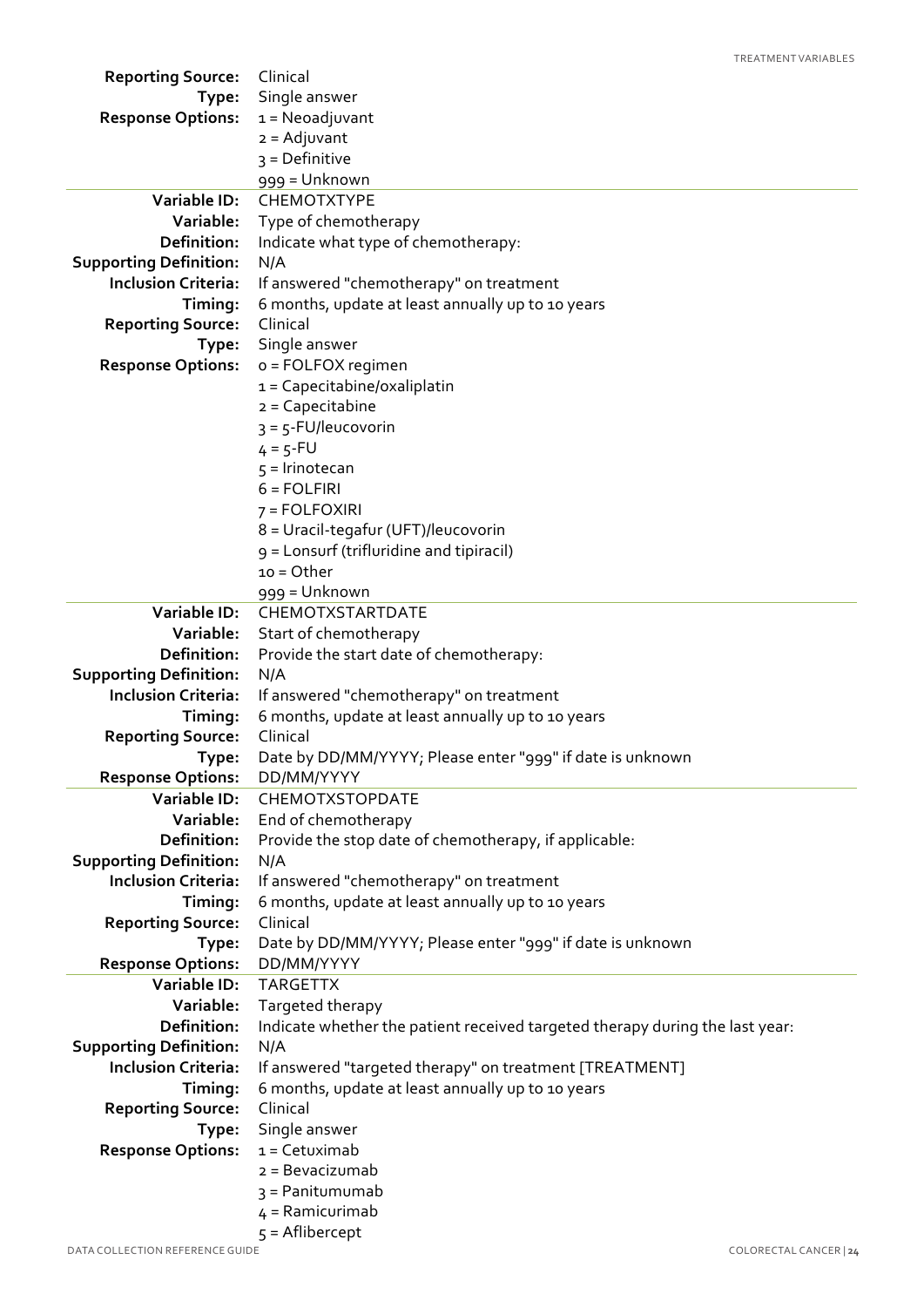|                               | $6$ = Regorafenib                                         |
|-------------------------------|-----------------------------------------------------------|
|                               | $7 =$ Other                                               |
|                               | 999 = Unknown                                             |
|                               | Variable ID: TARGETTXSTARTDATE                            |
| Variable:                     | Start of targeted therapy                                 |
| Definition:                   | Provide the start date of targeted therapy:               |
| <b>Supporting Definition:</b> | N/A                                                       |
| <b>Inclusion Criteria:</b>    | If answered "yes on targeted therapy [TARGETTX]           |
| Timing:                       | 6 months, update at least annually up to 10 years         |
| <b>Reporting Source:</b>      | Clinical                                                  |
| Type:                         | Date by DD/MM/YYYY; Please enter "999" if date is unknown |
| <b>Response Options:</b>      | DD/MM/YYYY                                                |
|                               | Variable ID: TARGETTXSTOPDATE                             |
| Variable:                     | End of targeted therapy                                   |
| Definition:                   | Provide the stop date of targeted therapy, if applicable: |
| <b>Supporting Definition:</b> | N/A                                                       |
| <b>Inclusion Criteria:</b>    | If answered "yes on targeted therapy [TARGETTX]           |
| Timing:                       | 6 months, update at least annually up to 10 years         |
| <b>Reporting Source:</b>      | Clinical                                                  |
| Type:                         | Date by DD/MM/YYYY; Please enter "999" if date is unknown |
| <b>Response Options:</b>      | DD/MM/YYYY                                                |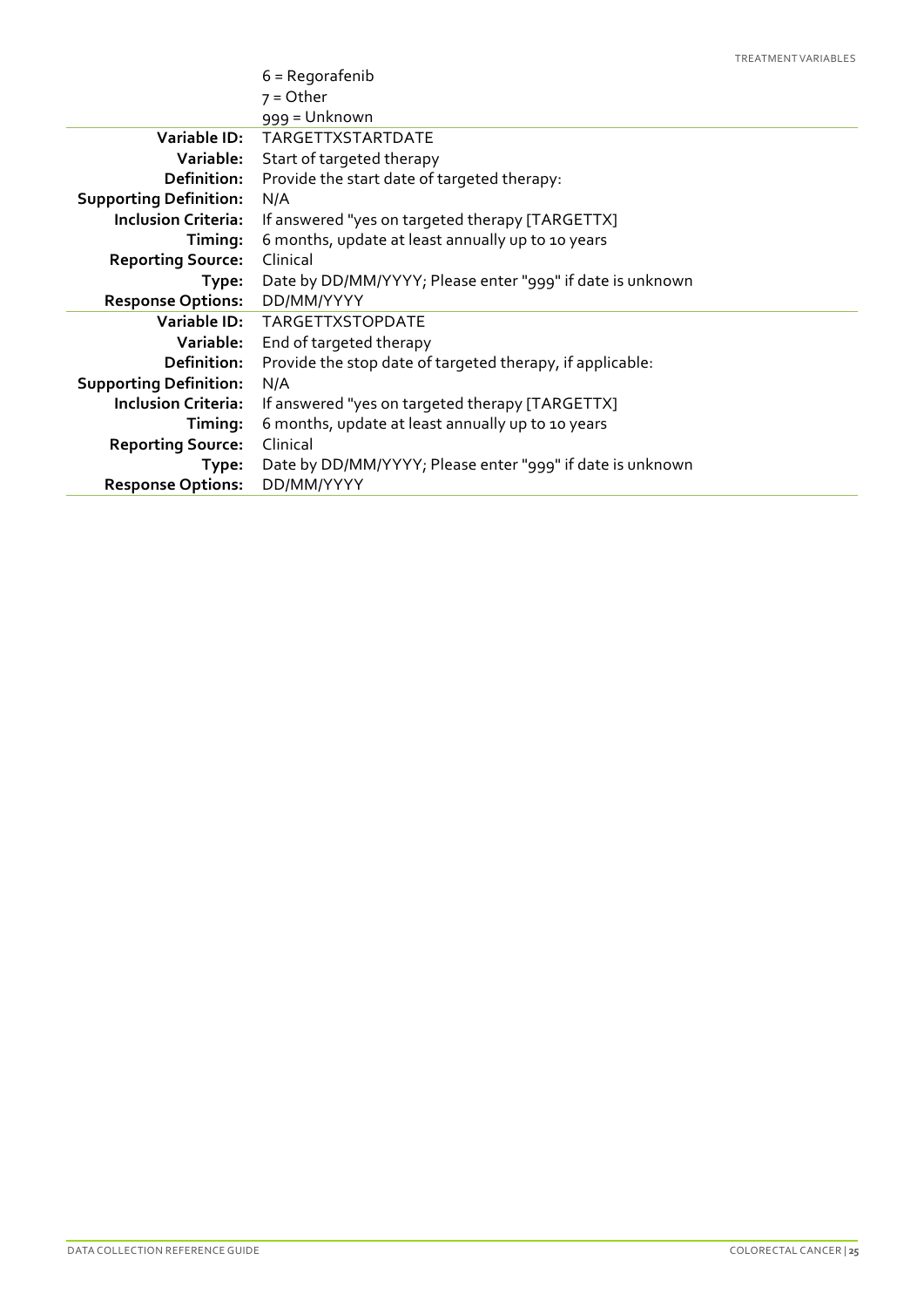#### **Outcomes**

#### **Survival and Disease Control**

| Variable ID:                  | <b>PCR</b>                                                                        |
|-------------------------------|-----------------------------------------------------------------------------------|
| Variable:                     | Residual invasive cancer                                                          |
| <b>Definition:</b>            | Indicate whether there is a complete response                                     |
| <b>Supporting Definition:</b> | In case of pathologic evaluation: a pathologic complete response is defined as no |
|                               | evidence of residual invasive cancer of the complete resected specimen and all    |
|                               | sampled regional lymph nodes. In case of diagnostic evaluation only: a clinical   |
|                               | complete response is defined when there is no sign of tumor after all diagnostic  |
|                               | tests (e.g. MRI/endoscopy)                                                        |
| <b>Inclusion Criteria:</b>    | Only if patient received neo-adjuvant therapy for rectal cancer.                  |
| Timing:                       | Update at least 6 months after treatment                                          |
| <b>Reporting Source:</b>      | Clinical                                                                          |
| Type:                         | Single answer                                                                     |
| <b>Response Options:</b>      | $o = No$                                                                          |
|                               | $1 = Yes$                                                                         |
|                               | 999 = Unknown                                                                     |
| Variable ID:                  | <b>CRM</b>                                                                        |
| Variable:                     | Circumferential margin                                                            |
| Definition:                   | Indicate whether there is evidence of circumferential margin involvement:         |
| <b>Supporting Definition:</b> | N/A                                                                               |
| <b>Inclusion Criteria:</b>    | Only if the patient received surgery for rectal cancer.                           |
| Timing:                       | Update at least 6 months after treatment                                          |
| <b>Reporting Source:</b>      | Clinical                                                                          |
| Type:                         | Single answer                                                                     |
| <b>Response Options:</b>      | $o = Positive (= 1mm)$                                                            |
|                               | $1 = Negative(>1mm)$                                                              |
|                               | 999 = Not reported                                                                |
| Variable ID:                  | <b>RECUR</b>                                                                      |
| Variable:                     | Recurrence                                                                        |
| Definition:                   | Indicate whether there is evidence of local, regional or distant recurrence.      |
| <b>Supporting Definition:</b> | N/A                                                                               |
| <b>Inclusion Criteria:</b>    | Only if the patient is treated with curative intent.                              |
| Timing:                       | 6 months, update at least annually up to 10 years                                 |
| <b>Reporting Source:</b>      | Clinical                                                                          |
| Type:                         | Single answer                                                                     |
| <b>Response Options:</b>      | $o = No$                                                                          |
|                               | $1 =$ Local recurrence                                                            |
|                               | 2 = Regional recurrence                                                           |
|                               | 3 = Distant recurrence                                                            |
|                               | 999 = Unknown                                                                     |
| Variable ID:                  | <b>RECURMETH</b>                                                                  |
| Variable:                     | Recurrence method                                                                 |
| <b>Definition:</b>            | Provide method of confirmation:                                                   |
| <b>Supporting Definition:</b> | N/A                                                                               |
| <b>Inclusion Criteria:</b>    | Only if answered "yes" on recurrence [RECUR]                                      |
| Timing:                       | 6 months, update at least annually up to 10 years                                 |
| <b>Reporting Source:</b>      | Clinical                                                                          |
| Type:                         | Single answer                                                                     |
| <b>Response Options:</b>      | o = Radiological diagnosis                                                        |
|                               | 1 = Histological diagnosis                                                        |
|                               | 2 = Radiological and histological diagnosis                                       |
|                               | 999 = Unknown                                                                     |
| Variable ID:                  | <b>RECURDATE</b>                                                                  |
| Variable:                     | Recurrence date                                                                   |
| Definition:                   | Provide the date of the recurrence:                                               |
| <b>Supporting Definition:</b> | N/A                                                                               |
|                               |                                                                                   |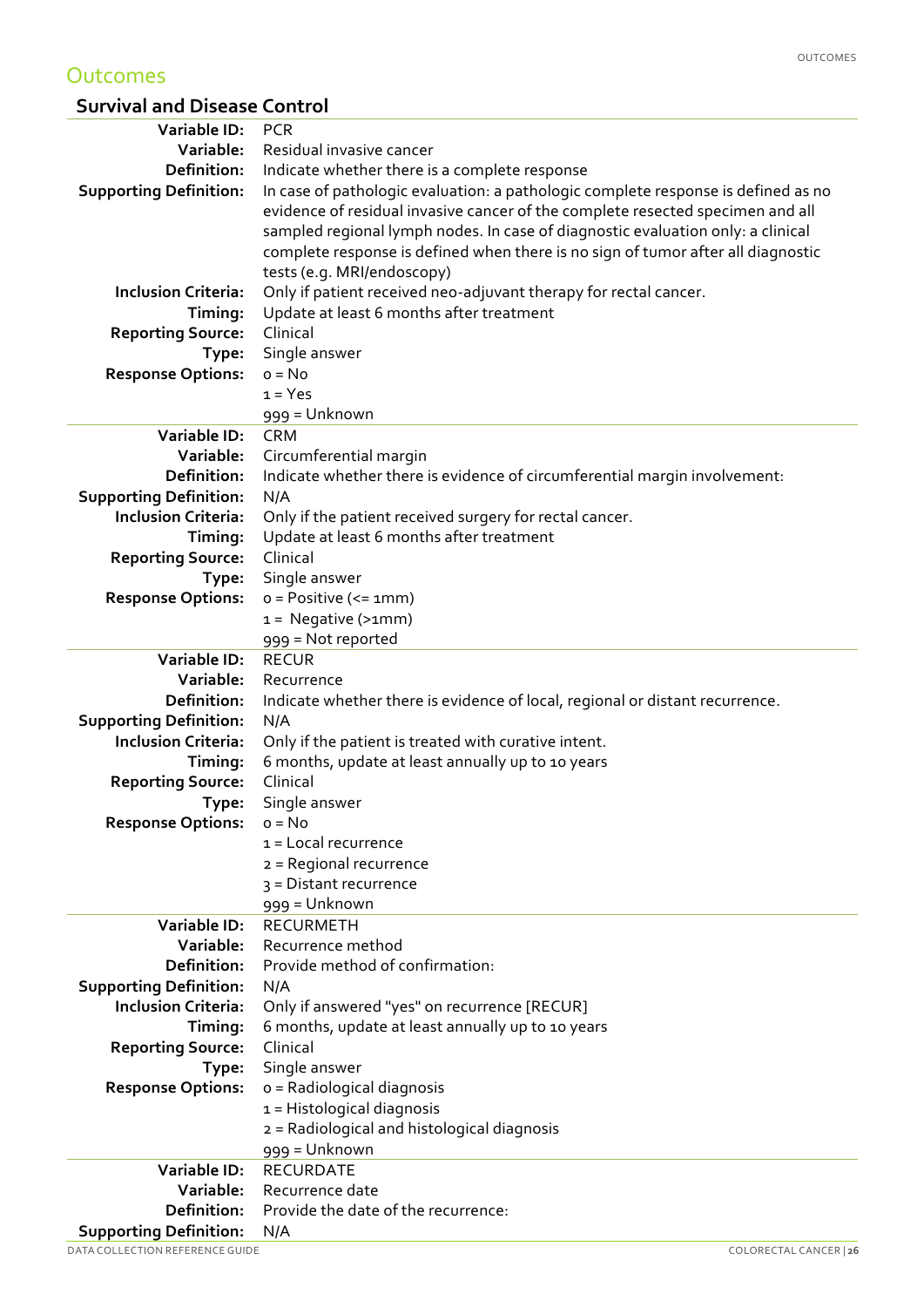| <b>Inclusion Criteria:</b>                      | Only if answered "yes" on recurrence [RECUR]                            |
|-------------------------------------------------|-------------------------------------------------------------------------|
| Timing:                                         | 6 months, update at least annually up to 10 years                       |
| <b>Reporting Source:</b>                        | Clinical                                                                |
| Type:                                           | Date by DD/MM/YYYY; Please enter "999" if date is unknown               |
| <b>Response Options:</b>                        | DD/MM/YYYY                                                              |
| <b>Variable ID:</b>                             | <b>PROGRESS</b>                                                         |
| Variable:                                       | Disease progression                                                     |
| Definition:                                     | Indicate whether there is evidence of disease progression:              |
| <b>Supporting Definition:</b>                   | N/A                                                                     |
| <b>Inclusion Criteria:</b>                      | Only if the patient has advanced disease.                               |
| Timing:                                         | 6 months, update at least annually up to 10 years                       |
|                                                 | Clinical                                                                |
| <b>Reporting Source:</b>                        |                                                                         |
| Type:                                           | Single answer                                                           |
| <b>Response Options:</b>                        | $o = No$                                                                |
|                                                 | $1 = Yes$                                                               |
|                                                 | 999 = Unknown                                                           |
| Variable ID:                                    | PROGRESSMETH                                                            |
| Variable:                                       | Progression method                                                      |
| <b>Definition:</b>                              | Provide method of confirmation:                                         |
| <b>Supporting Definition:</b>                   | N/A                                                                     |
| <b>Inclusion Criteria:</b>                      | Only if answered "yes" on progression [PROGRESS]                        |
| Timing:                                         | 6 months, update at least annually up to 10 years                       |
| <b>Reporting Source:</b>                        | Clinical                                                                |
| Type:                                           | Single answer                                                           |
| <b>Response Options:</b>                        | o = Laboratory diagnosis                                                |
|                                                 | $1 =$ Clinical diagnosis                                                |
|                                                 | 2 = Radiological diagnosis                                              |
|                                                 | 3 = Histological diagnosis                                              |
|                                                 | $4$ = Radiological and histological diagnosis                           |
|                                                 |                                                                         |
|                                                 | 999 = Unknown                                                           |
| Variable ID:                                    | PROGRESSDATE                                                            |
| Variable:                                       | Progression date                                                        |
| <b>Definition:</b>                              | Provide the date of the progression:                                    |
| <b>Supporting Definition:</b>                   | N/A                                                                     |
| <b>Inclusion Criteria:</b>                      | Only if answered "yes" on progression [PROGRESS]                        |
| Timing:                                         | 6 months, update at least annually up to 10 years                       |
|                                                 | Clinical                                                                |
| <b>Reporting Source:</b><br>Type:               |                                                                         |
|                                                 | Date by DD/MM/YYYY; Please enter "999" if date is unknown<br>DD/MM/YYYY |
| <b>Response Options:</b><br><b>Variable ID:</b> | <b>DEATH</b>                                                            |
| Variable:                                       | Death                                                                   |
| <b>Definition:</b>                              |                                                                         |
|                                                 | Indicate whether the patient has died                                   |
| <b>Supporting Definition:</b>                   | N/A                                                                     |
| <b>Inclusion Criteria:</b>                      | All patients                                                            |
| Timing:                                         | 6 months, update at least annually up to 10 years                       |
| <b>Reporting Source:</b>                        | Clinical                                                                |
| Type:                                           | Single answer                                                           |
| <b>Response Options:</b>                        | $o = No$                                                                |
|                                                 | $1 = Yes$                                                               |
|                                                 | 999 = Unknown                                                           |
| <b>Variable ID:</b>                             | <b>DEATHDATE</b>                                                        |
| Variable:                                       | Date of death                                                           |
| <b>Definition:</b>                              | Provide the date of the death:                                          |
| <b>Supporting Definition:</b>                   | N/A                                                                     |
| <b>Inclusion Criteria:</b>                      | If answered "yes" on patient died [DEATH]                               |
| Timing:<br><b>Reporting Source:</b>             | 6 months, update at least annually up to 10 years<br>Clinical           |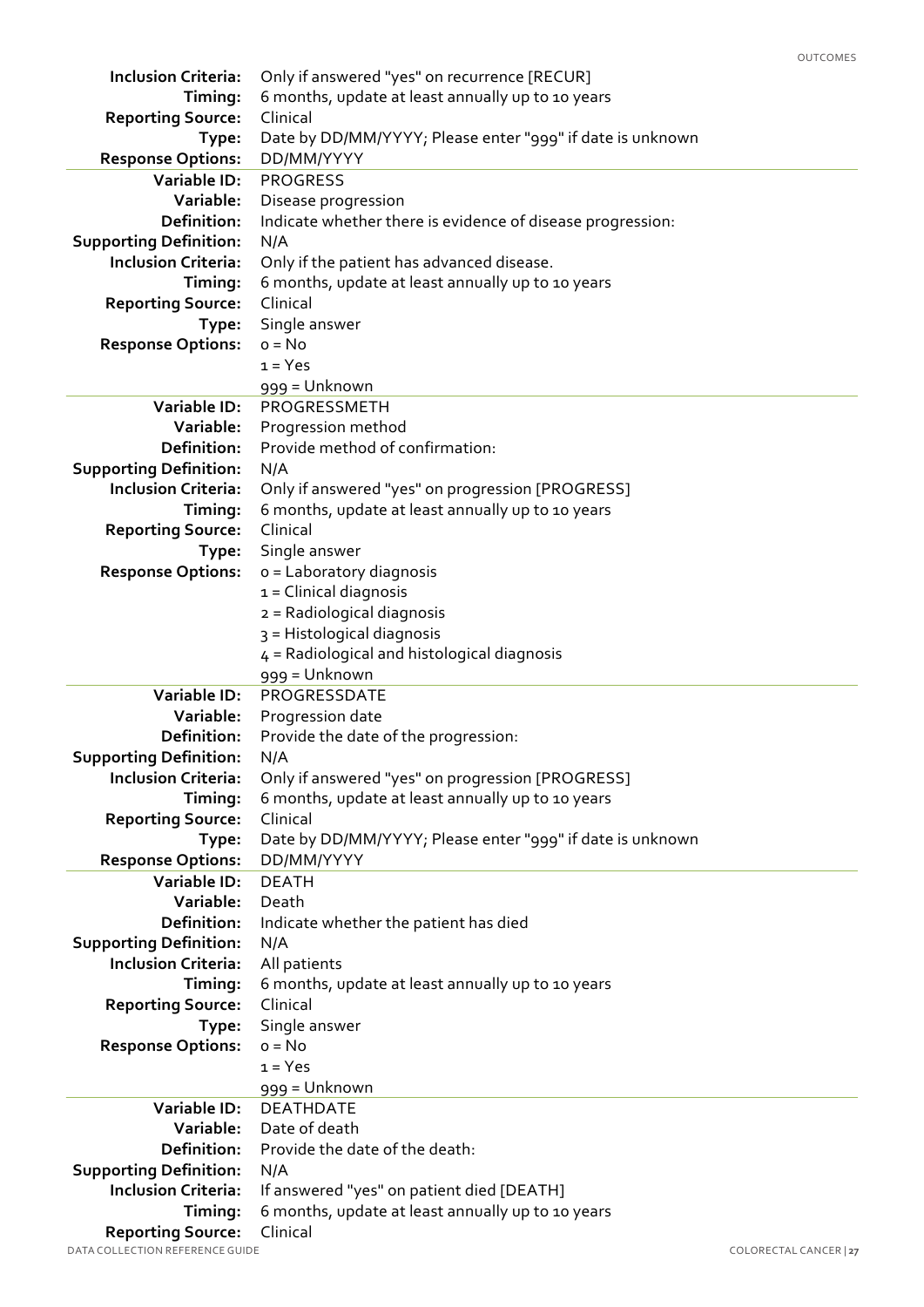| Type:                         | Date by DD/MM/YYYY; Please enter "999" if date is unknown |
|-------------------------------|-----------------------------------------------------------|
| <b>Response Options:</b>      | DD/MM/YYYY                                                |
| Variable ID:                  | <b>DEATHCRC</b>                                           |
| Variable:                     | Death attributable to colorectal cancer                   |
| Definition:                   | Indicate if death is attributable to colorectal cancer:   |
| <b>Supporting Definition:</b> | N/A                                                       |
| <b>Inclusion Criteria:</b>    | If answered "yes" on patient died [DEATH]                 |
| Timing:                       | 6 months, update at least annually up to 10 years         |
| <b>Reporting Source:</b>      | Clinical                                                  |
| Type:                         | Single answer                                             |
| <b>Response Options:</b>      | $o = No$                                                  |
|                               | $1 = Yes$                                                 |
|                               | 999 = Unknown                                             |

#### **Disutility of Care**

| <b>Variable ID:</b>           | <b>STOMA</b>                                                                                         |
|-------------------------------|------------------------------------------------------------------------------------------------------|
| Variable:                     | Stoma                                                                                                |
| Definition:                   | Indicate whether the patient received a stoma (ileostomy/colostomy):                                 |
| <b>Supporting Definition:</b> | N/A                                                                                                  |
| <b>Inclusion Criteria:</b>    | Only if the patient received surgery.                                                                |
| Timing:                       | Updated at least 6 months, 1 and 2 year post treatment                                               |
| <b>Reporting Source:</b>      | Clinical                                                                                             |
| Type:                         | Single answer                                                                                        |
| <b>Response Options:</b>      | $o = No$                                                                                             |
|                               | $1 = Temporary$                                                                                      |
|                               | $2 = Permanent$                                                                                      |
|                               | 999 = Unknown                                                                                        |
| Variable ID:                  | <b>STOMADATE</b>                                                                                     |
| Variable:                     | Stoma date                                                                                           |
| Definition:                   | Provide the date of stoma surgery:                                                                   |
| <b>Supporting Definition:</b> | N/A                                                                                                  |
| <b>Inclusion Criteria:</b>    | If answered "yes" on stoma [STOMA]                                                                   |
| Timing:                       | Updated at least 6 months, 1 and 2 year post treatment                                               |
| <b>Reporting Source:</b>      | Clinical                                                                                             |
| Type:                         | Date by DD/MM/YYYY; Please enter "999" if date is unknown                                            |
| <b>Response Options:</b>      | DD/MM/YYYY                                                                                           |
| Variable ID:                  | COMPLIMPACT                                                                                          |
| Variable:                     | Complications                                                                                        |
| Definition:                   | Indicate whether the patient experienced a complication while on treatment or up                     |
|                               | to 90 days after initiation of treatment (multiple answers possible):                                |
| <b>Supporting Definition:</b> | These response options are based on the Clavien-Dindo classification for surgical                    |
|                               | complications and the Common Terminology Criteria version 4 (CTCAE v4). To                           |
|                               | collect the most severe complications, grade 3 -5 of both classification systems are                 |
|                               | included in the Standard Set.                                                                        |
| <b>Inclusion Criteria:</b>    | Only if the patient received treatment.                                                              |
| Timing:                       | Updated at least 6 months after treatment                                                            |
| <b>Reporting Source:</b>      | Clinical                                                                                             |
| Type:                         | Multiple answer                                                                                      |
|                               | <b>Response Options:</b> $o = No$ complication                                                       |
|                               | 1 = Complication requiring intervention (surgical, radiological, endoscopic)                         |
|                               | 2 = Complication leading to prolonged hospitalization (>14days)                                      |
|                               |                                                                                                      |
|                               | 3 = Complication leading to unplanned readmission                                                    |
|                               | 4 = Complication leading to ICU admission                                                            |
|                               | 5 = Complication leading to discontinuing of treatment<br>6 = Complication leading to reduced dosing |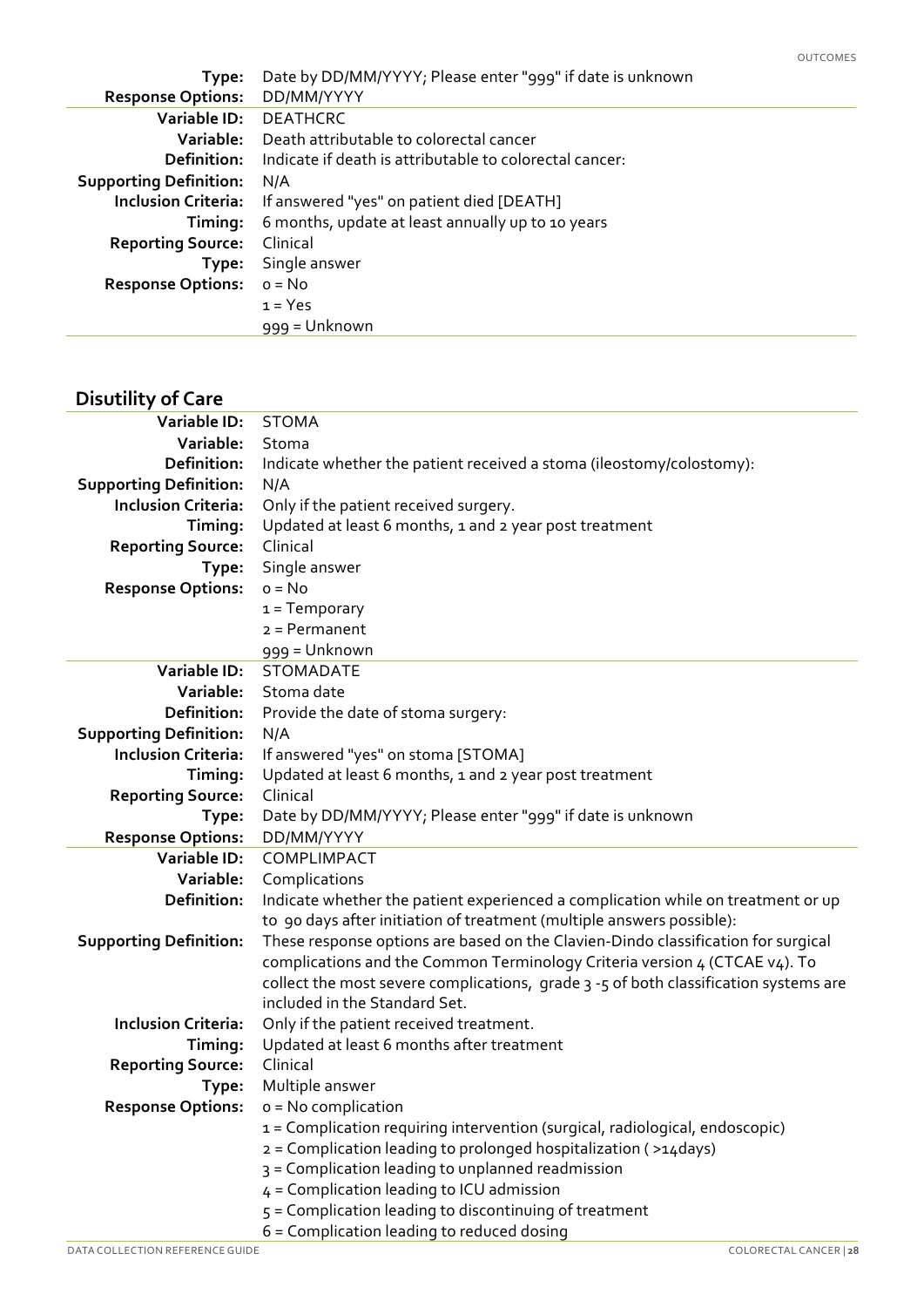|                               | UUTLUMES                                                                          |
|-------------------------------|-----------------------------------------------------------------------------------|
|                               | 7 = Complication leading to death                                                 |
|                               | 8 = Complication, but did not result in any of the abovementioned                 |
|                               | 999 = Unknown                                                                     |
| Variable ID:                  | DEATHCRCCOMPL                                                                     |
| Variable:                     | Date of death                                                                     |
| Definition:                   | Provide the date of death:                                                        |
| <b>Supporting Definition:</b> | N/A                                                                               |
| <b>Inclusion Criteria:</b>    | If answered "Complication leading to death" on experience of complication         |
|                               | [COMPLIMPACT]                                                                     |
| Timing:                       | Updated at least 6 months after treatment                                         |
| <b>Reporting Source:</b>      | Clinical                                                                          |
| Type:                         | Date by DD/MM/YYYY; Please enter "999" if date is unknown                         |
| <b>Response Options:</b>      | DD/MM/YYYY                                                                        |
| Variable ID:                  | <b>COMPLTX</b>                                                                    |
| Variable:                     | Complication attribute                                                            |
| Definition:                   | Indicate whether the complication is attributable to colorectal cancer treatment: |
| <b>Supporting Definition:</b> | N/A                                                                               |
| <b>Inclusion Criteria:</b>    | If answered "yes" on experience of complication [COMPLIMPACT]                     |
| Timing:                       | Updated at least 6 months after treatment                                         |
| <b>Reporting Source:</b>      | Clinical                                                                          |
| Type:                         | Single answer                                                                     |
| <b>Response Options:</b>      | $o = No$                                                                          |
|                               | $1 = Yes$                                                                         |
|                               | 999 = Unknown                                                                     |
| Variable ID:                  | COMPL                                                                             |
| Variable:                     | Complication type                                                                 |
| Definition:                   | Please indicate the type of complication:                                         |
| <b>Supporting Definition:</b> | N/A                                                                               |
| <b>Inclusion Criteria:</b>    | If answered "yes" on complication attributable to colorectal cancer treatment     |
|                               | [COMPLTX]                                                                         |
| Timing:                       | Updated at least 6 months after treatment                                         |
| <b>Reporting Source:</b>      | Clinical                                                                          |
| Type:                         | Single answer                                                                     |
| <b>Response Options:</b>      | o = Leakage                                                                       |
|                               | 1 = Breakdown of anastomosis                                                      |
|                               | 2 = Wound iInfection                                                              |
|                               | $3 = Thromboembolic$                                                              |
|                               | $4$ = Hematoma                                                                    |
|                               | $5 =$ Stoma related complications                                                 |
|                               | $6 =$ Skin desquamation                                                           |
|                               | 7 = Dysuria                                                                       |
|                               | $8 =$ Dehydration                                                                 |
|                               | g = Weight loss                                                                   |
|                               | 10 = Febrile neuropathy                                                           |
|                               | 11 = Neutropenic sepsis                                                           |
|                               | 12 = Mucositis                                                                    |
|                               | 13= skin toxicity                                                                 |
|                               | 14= Neurotoxicity                                                                 |
|                               | 999 = Unknown                                                                     |
|                               |                                                                                   |

#### **Quality of Death**

|                                   | Variable ID: DEATHPLACE                                                              |                        |
|-----------------------------------|--------------------------------------------------------------------------------------|------------------------|
|                                   | <b>Variable:</b> Place of death                                                      |                        |
|                                   | <b>Definition:</b> Indicate where patient died as indicated on certificate of death: |                        |
| <b>Supporting Definition: N/A</b> |                                                                                      |                        |
| DATA COLLECTION REFERENCE GUIDE   |                                                                                      | COLORECTAL CANCER   29 |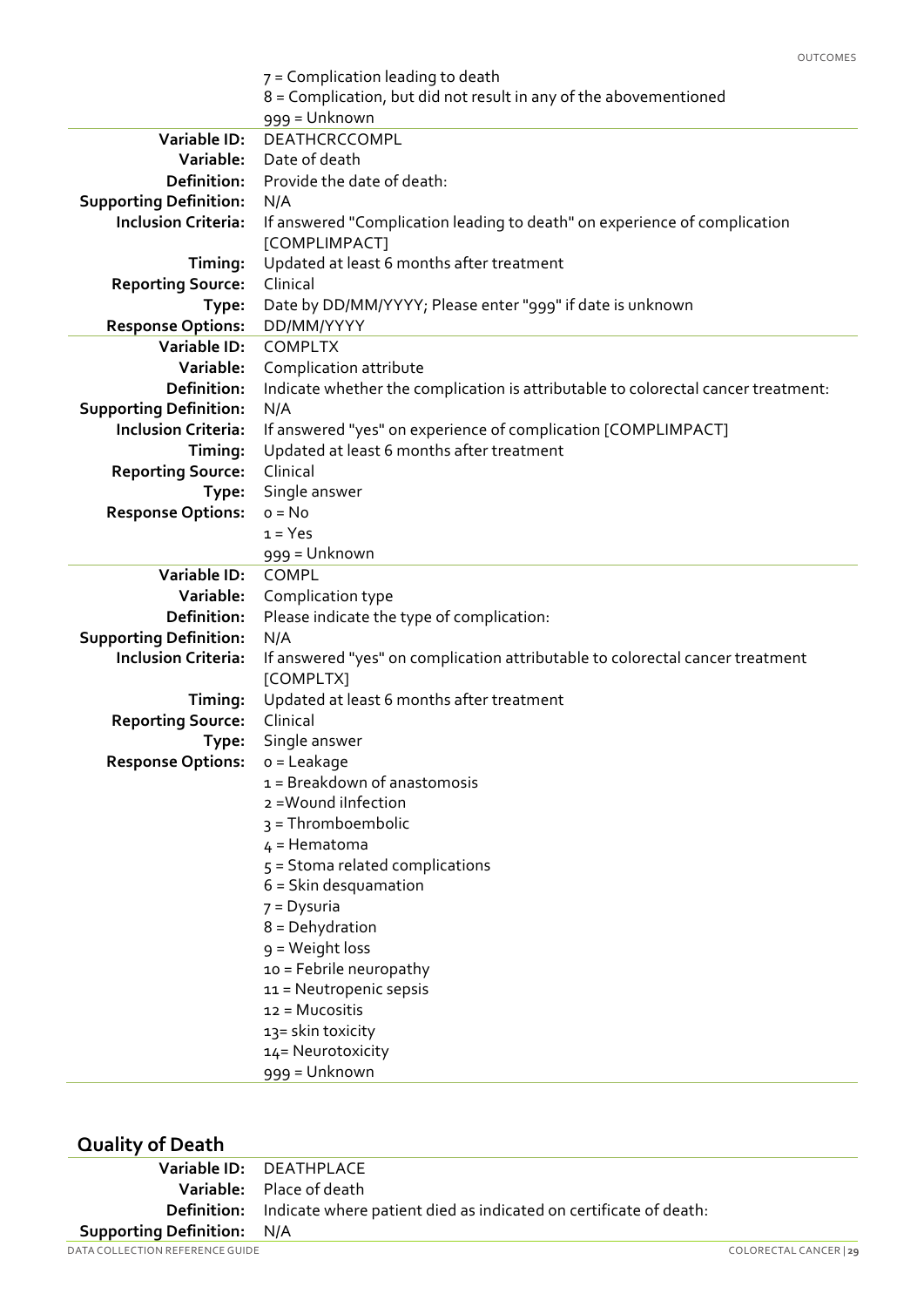| <b>Inclusion Criteria:</b>                                  | If answered "yes" on patient died [DEATH]                                         |
|-------------------------------------------------------------|-----------------------------------------------------------------------------------|
| Timing:                                                     | 6 months, update at least annually                                                |
| <b>Reporting Source:</b>                                    | Clinical                                                                          |
| Type:                                                       | Single answer                                                                     |
| <b>Response Options:</b>                                    | $1 =$ Home                                                                        |
|                                                             | $2 = Hospital$                                                                    |
|                                                             | 3 = Nursing home/care home (including assisted living facilities)                 |
|                                                             | $4$ =other                                                                        |
|                                                             | 999 = Unknown                                                                     |
| Variable ID:                                                | <b>DEATHHOSP</b>                                                                  |
| Variable:                                                   | Hospice                                                                           |
| Definition:                                                 | Was patient cared by hospice at time of death?                                    |
| <b>Supporting Definition:</b>                               | N/A                                                                               |
| <b>Inclusion Criteria:</b>                                  | If answered "yes" on patient died [DEATH]                                         |
| Timing:                                                     | 6 months, update at least annually<br>Clinical                                    |
| <b>Reporting Source:</b>                                    | Single answer                                                                     |
| Type:<br><b>Response Options:</b>                           | o=no, 1=yes, 999=unkown                                                           |
| Variable ID:                                                | <b>DEATHPREF</b>                                                                  |
| Variable:                                                   | Preference of place of death                                                      |
| Definition:                                                 | Indicate whether the preference for place of death was documented (the most       |
|                                                             | recent documented place of death)                                                 |
| <b>Supporting Definition:</b>                               | N/A                                                                               |
| <b>Inclusion Criteria:</b>                                  | If answered "yes" on patient died [DEATH]                                         |
| Timing:                                                     | 6 months, update at least annually                                                |
| <b>Reporting Source:</b>                                    | Clinical                                                                          |
| Type:                                                       | Single answer                                                                     |
| <b>Response Options:</b>                                    | $o = No$                                                                          |
|                                                             | $1 =$ Home                                                                        |
|                                                             | $2 = Hospital$                                                                    |
|                                                             | 3 = Nursing home/care home (including assisted living facilities)                 |
|                                                             | $4$ =other                                                                        |
|                                                             | 999 = Unknown                                                                     |
| Variable ID:                                                | DEATHPLACEPREFDATE                                                                |
| Variable:                                                   | Date of documentation                                                             |
| Definition:                                                 | Provide the date of documentation:                                                |
| <b>Supporting Definition:</b><br><b>Inclusion Criteria:</b> | N/A                                                                               |
| Timing:                                                     | If answered "yes" on patient died [DEATH]<br>6 months, update at least annually   |
| <b>Reporting Source:</b>                                    | Clinical                                                                          |
| Type:                                                       | Date by DD/MM/YYYY; Please enter "999" if date is unknown                         |
| <b>Response Options:</b>                                    | DD/MM/YYYY                                                                        |
| Variable ID:                                                | <b>HOSPITALADM</b>                                                                |
| Variable:                                                   | Hospital admissions                                                               |
| Definition:                                                 | Indicate whether the patient was admitted to the hospital > 1 time in the last 30 |
|                                                             | days of life:                                                                     |
| <b>Supporting Definition:</b>                               | Emergency visits should not be included.                                          |
| <b>Inclusion Criteria:</b>                                  | If answered "yes" on patient died [DEATH]                                         |
| Timing:                                                     | 6 months, update at least annually                                                |
| <b>Reporting Source:</b>                                    | Clinical                                                                          |
| Type:                                                       | Single answer                                                                     |
| <b>Response Options:</b>                                    | $o = No$                                                                          |
|                                                             | $1 = Yes$                                                                         |
|                                                             | 999 = Unknown                                                                     |
| <b>Degree of Health</b>                                     |                                                                                   |
| Variable ID:                                                | EORTCQLQC30_Q01                                                                   |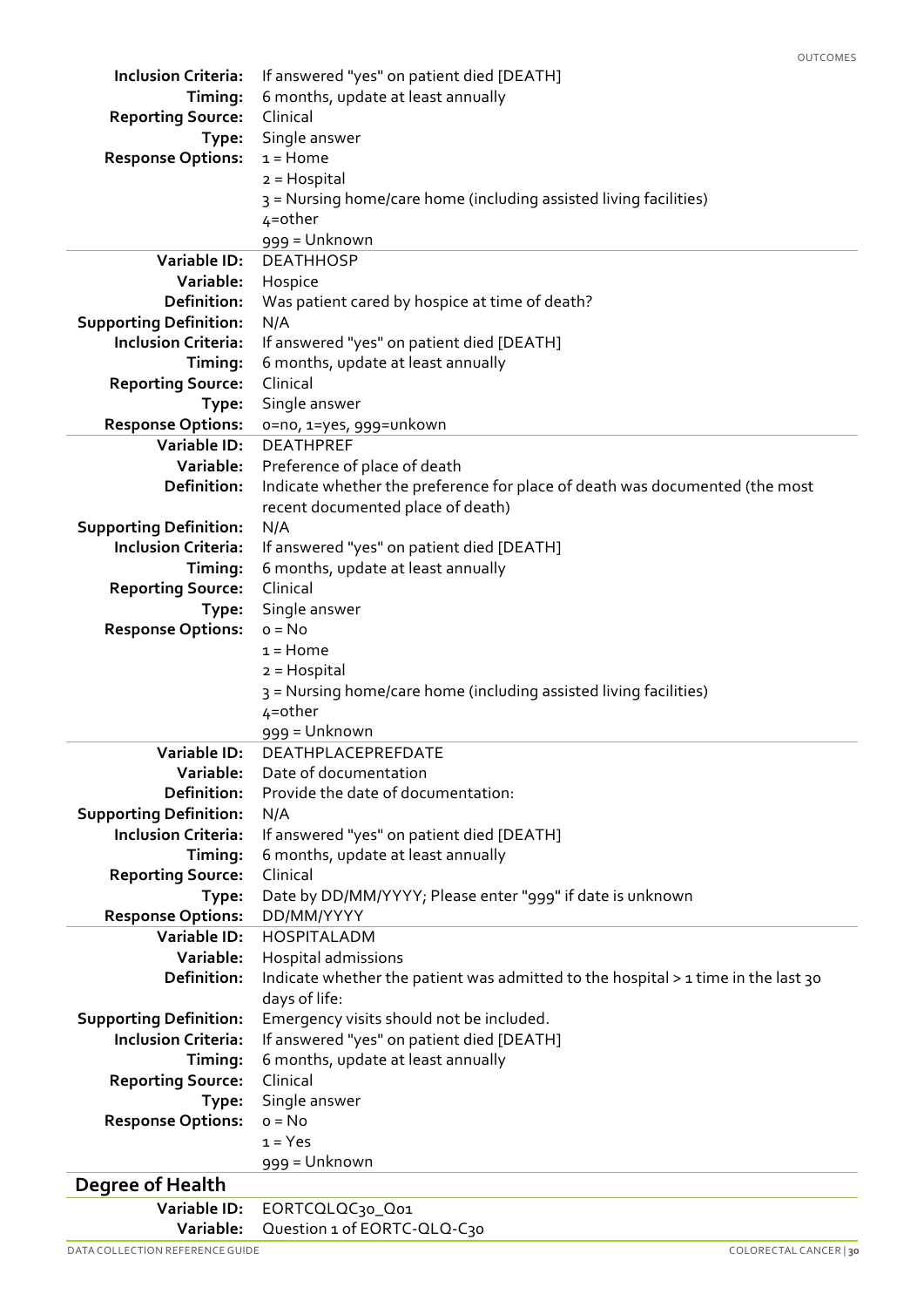| <b>Definition:</b>                        | We are interested in some things about you and your health. Please answer all of<br>the questions yourself by selecting the answer that best applies to you. There are<br>no "right" or "wrong" answers. The information that you provide will remain strictly<br>confidential.<br>1: Do you have any trouble doing strenuous activities, like carrying a heavy<br>shopping bag or a suitcase? |
|-------------------------------------------|------------------------------------------------------------------------------------------------------------------------------------------------------------------------------------------------------------------------------------------------------------------------------------------------------------------------------------------------------------------------------------------------|
| <b>Supporting Definition:</b>             | N/A                                                                                                                                                                                                                                                                                                                                                                                            |
| <b>Inclusion Criteria:</b>                | All patients                                                                                                                                                                                                                                                                                                                                                                                   |
|                                           |                                                                                                                                                                                                                                                                                                                                                                                                |
| Timing:                                   | Baseline, 6 months, 1 year post treatment, tracked annually up to 10 years                                                                                                                                                                                                                                                                                                                     |
| <b>Reporting Source:</b>                  | Patient-reported                                                                                                                                                                                                                                                                                                                                                                               |
| Type:                                     | Single answer                                                                                                                                                                                                                                                                                                                                                                                  |
| <b>Response Options:</b>                  | $o = Not$ at all                                                                                                                                                                                                                                                                                                                                                                               |
|                                           | $1 = A$ little                                                                                                                                                                                                                                                                                                                                                                                 |
|                                           | $2 = Q$ uite a bit                                                                                                                                                                                                                                                                                                                                                                             |
|                                           | 3 = Very much                                                                                                                                                                                                                                                                                                                                                                                  |
| Variable ID:                              | EORTCQLQC30_Q02                                                                                                                                                                                                                                                                                                                                                                                |
| Variable:                                 | Question 2 of EORTC-QLQ-C30                                                                                                                                                                                                                                                                                                                                                                    |
| Definition:                               | 2: Do you have any trouble taking a long walk?                                                                                                                                                                                                                                                                                                                                                 |
| <b>Supporting Definition:</b>             | N/A                                                                                                                                                                                                                                                                                                                                                                                            |
| <b>Inclusion Criteria:</b>                | All patients                                                                                                                                                                                                                                                                                                                                                                                   |
| Timing:                                   | Baseline, 6 months, 1 year post treatment, tracked annually up to 10 years                                                                                                                                                                                                                                                                                                                     |
| <b>Reporting Source:</b>                  | Patient-reported                                                                                                                                                                                                                                                                                                                                                                               |
| Type:                                     | Single answer                                                                                                                                                                                                                                                                                                                                                                                  |
| <b>Response Options:</b>                  | $o = Not$ at all                                                                                                                                                                                                                                                                                                                                                                               |
|                                           | $1 = A$ little                                                                                                                                                                                                                                                                                                                                                                                 |
|                                           | $2 = Q$ uite a bit                                                                                                                                                                                                                                                                                                                                                                             |
|                                           | 3 = Very much                                                                                                                                                                                                                                                                                                                                                                                  |
| Variable ID:                              | EORTCQLQC30_Q03                                                                                                                                                                                                                                                                                                                                                                                |
| Variable:                                 | Question 3 of EORTC-QLQ-C30                                                                                                                                                                                                                                                                                                                                                                    |
| <b>Definition:</b>                        | 3: Do you have any trouble taking a short walk outside of the house?                                                                                                                                                                                                                                                                                                                           |
| <b>Supporting Definition:</b>             | N/A                                                                                                                                                                                                                                                                                                                                                                                            |
| <b>Inclusion Criteria:</b>                | All patients                                                                                                                                                                                                                                                                                                                                                                                   |
| Timing:                                   | Baseline, 6 months, 1 year post treatment, tracked annually up to 10 years                                                                                                                                                                                                                                                                                                                     |
| <b>Reporting Source:</b> Patient-reported |                                                                                                                                                                                                                                                                                                                                                                                                |
| Type:                                     | Single answer                                                                                                                                                                                                                                                                                                                                                                                  |
| <b>Response Options:</b>                  | $o = Not$ at all                                                                                                                                                                                                                                                                                                                                                                               |
|                                           | $1 = A$ little                                                                                                                                                                                                                                                                                                                                                                                 |
|                                           | $2 = Q$ uite a bit                                                                                                                                                                                                                                                                                                                                                                             |
|                                           | $3 =$ Very much                                                                                                                                                                                                                                                                                                                                                                                |
| Variable ID:                              | EORTCOLOC30_O04                                                                                                                                                                                                                                                                                                                                                                                |
| Variable:                                 | Question 4 of EORTC-QLQ-C30                                                                                                                                                                                                                                                                                                                                                                    |
| Definition:                               | 4: Do you need to stay in bed or a chair during the day?                                                                                                                                                                                                                                                                                                                                       |
| <b>Supporting Definition:</b>             | N/A                                                                                                                                                                                                                                                                                                                                                                                            |
| <b>Inclusion Criteria:</b>                | All patients                                                                                                                                                                                                                                                                                                                                                                                   |
| Timing:                                   | Baseline, 6 months, 1 year post treatment, tracked annually up to 10 years                                                                                                                                                                                                                                                                                                                     |
| <b>Reporting Source:</b>                  | Patient-reported                                                                                                                                                                                                                                                                                                                                                                               |
| Variable ID:                              | EORTCQLQC30_Q05                                                                                                                                                                                                                                                                                                                                                                                |
| Variable:                                 | Question 5 of EORTC-QLQ-C30                                                                                                                                                                                                                                                                                                                                                                    |
| <b>Definition:</b>                        | 5: Do you need help with eating, dressing, washing yourself or using the toilet?                                                                                                                                                                                                                                                                                                               |
| <b>Supporting Definition:</b>             | N/A                                                                                                                                                                                                                                                                                                                                                                                            |
| <b>Inclusion Criteria:</b>                | All patients                                                                                                                                                                                                                                                                                                                                                                                   |
| Timing:                                   | Baseline, 6 months, 1 year post treatment, tracked annually up to 10 years                                                                                                                                                                                                                                                                                                                     |
| <b>Reporting Source:</b>                  | Patient-reported                                                                                                                                                                                                                                                                                                                                                                               |
| Type:                                     | Single answer                                                                                                                                                                                                                                                                                                                                                                                  |
| <b>Response Options:</b>                  | $o = Not$ at all                                                                                                                                                                                                                                                                                                                                                                               |
|                                           | $1 = A$ little                                                                                                                                                                                                                                                                                                                                                                                 |
|                                           | 2 = Quite a bit                                                                                                                                                                                                                                                                                                                                                                                |
|                                           |                                                                                                                                                                                                                                                                                                                                                                                                |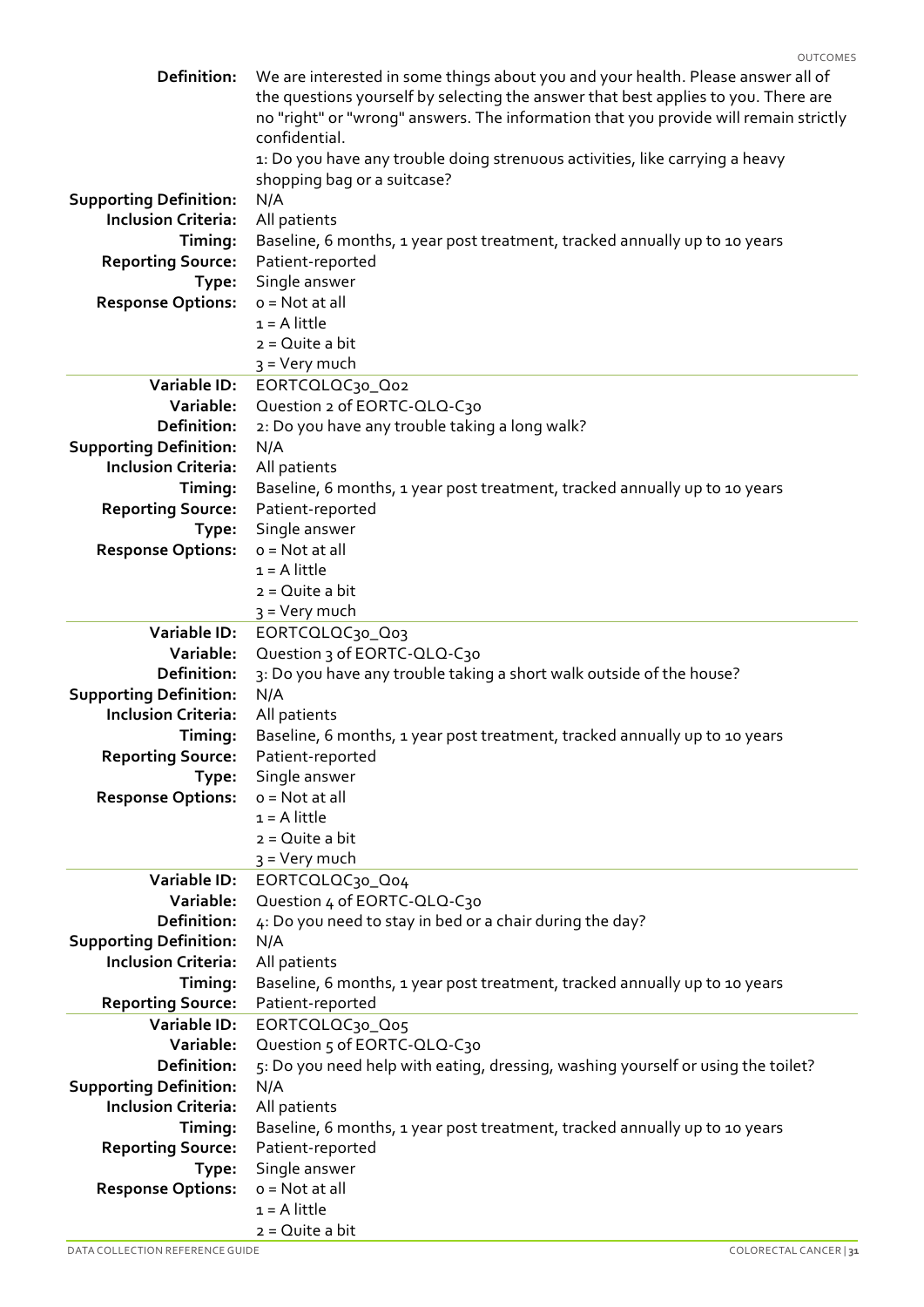|                               | 3 = Very much                                                                  |
|-------------------------------|--------------------------------------------------------------------------------|
| Variable ID:                  | EORTCQLQC30_Qo6                                                                |
| Variable:                     | Question 6 of EORTC-QLQ-C30                                                    |
| Definition:                   | During the past week:                                                          |
|                               | 6: Were you limited in doing either your work or other daily activities?       |
| <b>Supporting Definition:</b> | N/A                                                                            |
| <b>Inclusion Criteria:</b>    | All patients                                                                   |
| Timing:                       | Baseline, 6 months, 1 year post treatment, tracked annually up to 10 years     |
| <b>Reporting Source:</b>      | Patient-reported                                                               |
| Type:                         | Single answer                                                                  |
| <b>Response Options:</b>      | $o = Not at all$                                                               |
|                               | $1 = A$ little                                                                 |
|                               | $2 = Q$ uite a bit                                                             |
|                               | 3 = Very much                                                                  |
| Variable ID:                  | EORTCQLQC30_Q07                                                                |
| Variable:                     | Question 7 of EORTC-QLQ-C30                                                    |
| Definition:                   | 7: Were you limited in pursuing your hobbies or other leisure time activities? |
| <b>Supporting Definition:</b> | N/A                                                                            |
| <b>Inclusion Criteria:</b>    | All patients                                                                   |
| Timing:                       | Baseline, 6 months, 1 year post treatment, tracked annually up to 10 years     |
| <b>Reporting Source:</b>      | Patient-reported                                                               |
| Type:                         | Single answer                                                                  |
| <b>Response Options:</b>      | $o = Not$ at all                                                               |
|                               | $1 = A$ little                                                                 |
|                               | $2 = Q$ uite a bit                                                             |
|                               | 3 = Very much                                                                  |
| <b>Variable ID:</b>           | EORTCQLQC30_Qo8                                                                |
| Variable:                     | Question 8 of EORTC-QLQ-C30                                                    |
| Definition:                   | 8: Were you short of breath?                                                   |
| <b>Supporting Definition:</b> | N/A                                                                            |
| <b>Inclusion Criteria:</b>    | All patients                                                                   |
| Timing:                       | Baseline, 6 months, 1 year post treatment, tracked annually up to 10 years     |
| <b>Reporting Source:</b>      | Patient-reported                                                               |
| Type:                         | Single answer                                                                  |
| <b>Response Options:</b>      | $o = Not at all$                                                               |
|                               | $1 = A$ little                                                                 |
|                               | $2 = Q$ uite a bit                                                             |
|                               | 3 = Very much                                                                  |
| Variable ID:                  | EORTCQLQC30_Qo9                                                                |
| Variable:                     | Question 9 of EORTC-QLQ-C30                                                    |
| Definition:                   | 9: Have you had pain?                                                          |
| <b>Supporting Definition:</b> | N/A                                                                            |
| <b>Inclusion Criteria:</b>    | All patients                                                                   |
| Timing:                       | Baseline, 6 months, 1 year post treatment, tracked annually up to 10 years     |
| <b>Reporting Source:</b>      | Patient-reported                                                               |
| Type:                         | Single answer                                                                  |
| <b>Response Options:</b>      | $o = Not at all$                                                               |
|                               | $1 = A$ little                                                                 |
|                               | 2 = Quite a bit                                                                |
|                               | 3 = Very much                                                                  |
| Variable ID:                  | EORTCOLOC30_Q10                                                                |
| Variable:                     | Question 10 of EORTC-QLQ-C30                                                   |
| Definition:                   | 10: Did you need to rest?                                                      |
| <b>Supporting Definition:</b> | N/A                                                                            |
| <b>Inclusion Criteria:</b>    | All patients                                                                   |
| Timing:                       | Baseline, 6 months, 1 year post treatment, tracked annually up to 10 years     |
| <b>Reporting Source:</b>      | Patient-reported                                                               |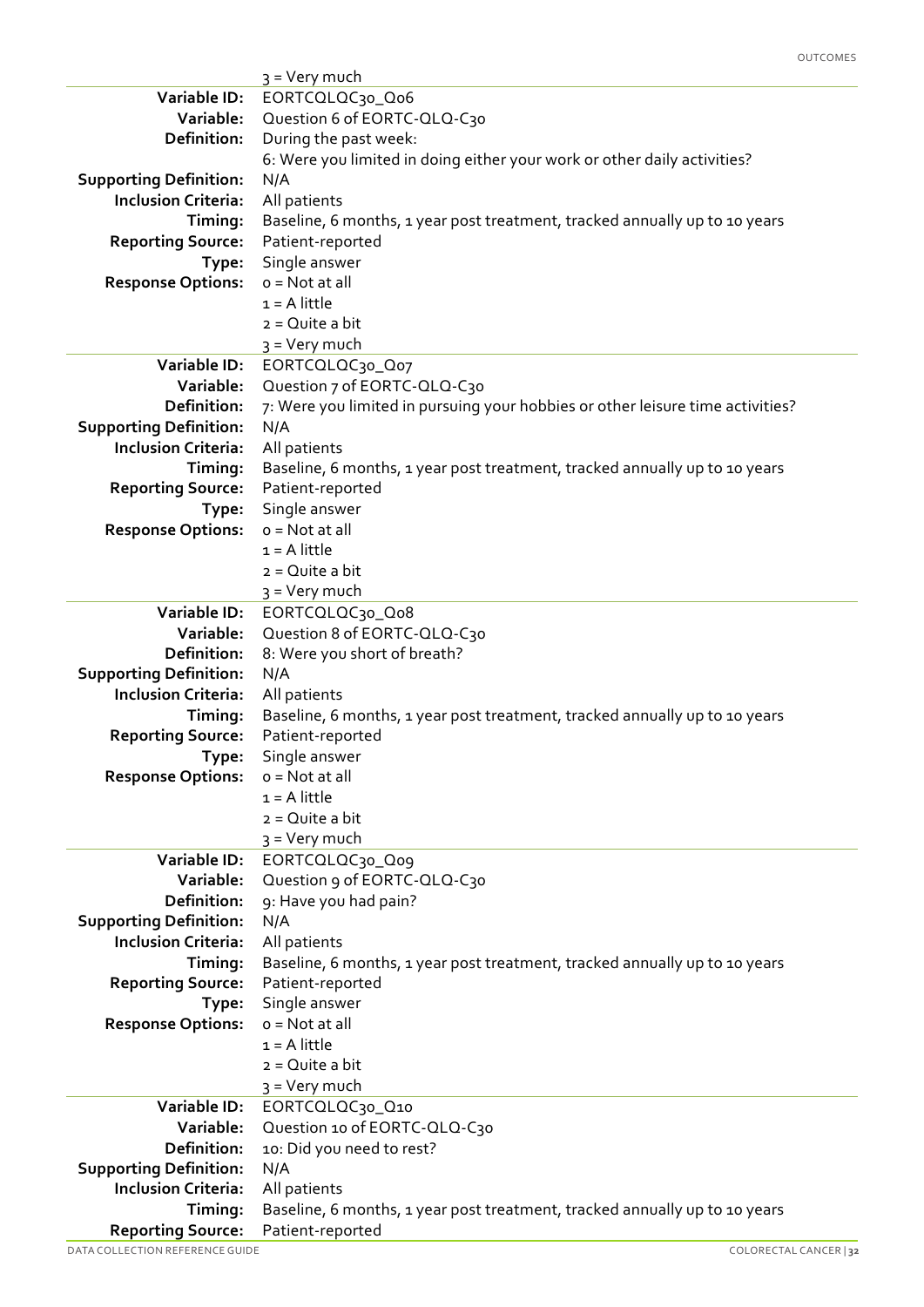|                                 |                                                                            | <b>OUTCOMES</b>        |
|---------------------------------|----------------------------------------------------------------------------|------------------------|
| Type:                           | Single answer                                                              |                        |
| <b>Response Options:</b>        | $o = Not at all$                                                           |                        |
|                                 | $1 = A$ little                                                             |                        |
|                                 | $2 = Q$ uite a bit                                                         |                        |
|                                 | $3 =$ Very much                                                            |                        |
| Variable ID:                    | EORTCOLOC30_Q11                                                            |                        |
| Variable:                       | Question 11 of EORTC-QLQ-C30                                               |                        |
| Definition:                     | 11: Have you had trouble sleeping?                                         |                        |
| <b>Supporting Definition:</b>   | N/A                                                                        |                        |
| <b>Inclusion Criteria:</b>      | All patients                                                               |                        |
| Timing:                         | Baseline, 6 months, 1 year post treatment, tracked annually up to 10 years |                        |
| <b>Reporting Source:</b>        | Patient-reported                                                           |                        |
| Variable ID:                    | EORTCOLOC30_Q12                                                            |                        |
| Variable:                       | Question 12 of EORTC-QLQ-C30                                               |                        |
| <b>Definition:</b>              | 12: Have you felt weak?                                                    |                        |
| <b>Supporting Definition:</b>   | N/A                                                                        |                        |
| <b>Inclusion Criteria:</b>      | All patients                                                               |                        |
| Timing:                         | Baseline, 6 months, 1 year post treatment, tracked annually up to 10 years |                        |
| <b>Reporting Source:</b>        | Patient-reported                                                           |                        |
| Type:                           | Single answer                                                              |                        |
| <b>Response Options:</b>        | $o = Not$ at all                                                           |                        |
|                                 | $1 = A$ little                                                             |                        |
|                                 | $2 = Q$ uite a bit                                                         |                        |
|                                 |                                                                            |                        |
| Variable ID:                    | $3 =$ Very much                                                            |                        |
|                                 | EORTCQLQC30_Q13                                                            |                        |
| Variable:                       | Question 13 of EORTC-QLQ-C30                                               |                        |
| Definition:                     | 13: Have you lacked appetite?                                              |                        |
| <b>Supporting Definition:</b>   | N/A                                                                        |                        |
| <b>Inclusion Criteria:</b>      | All patients                                                               |                        |
| Timing:                         | Baseline, 6 months, 1 year post treatment, tracked annually up to 10 years |                        |
| <b>Reporting Source:</b>        | Patient-reported                                                           |                        |
| Type:                           | Single answer                                                              |                        |
| <b>Response Options:</b>        | $o = Not at all$                                                           |                        |
|                                 | $1 = A$ little                                                             |                        |
|                                 | $2 = Q$ uite a bit                                                         |                        |
|                                 | $3 =$ Very much                                                            |                        |
| Variable ID:                    | EORTCOLOC30_014                                                            |                        |
| Variable:                       | Question 14 of EORTC-QLQ-C30                                               |                        |
| <b>Definition:</b>              | 14: Have you felt nauseated?                                               |                        |
| <b>Supporting Definition:</b>   | N/A                                                                        |                        |
| <b>Inclusion Criteria:</b>      | All patients                                                               |                        |
| Timing:                         | Baseline, 6 months, 1 year post treatment, tracked annually up to 10 years |                        |
| <b>Reporting Source:</b>        | Patient-reported                                                           |                        |
| Type:                           | Single answer                                                              |                        |
| <b>Response Options:</b>        | $o = Not$ at all                                                           |                        |
|                                 | $1 = A$ little                                                             |                        |
|                                 | $2 = Q$ uite a bit                                                         |                        |
|                                 | 3 = Very much                                                              |                        |
| Variable ID:                    | EORTCOLOC30_015                                                            |                        |
| Variable:                       | Question 15 of EORTC-QLQ-C30                                               |                        |
| Definition:                     | 15: Have you vomited?                                                      |                        |
| <b>Supporting Definition:</b>   | N/A                                                                        |                        |
| <b>Inclusion Criteria:</b>      | All patients                                                               |                        |
| Timing:                         | Baseline, 6 months, 1 year post treatment, tracked annually up to 10 years |                        |
| <b>Reporting Source:</b>        | Patient-reported                                                           |                        |
| Type:                           | Single answer                                                              |                        |
| <b>Response Options:</b>        | $o = Not at all$                                                           |                        |
| DATA COLLECTION REFERENCE GUIDE |                                                                            | COLORECTAL CANCER   33 |
|                                 |                                                                            |                        |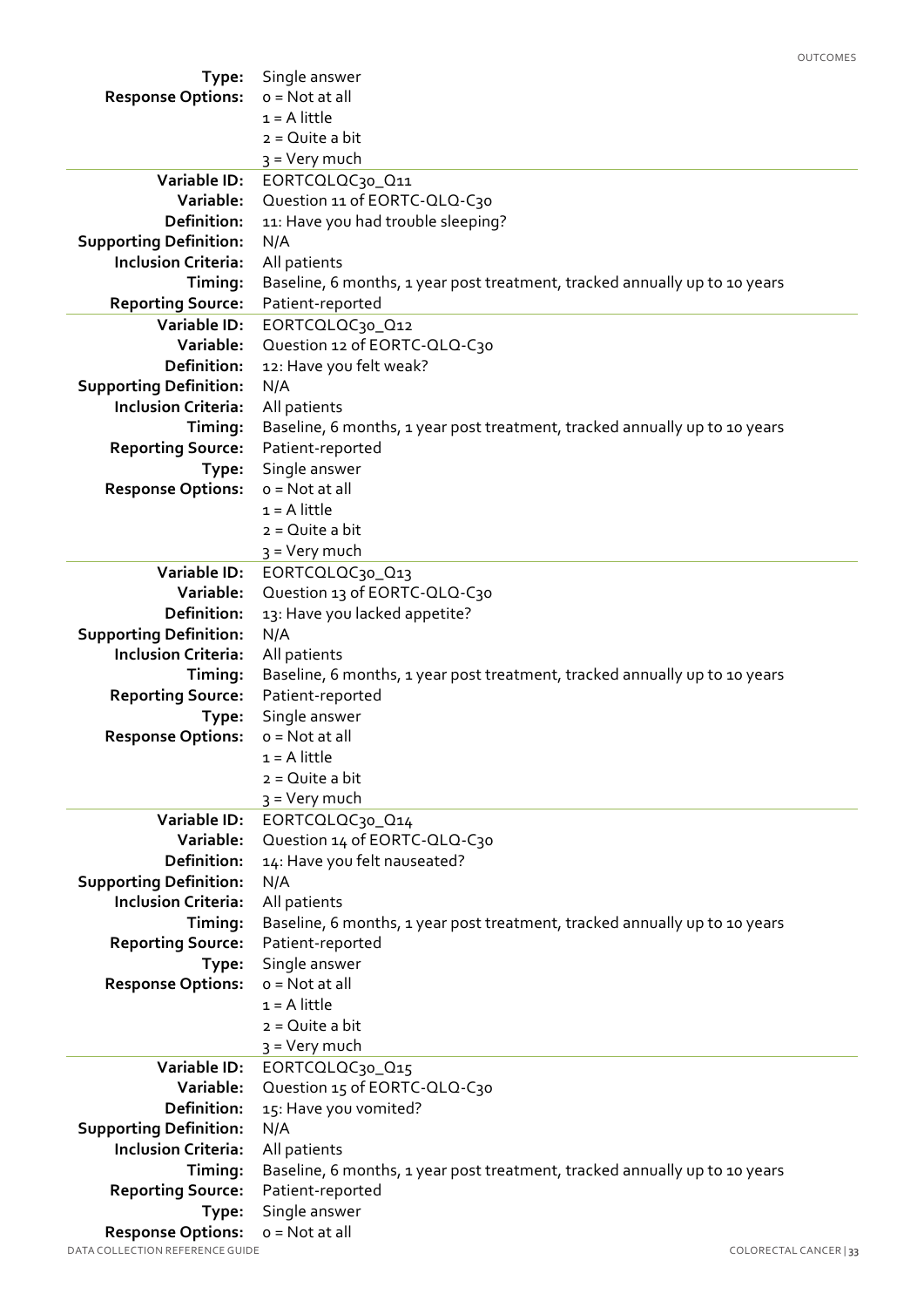|                               | $1 = A$ little                                                                      |
|-------------------------------|-------------------------------------------------------------------------------------|
|                               | $2 = Q$ uite a bit                                                                  |
|                               | 3 = Very much                                                                       |
| Variable ID:                  | EORTCQLQC30_Q16                                                                     |
| Variable:                     | Question 16 of EORTC-QLQ-C30                                                        |
| Definition:                   | 16: Have you been constipated?                                                      |
| <b>Supporting Definition:</b> | N/A                                                                                 |
| <b>Inclusion Criteria:</b>    | All patients                                                                        |
| Timing:                       | Baseline, 6 months, 1 year post treatment, tracked annually up to 10 years          |
|                               | Patient-reported                                                                    |
| <b>Reporting Source:</b>      |                                                                                     |
| Type:                         | Single answer                                                                       |
| <b>Response Options:</b>      | $o = Not at all$                                                                    |
|                               | $1 = A$ little                                                                      |
|                               | $2 = Q$ uite a bit                                                                  |
|                               | 3 = Very much                                                                       |
| Variable ID:                  | EORTCOLOC30_O17                                                                     |
| Variable:                     | Question 17 of EORTC-QLQ-C30                                                        |
| Definition:                   | 17: Have you had diarrhea?                                                          |
| <b>Supporting Definition:</b> | N/A                                                                                 |
| <b>Inclusion Criteria:</b>    | All patients                                                                        |
| Timing:                       | Baseline, 6 months, 1 year post treatment, tracked annually up to 10 years          |
| <b>Reporting Source:</b>      | Patient-reported                                                                    |
| Type:                         | Single answer                                                                       |
| <b>Response Options:</b>      | $o = Not at all$                                                                    |
|                               | $1 = A$ little                                                                      |
|                               | $2 = Q$ uite a bit                                                                  |
|                               | 3 = Very much                                                                       |
| Variable ID:                  | EORTCQLQC30_Q18                                                                     |
| Variable:                     | Question 18 of EORTC-QLQ-C30                                                        |
| <b>Definition:</b>            | 18: Were you tired?                                                                 |
| <b>Supporting Definition:</b> | N/A                                                                                 |
| <b>Inclusion Criteria:</b>    | All patients                                                                        |
| Timing:                       | Baseline, 6 months, 1 year post treatment, tracked annually up to 10 years          |
| <b>Reporting Source:</b>      | Patient-reported                                                                    |
| Variable ID:                  | EORTCOLOC30_Q19                                                                     |
| Variable:                     | Question 19 of EORTC-QLQ-C30                                                        |
| Definition:                   | 19: Did pain interfere with your daily activities?                                  |
| <b>Supporting Definition:</b> | N/A                                                                                 |
| <b>Inclusion Criteria:</b>    | All patients                                                                        |
| Timing:                       | Baseline, 6 months, 1 year post treatment, tracked annually up to 10 years          |
| <b>Reporting Source:</b>      | Patient-reported                                                                    |
| Type:                         | Single answer                                                                       |
| <b>Response Options:</b>      | $o = Not at all$                                                                    |
|                               | $1 = A$ little                                                                      |
|                               | $2 = Q$ uite a bit                                                                  |
|                               | $3 = Very$ much                                                                     |
| Variable ID:                  | EORTCQLQC30_Q20                                                                     |
| Variable:                     | Question 20 of EORTC-QLQ-C30                                                        |
| Definition:                   |                                                                                     |
|                               | 20: Have you had difficulty in concentrating on things, like reading a newspaper or |
|                               | watching television?                                                                |
| <b>Supporting Definition:</b> | N/A                                                                                 |
| <b>Inclusion Criteria:</b>    | All patients                                                                        |
| Timing:                       | Baseline, 6 months, 1 year post treatment, tracked annually up to 10 years          |
| <b>Reporting Source:</b>      | Patient-reported                                                                    |
| Type:                         | Single answer                                                                       |
| <b>Response Options:</b>      | $o = Not at all$                                                                    |
|                               | $1 = A$ little                                                                      |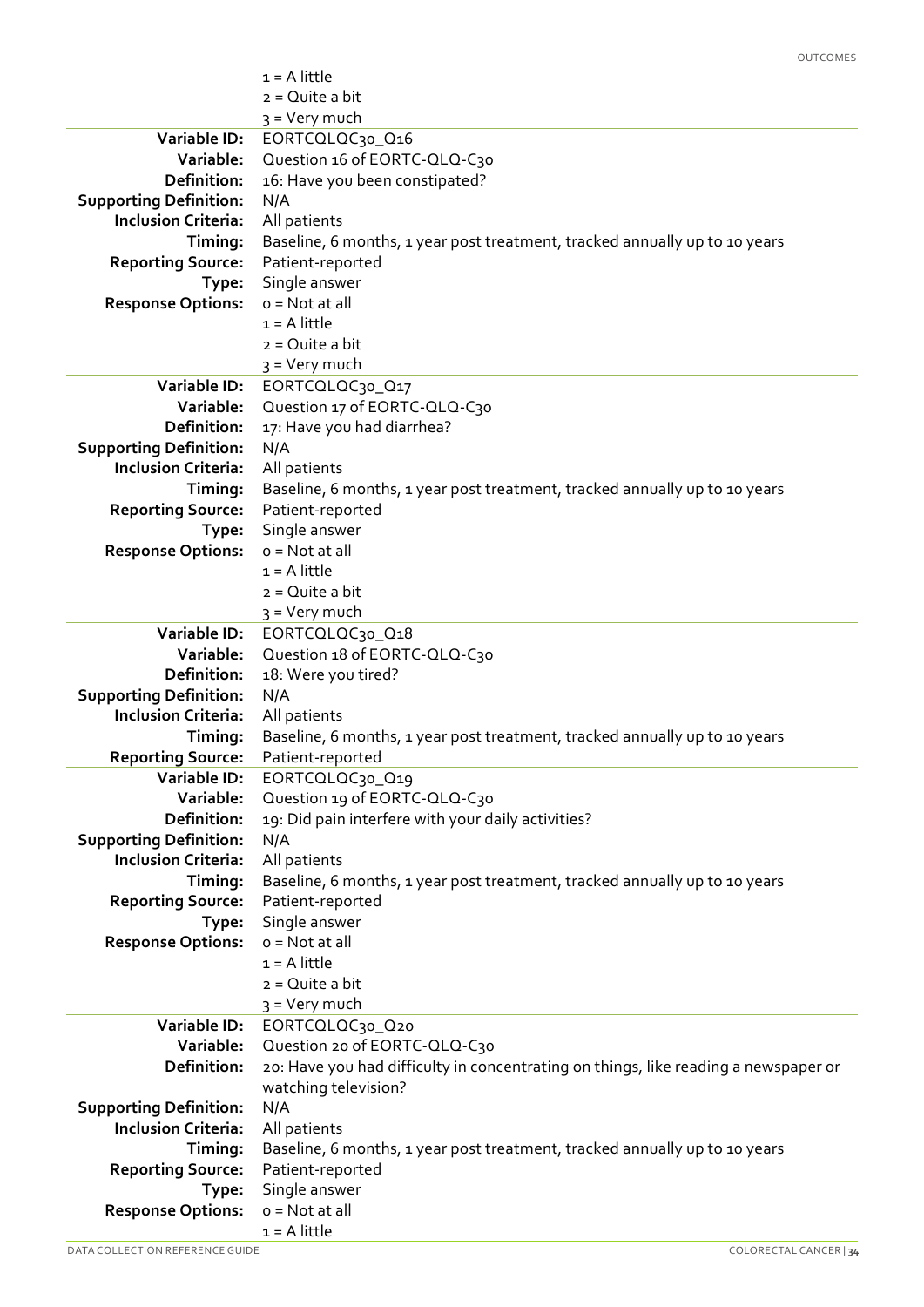|                                                             | $2 = Q$ uite a bit                                                         |
|-------------------------------------------------------------|----------------------------------------------------------------------------|
|                                                             | 3 = Very much                                                              |
| Variable ID:                                                | EORTCOLOC30_Q21                                                            |
| Variable:                                                   | Question 21 of EORTC-QLQ-C30                                               |
| <b>Definition:</b>                                          | 21: Did you feel tense?                                                    |
| <b>Supporting Definition:</b>                               | N/A                                                                        |
| <b>Inclusion Criteria:</b>                                  | All patients                                                               |
| Timing:                                                     | Baseline, 6 months, 1 year post treatment, tracked annually up to 10 years |
| <b>Reporting Source:</b>                                    | Patient-reported                                                           |
| Type:                                                       | Single answer                                                              |
| <b>Response Options:</b>                                    | $o = Not at all$                                                           |
|                                                             | $1 = A$ little                                                             |
|                                                             | $2 = Q$ uite a bit                                                         |
|                                                             | 3 = Very much                                                              |
| Variable ID:                                                | EORTCOLOC30_Q22                                                            |
| Variable:                                                   | Question 22 of EORTC-QLQ-C30                                               |
| <b>Definition:</b>                                          | 22: Did you worry?                                                         |
| <b>Supporting Definition:</b>                               | N/A                                                                        |
| <b>Inclusion Criteria:</b>                                  | All patients                                                               |
| Timing:                                                     | Baseline, 6 months, 1 year post treatment, tracked annually up to 10 years |
| <b>Reporting Source:</b>                                    | Patient-reported                                                           |
| Type:                                                       | Single answer                                                              |
| <b>Response Options:</b>                                    | $o = Not at all$                                                           |
|                                                             | $1 = A$ little                                                             |
|                                                             | $2 = Q$ uite a bit                                                         |
|                                                             | 3 = Very much                                                              |
| Variable ID:                                                | EORTCQLQC30_Q23                                                            |
| Variable:                                                   | Question 23 of EORTC-QLQ-C30                                               |
| Definition:                                                 | 23: Did you feel irritable?                                                |
| <b>Supporting Definition:</b>                               | N/A                                                                        |
| <b>Inclusion Criteria:</b>                                  | All patients                                                               |
| Timing:                                                     | Baseline, 6 months, 1 year post treatment, tracked annually up to 10 years |
| <b>Reporting Source:</b>                                    | Patient-reported                                                           |
| Type:                                                       | Single answer                                                              |
| <b>Response Options:</b>                                    | $o = Not at all$                                                           |
|                                                             | $1 = A$ little                                                             |
|                                                             | $2 = Q$ uite a bit                                                         |
|                                                             | 3 = Very much                                                              |
| Variable ID:                                                | EORTCOLOC30_Q24                                                            |
| Variable:                                                   | Question 24 of EORTC-QLQ-C30                                               |
| <b>Definition:</b>                                          | 24: Did you feel depressed?                                                |
| <b>Supporting Definition:</b>                               | N/A                                                                        |
| <b>Inclusion Criteria:</b>                                  | All patients                                                               |
| Timing:                                                     | Baseline, 6 months, 1 year post treatment, tracked annually up to 10 years |
| <b>Reporting Source:</b>                                    | Patient-reported                                                           |
| Type:                                                       | Single answer                                                              |
| <b>Response Options:</b>                                    | $o = Not at all$                                                           |
|                                                             | $1 = A$ little                                                             |
|                                                             | $2 = Q$ uite a bit                                                         |
|                                                             | 3 = Very much                                                              |
| Variable ID:                                                | EORTCQLQC30_Q25                                                            |
| Variable:                                                   | Question 25 of EORTC-QLQ-C30                                               |
| Definition:                                                 | 25: Have you had difficulty remembering things?                            |
| <b>Supporting Definition:</b>                               | N/A                                                                        |
| <b>Inclusion Criteria:</b>                                  | All patients                                                               |
| Timing:                                                     | Baseline, 6 months, 1 year post treatment, tracked annually up to 10 years |
| <b>Reporting Source:</b><br>DATA COLLECTION REFERENCE GUIDE | Patient-reported<br>COLORECTAL CANCER   35                                 |
|                                                             |                                                                            |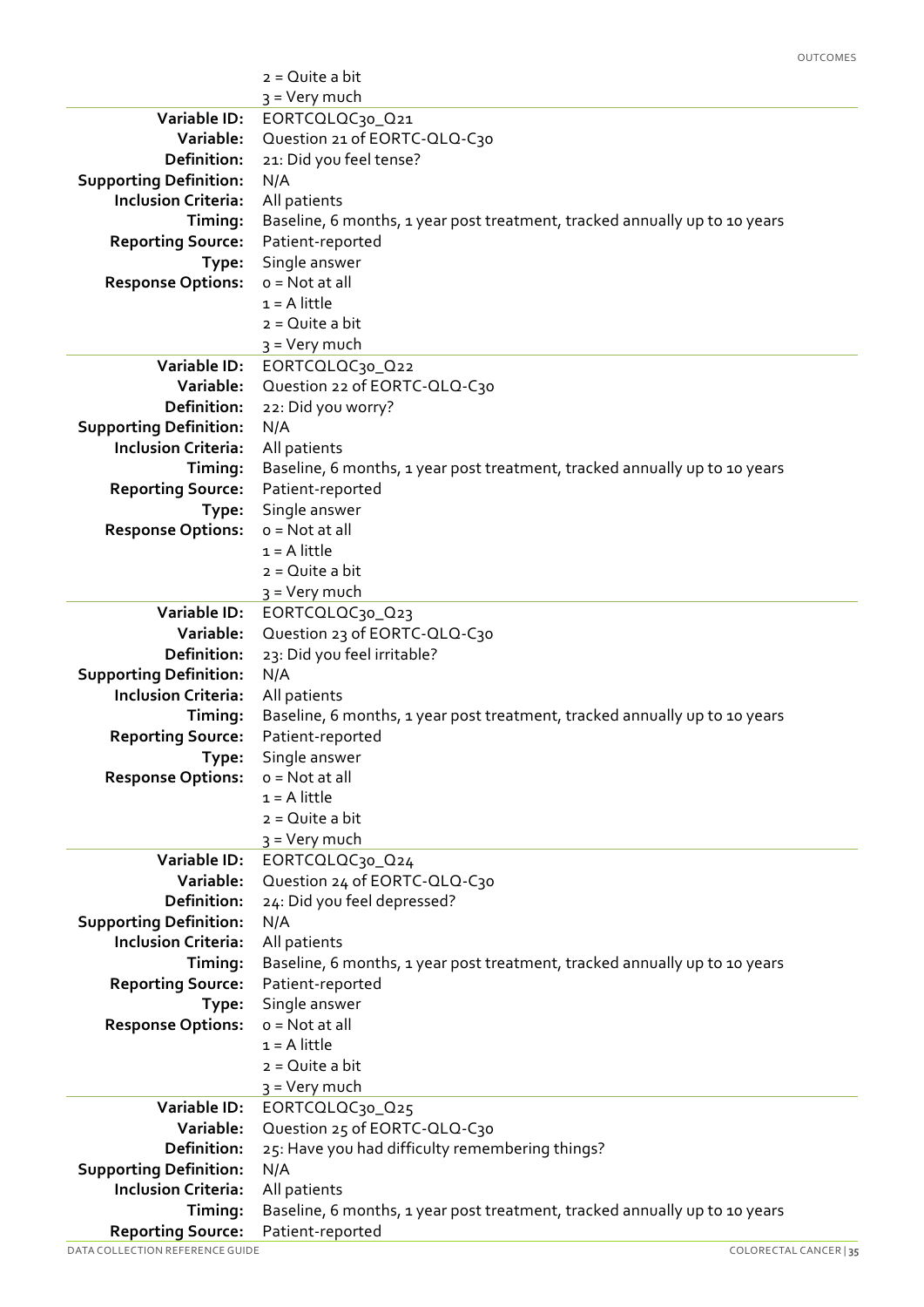|                               | <b>OUTCOMES</b>                                                                                 |
|-------------------------------|-------------------------------------------------------------------------------------------------|
| Type:                         | Single answer                                                                                   |
| <b>Response Options:</b>      | $o = Not$ at all                                                                                |
|                               | $1 = A$ little                                                                                  |
|                               | $2 = Q$ uite a bit                                                                              |
|                               | 3 = Very much                                                                                   |
| Variable ID:                  | EORTCQLQC30_Q26                                                                                 |
| Variable:                     | Question 26 of EORTC-QLQ-C30                                                                    |
| Definition:                   | 26: Has your physical condition or medical treatment interfered with your family                |
|                               | life?                                                                                           |
| <b>Supporting Definition:</b> | N/A                                                                                             |
| <b>Inclusion Criteria:</b>    | All patients                                                                                    |
| Timing:                       | Baseline, 6 months, 1 year post treatment, tracked annually up to 10 years                      |
| <b>Reporting Source:</b>      | Patient-reported                                                                                |
| Type:                         | Single answer                                                                                   |
| <b>Response Options:</b>      | $o = Not$ at all                                                                                |
|                               | $1 = A$ little                                                                                  |
|                               | $2 = Q$ uite a bit                                                                              |
|                               | 3 = Very much                                                                                   |
| Variable ID:                  | EORTCQLQC30_Q27                                                                                 |
| Variable:                     | Question 27 of EORTC-QLQ-C30                                                                    |
| <b>Definition:</b>            | 27: Has your physical condition or medical treatment interfered with your social                |
|                               | activities?                                                                                     |
| <b>Supporting Definition:</b> | N/A                                                                                             |
| <b>Inclusion Criteria:</b>    | All patients                                                                                    |
| Timing:                       | Baseline, 6 months, 1 year post treatment, tracked annually up to 10 years                      |
| <b>Reporting Source:</b>      | Patient-reported                                                                                |
| Type:                         | Single answer                                                                                   |
| <b>Response Options:</b>      | $o = Not at all$                                                                                |
|                               | $1 = A$ little                                                                                  |
|                               | $2 = Q$ uite a bit                                                                              |
|                               | 3 = Very much                                                                                   |
| Variable ID:                  | EORTCQLQC30_Q28                                                                                 |
| Variable:                     | Question 28 of EORTC-QLQ-C30                                                                    |
| Definition:                   | 28: Has your physical condition or medical treatment caused you financial                       |
|                               | difficulties?                                                                                   |
| <b>Supporting Definition:</b> | N/A                                                                                             |
| <b>Inclusion Criteria:</b>    | All patients                                                                                    |
| Timing:                       | Baseline, 6 months, 1 year post treatment, tracked annually up to 10 years                      |
| <b>Reporting Source:</b>      | Patient-reported                                                                                |
| Type:                         | Single answer                                                                                   |
| <b>Response Options:</b>      | o = Not at all                                                                                  |
|                               | $1 = A$ little                                                                                  |
|                               | $2 = Q$ uite a bit                                                                              |
|                               | $3 = Very$ much                                                                                 |
| Variable ID:                  | EORTCQLQC30_Q29                                                                                 |
| Variable:                     | Question 29 of EORTC-QLQ-C30                                                                    |
| Definition:                   | For the following questions please select the number between 1 and 7 that best                  |
|                               | applies to you                                                                                  |
|                               | 29: How would you rate your overall health during the past week?                                |
| <b>Supporting Definition:</b> | Range from 1 to 7, with $1 = \text{Very poor and } 7 = \text{Excellent } 1 - 7$ denotes $1 - 7$ |
|                               | correspondingly                                                                                 |
| <b>Inclusion Criteria:</b>    | All patients                                                                                    |
| Timing:                       | Baseline, 6 months, 1 year post treatment, tracked annually up to 10 years                      |
| <b>Reporting Source:</b>      | Patient-reported                                                                                |
| Type:                         | Single answer                                                                                   |
| <b>Response Options:</b>      | Numerical value of 1 - 7                                                                        |
| Variable ID:                  | EORTCQLQC30_Q30                                                                                 |
|                               |                                                                                                 |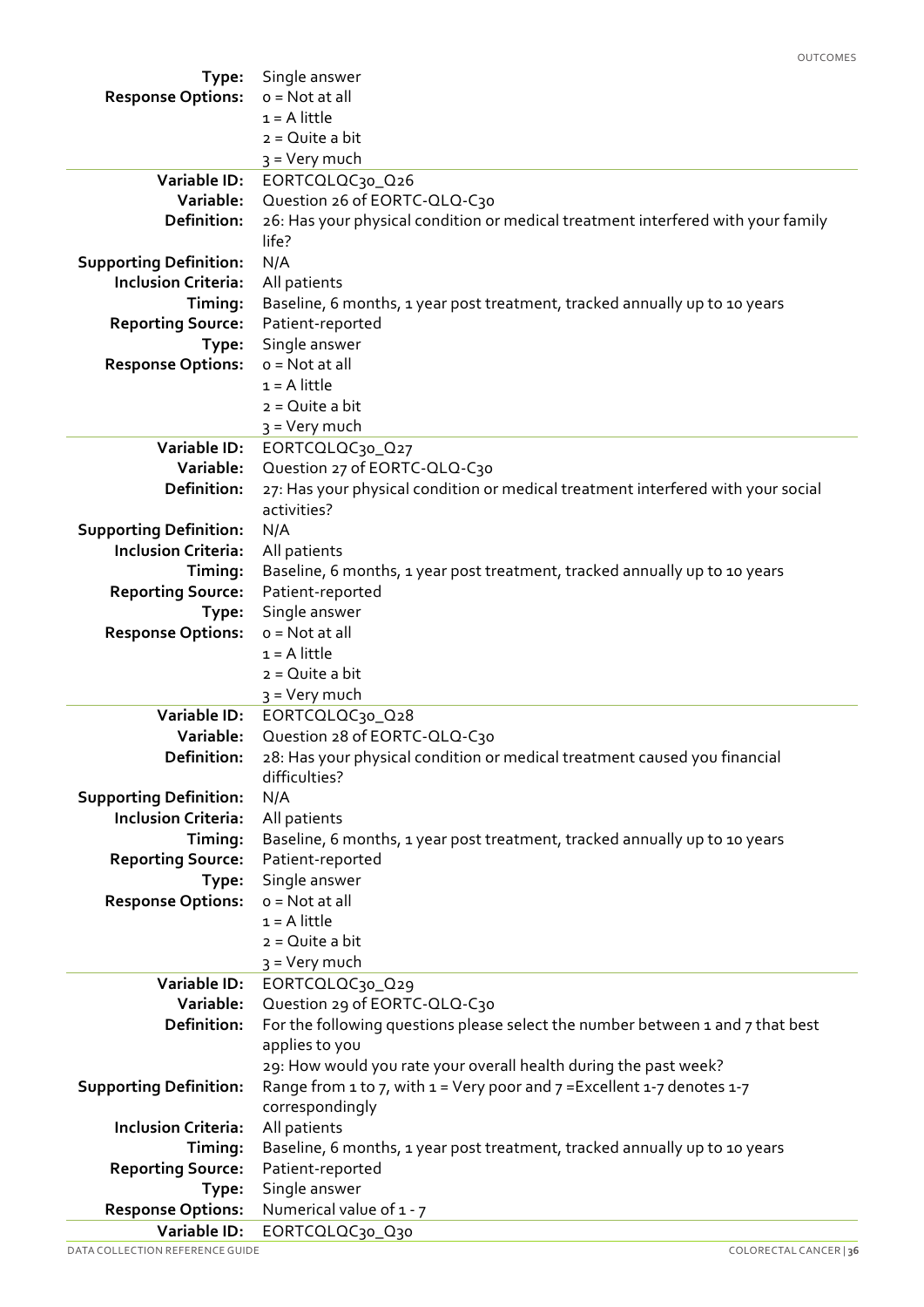| Variable:                     | Question 30 of EORTC-QLQ-C30                                                                                                                                |  |  |
|-------------------------------|-------------------------------------------------------------------------------------------------------------------------------------------------------------|--|--|
| <b>Definition:</b>            | 30: How would you rate your overall quality of life during the past week?                                                                                   |  |  |
| <b>Supporting Definition:</b> | Range from 1 to 7, with $1 = \text{Very poor and } 7 = \text{Excellent } 1 - 7 \text{ denotes } 1 - 7$                                                      |  |  |
|                               | correspondingly                                                                                                                                             |  |  |
| <b>Inclusion Criteria:</b>    | All patients                                                                                                                                                |  |  |
| Timing:                       | Baseline, 6 months, 1 year post treatment, tracked annually up to 10 years                                                                                  |  |  |
| <b>Reporting Source:</b>      | Patient-reported                                                                                                                                            |  |  |
| Type:                         | Single answer                                                                                                                                               |  |  |
| <b>Response Options:</b>      | Numerical value of 1 - 7                                                                                                                                    |  |  |
| Variable ID:                  |                                                                                                                                                             |  |  |
| Variable:                     | EORTCOLOC29_031                                                                                                                                             |  |  |
| Definition:                   | Question 31 of EORTCQLQC29_Q31                                                                                                                              |  |  |
|                               | Patient sometimes report that they have the following symptoms or problems.                                                                                 |  |  |
|                               | Please indicate the extent to which you have experienced these symptoms or<br>problems during the past week. Please answer by circling the number that best |  |  |
|                               | applies to you. During the past week:                                                                                                                       |  |  |
|                               |                                                                                                                                                             |  |  |
|                               | 31: Did you urinate frequently during the day?                                                                                                              |  |  |
| <b>Supporting Definition:</b> | N/A                                                                                                                                                         |  |  |
| <b>Inclusion Criteria:</b>    | Patients with surgery/radiotherapy                                                                                                                          |  |  |
| Timing:                       | Baseline, 6 months, 1 year post treatment, tracked annually up to 10 years                                                                                  |  |  |
| <b>Reporting Source:</b>      | Patient-reported                                                                                                                                            |  |  |
| Type:                         | Single answer                                                                                                                                               |  |  |
| <b>Response Options:</b>      | $o = Not$ at all                                                                                                                                            |  |  |
|                               | $1 = A$ little                                                                                                                                              |  |  |
|                               | $2 = Q$ uite a bit                                                                                                                                          |  |  |
|                               | 3 = Very much                                                                                                                                               |  |  |
| <b>Variable ID:</b>           | EORTCOLOC29_Q32                                                                                                                                             |  |  |
| Variable:                     | Question 32 of EORTCQLQC29_Q32                                                                                                                              |  |  |
| Definition:                   | 32: Did you urinate frequently during the night?                                                                                                            |  |  |
| <b>Supporting Definition:</b> | N/A                                                                                                                                                         |  |  |
| <b>Inclusion Criteria:</b>    | Patients with surgery/radiotherapy                                                                                                                          |  |  |
| Timing:                       | Baseline, 6 months, 1 year post treatment, tracked annually up to 10 years                                                                                  |  |  |
| <b>Reporting Source:</b>      | Patient-reported                                                                                                                                            |  |  |
| Variable ID:                  | EORTCQLQC29_Q33                                                                                                                                             |  |  |
| Variable:                     | Question 33 of EORTCOLOC29_033                                                                                                                              |  |  |
| Definition:                   | 33: Have you had any unintentional release (leakage) of urine?                                                                                              |  |  |
| <b>Supporting Definition:</b> | N/A                                                                                                                                                         |  |  |
| <b>Inclusion Criteria:</b>    | Patients with surgery/radiotherapy                                                                                                                          |  |  |
| Timing:                       | Baseline, 6 months, 1 year post treatment, tracked annually up to 10 years                                                                                  |  |  |
| <b>Reporting Source:</b>      | Patient-reported                                                                                                                                            |  |  |
| Type:                         | Single answer                                                                                                                                               |  |  |
| <b>Response Options:</b>      | $o = Not$ at all                                                                                                                                            |  |  |
|                               | $1 = A$ little                                                                                                                                              |  |  |
|                               | $2 = Q$ uite a bit                                                                                                                                          |  |  |
|                               | 3 = Very much                                                                                                                                               |  |  |
| Variable ID:                  | EORTCQLQC29_Q34                                                                                                                                             |  |  |
| Variable:                     | Question 34 of EORTCOLOC29_Q34                                                                                                                              |  |  |
| Definition:                   | 34: Did you have pain when you urinated?                                                                                                                    |  |  |
| <b>Supporting Definition:</b> | N/A                                                                                                                                                         |  |  |
| <b>Inclusion Criteria:</b>    | Patients with surgery/radiotherapy                                                                                                                          |  |  |
| Timing:                       | Baseline, 6 months, 1 year post treatment, tracked annually up to 10 years                                                                                  |  |  |
| <b>Reporting Source:</b>      | Patient-reported                                                                                                                                            |  |  |
| Type:                         | Single answer                                                                                                                                               |  |  |
| <b>Response Options:</b>      | o = Not at all                                                                                                                                              |  |  |
|                               | $1 = A$ little                                                                                                                                              |  |  |
|                               | $2 = Q$ uite a bit                                                                                                                                          |  |  |
|                               | 3 = Very much                                                                                                                                               |  |  |
| Variable ID:                  | EORTCOLOC29_035                                                                                                                                             |  |  |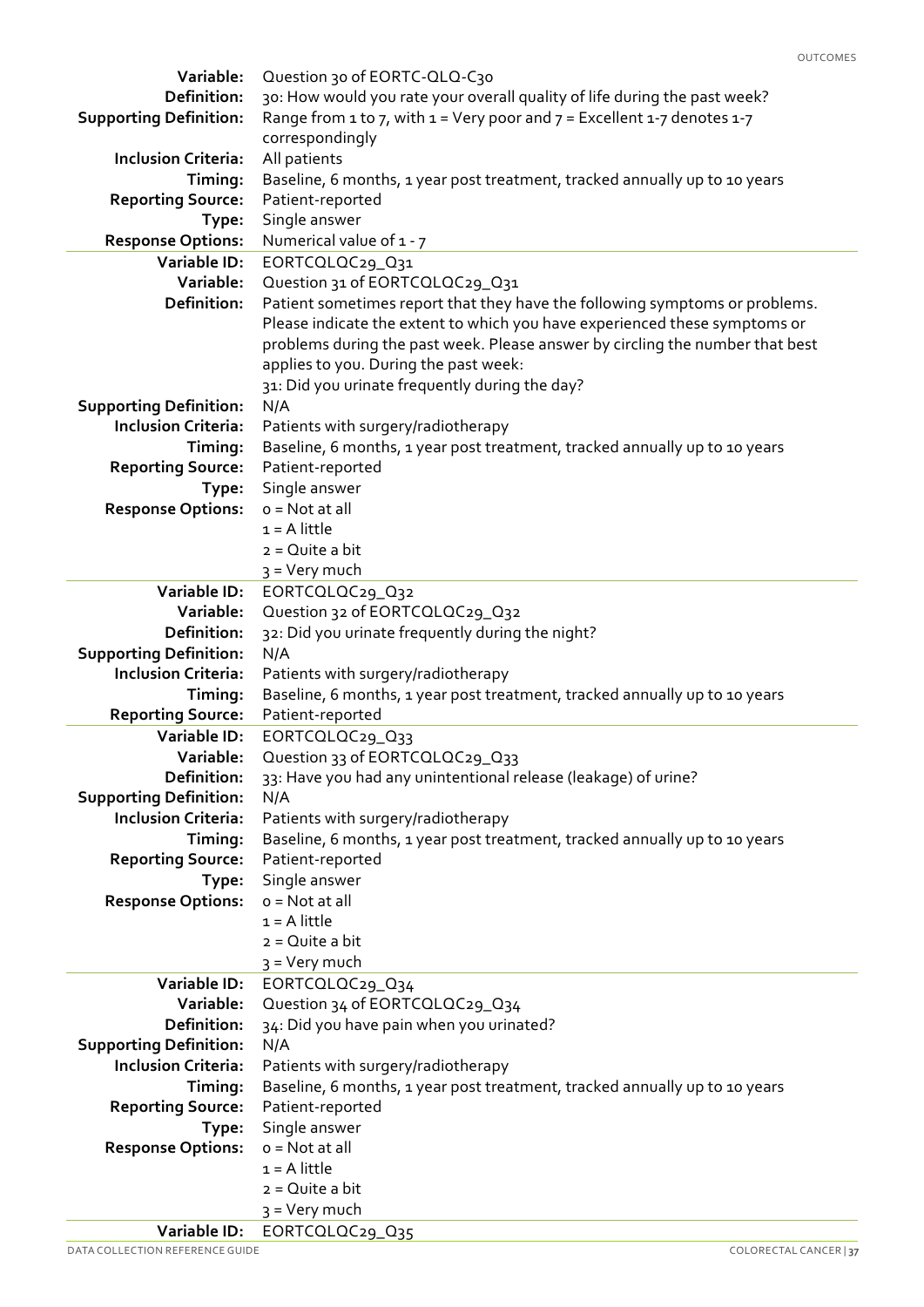| Variable:                                                   | Question 35 of EORTCQLQC29_Q35                                                                 |  |  |
|-------------------------------------------------------------|------------------------------------------------------------------------------------------------|--|--|
| Definition:                                                 | 35: Did you have abdominal pain?                                                               |  |  |
| <b>Supporting Definition:</b>                               | N/A                                                                                            |  |  |
| <b>Inclusion Criteria:</b>                                  | Patients with surgery/radiotherapy                                                             |  |  |
| Timing:                                                     | Baseline, 6 months, 1 year post treatment, tracked annually up to 10 years                     |  |  |
| <b>Reporting Source:</b>                                    | Patient-reported                                                                               |  |  |
| Type:                                                       | Single answer                                                                                  |  |  |
| <b>Response Options:</b>                                    | $o = Not at all$                                                                               |  |  |
|                                                             | $1 = A$ little                                                                                 |  |  |
|                                                             | $2 = Q$ uite a bit                                                                             |  |  |
|                                                             | 3 = Very much                                                                                  |  |  |
| Variable ID:                                                | EORTCQLQC29_Q36                                                                                |  |  |
| Variable:                                                   | Question 36 of EORTCQLQC29_Q36                                                                 |  |  |
| Definition:                                                 | 36: Did you have pain in your buttocks/anal area/rectum?                                       |  |  |
| <b>Supporting Definition:</b><br><b>Inclusion Criteria:</b> | N/A                                                                                            |  |  |
| Timing:                                                     | Patients with surgery/radiotherapy                                                             |  |  |
| <b>Reporting Source:</b>                                    | Baseline, 6 months, 1 year post treatment, tracked annually up to 10 years<br>Patient-reported |  |  |
| Type:                                                       | Single answer                                                                                  |  |  |
| <b>Response Options:</b>                                    | $o = Not at all$                                                                               |  |  |
|                                                             | $1 = A$ little                                                                                 |  |  |
|                                                             | $2 = Q$ uite a bit                                                                             |  |  |
|                                                             | 3 = Very much                                                                                  |  |  |
| Variable ID:                                                | EORTCQLQC29_Q37                                                                                |  |  |
| Variable:                                                   | Question 37 of EORTCOLOC29_Q37                                                                 |  |  |
| Definition:                                                 | 37: Did you have a bloated feeling in your abdomen?                                            |  |  |
| <b>Supporting Definition:</b>                               | N/A                                                                                            |  |  |
| <b>Inclusion Criteria:</b>                                  | Patients with surgery/radiotherapy                                                             |  |  |
| Timing:                                                     | Baseline, 6 months, 1 year post treatment, tracked annually up to 10 years                     |  |  |
| <b>Reporting Source:</b>                                    | Patient-reported                                                                               |  |  |
| Type:                                                       | Single answer                                                                                  |  |  |
| <b>Response Options:</b>                                    | $o = Not at all$                                                                               |  |  |
|                                                             | $1 = A$ little                                                                                 |  |  |
|                                                             | $2 = Q$ uite a bit                                                                             |  |  |
|                                                             | 3 = Very much                                                                                  |  |  |
| Variable ID:                                                | EORTCQLQC29_Q38                                                                                |  |  |
| Variable:<br>Definition:                                    | Question 38 of EORTCOLOC29_Q38<br>38: Have you had blood in your stools?                       |  |  |
| <b>Supporting Definition:</b>                               | N/A                                                                                            |  |  |
| <b>Inclusion Criteria:</b>                                  | Patients with surgery/radiotherapy                                                             |  |  |
| Timing:                                                     | Baseline, 6 months, 1 year post treatment, tracked annually up to 10 years                     |  |  |
| <b>Reporting Source:</b>                                    | Patient-reported                                                                               |  |  |
| Type:                                                       | Single answer                                                                                  |  |  |
| <b>Response Options:</b>                                    | $o = Not$ at all                                                                               |  |  |
|                                                             | $1 = A$ little                                                                                 |  |  |
|                                                             | $2 = Q$ uite a bit                                                                             |  |  |
|                                                             | 3 = Very much                                                                                  |  |  |
| Variable ID:                                                | EORTCOLOC29_Q39                                                                                |  |  |
| Variable:                                                   | Question 39 of EORTCOLOC29_039                                                                 |  |  |
| Definition:                                                 | 39: Have you had mucus in your stools?                                                         |  |  |
| <b>Supporting Definition:</b>                               | N/A                                                                                            |  |  |
| <b>Inclusion Criteria:</b>                                  | Patients with surgery/radiotherapy                                                             |  |  |
| Timing:                                                     | Baseline, 6 months, 1 year post treatment, tracked annually up to 10 years                     |  |  |
| <b>Reporting Source:</b>                                    | Patient-reported                                                                               |  |  |
| Variable ID:                                                | EORTCQLQC29_Q40                                                                                |  |  |
| Variable:                                                   | Question 40 of EORTCQLQC29_Q40                                                                 |  |  |
| Definition:                                                 | 40: Did you have a dry mouth?                                                                  |  |  |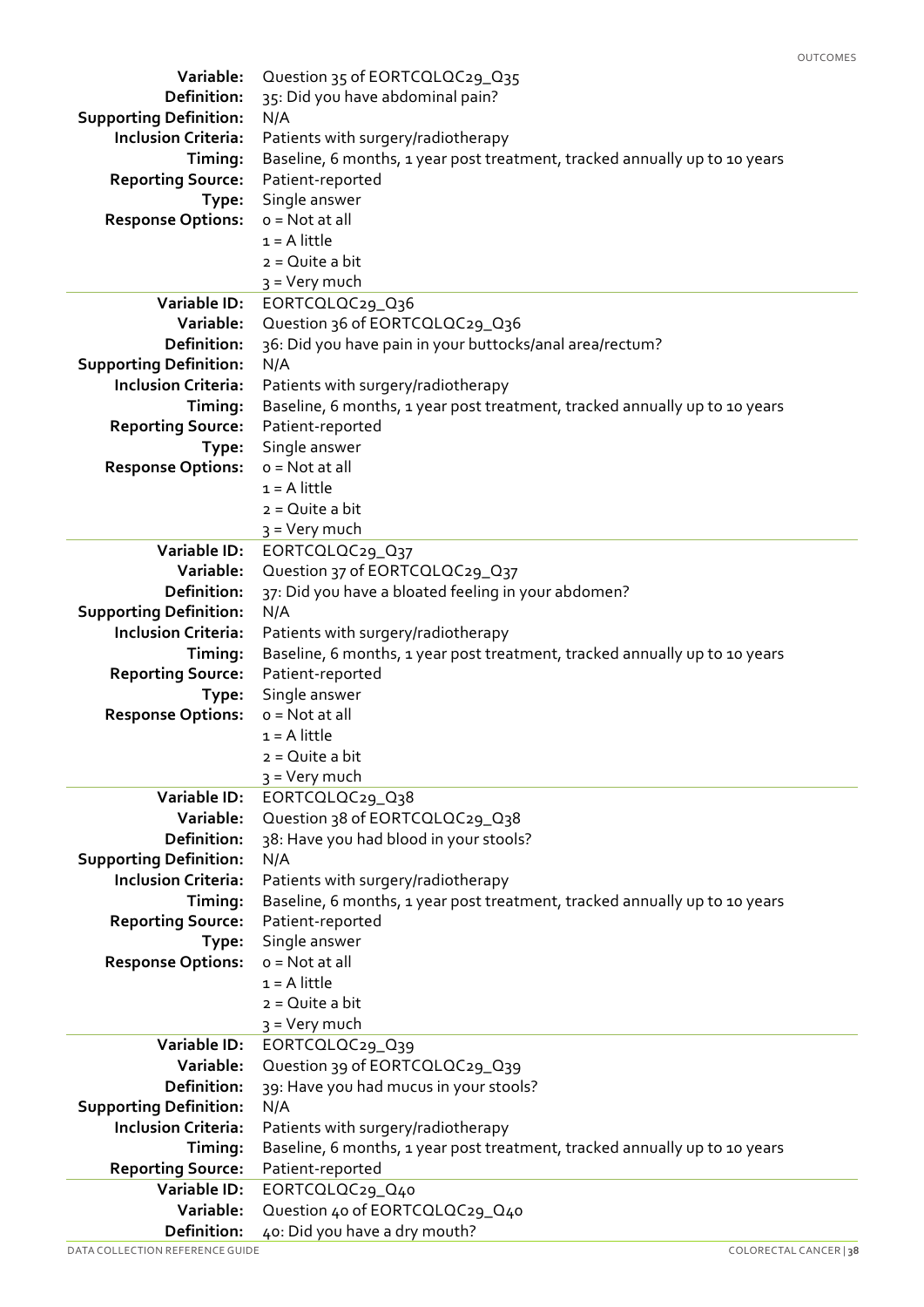|                               |                                                                            | <b>OUTCOMES</b> |
|-------------------------------|----------------------------------------------------------------------------|-----------------|
| <b>Supporting Definition:</b> | N/A                                                                        |                 |
| <b>Inclusion Criteria:</b>    | Patients with surgery/radiotherapy                                         |                 |
| Timing:                       | Baseline, 6 months, 1 year post treatment, tracked annually up to 10 years |                 |
| <b>Reporting Source:</b>      | Patient-reported                                                           |                 |
| Type:                         | Single answer                                                              |                 |
| <b>Response Options:</b>      | $o = Not$ at all                                                           |                 |
|                               | $1 = A$ little                                                             |                 |
|                               | $2 = Q$ uite a bit                                                         |                 |
|                               | 3 = Very much                                                              |                 |
| <b>Variable ID:</b>           | EORTCOLOC29_041                                                            |                 |
| Variable:                     | Question 41 of EORTCQLQC29_Q41                                             |                 |
| Definition:                   | 41: Have you lost your hair as a result of your treatment?                 |                 |
| <b>Supporting Definition:</b> | N/A                                                                        |                 |
| <b>Inclusion Criteria:</b>    | Patients with surgery/radiotherapy                                         |                 |
| Timing:                       | Baseline, 6 months, 1 year post treatment, tracked annually up to 10 years |                 |
| <b>Reporting Source:</b>      | Patient-reported                                                           |                 |
| Type:                         | Single answer                                                              |                 |
| <b>Response Options:</b>      | $o = Not$ at all                                                           |                 |
|                               | $1 = A$ little                                                             |                 |
|                               | $2 = Q$ uite a bit                                                         |                 |
|                               | $3 = V$ ery much                                                           |                 |
| Variable ID:                  | EORTCQLQC29_Q42                                                            |                 |
| Variable:                     | Question 42 of EORTCOLOC29_Q42                                             |                 |
| Definition:                   | 42: have you had problems with your sense of taste?                        |                 |
| <b>Supporting Definition:</b> | N/A                                                                        |                 |
| <b>Inclusion Criteria:</b>    | Patients with surgery/radiotherapy                                         |                 |
|                               |                                                                            |                 |
| Timing:                       | Baseline, 6 months, 1 year post treatment, tracked annually up to 10 years |                 |
| <b>Reporting Source:</b>      | Patient-reported                                                           |                 |
| Type:                         | Single answer                                                              |                 |
| <b>Response Options:</b>      | $o = Not$ at all                                                           |                 |
|                               | $1 = A$ little                                                             |                 |
|                               | $2 = Q$ uite a bit                                                         |                 |
|                               | 3 = Very much                                                              |                 |
| Variable ID:                  | EORTCOLOC29_043                                                            |                 |
| Variable:                     | Question 43 of EORTCQLQC29_Q43                                             |                 |
| Definition:                   | 43: Were you worried about your health in the future?                      |                 |
| <b>Supporting Definition:</b> | N/A                                                                        |                 |
| <b>Inclusion Criteria:</b>    | Patients with surgery/radiotherapy                                         |                 |
| Timing:                       | Baseline, 6 months, 1 year post treatment, tracked annually up to 10 years |                 |
| <b>Reporting Source:</b>      | Patient-reported                                                           |                 |
| Type:                         | Single answer                                                              |                 |
| <b>Response Options:</b>      | $o = Not at all$                                                           |                 |
|                               | $1 = A$ little                                                             |                 |
|                               | $2 = Q$ uite a bit                                                         |                 |
|                               | 3 = Very much                                                              |                 |
| Variable ID:                  | EORTCOLOC29_044                                                            |                 |
| Variable:                     | Question 44 of EORTCOLOC29_044                                             |                 |
| Definition:                   | 44: Have you worried about your weight?                                    |                 |
| <b>Supporting Definition:</b> | N/A                                                                        |                 |
| <b>Inclusion Criteria:</b>    | Patients with surgery/radiotherapy                                         |                 |
| Timing:                       | Baseline, 6 months, 1 year post treatment, tracked annually up to 10 years |                 |
| <b>Reporting Source:</b>      | Patient-reported                                                           |                 |
| Type:                         | Single answer                                                              |                 |
| <b>Response Options:</b>      | $o = Not$ at all                                                           |                 |
|                               | $1 = A$ little                                                             |                 |
|                               | $2 = Q$ uite a bit                                                         |                 |
|                               | $3 = Very$ much                                                            |                 |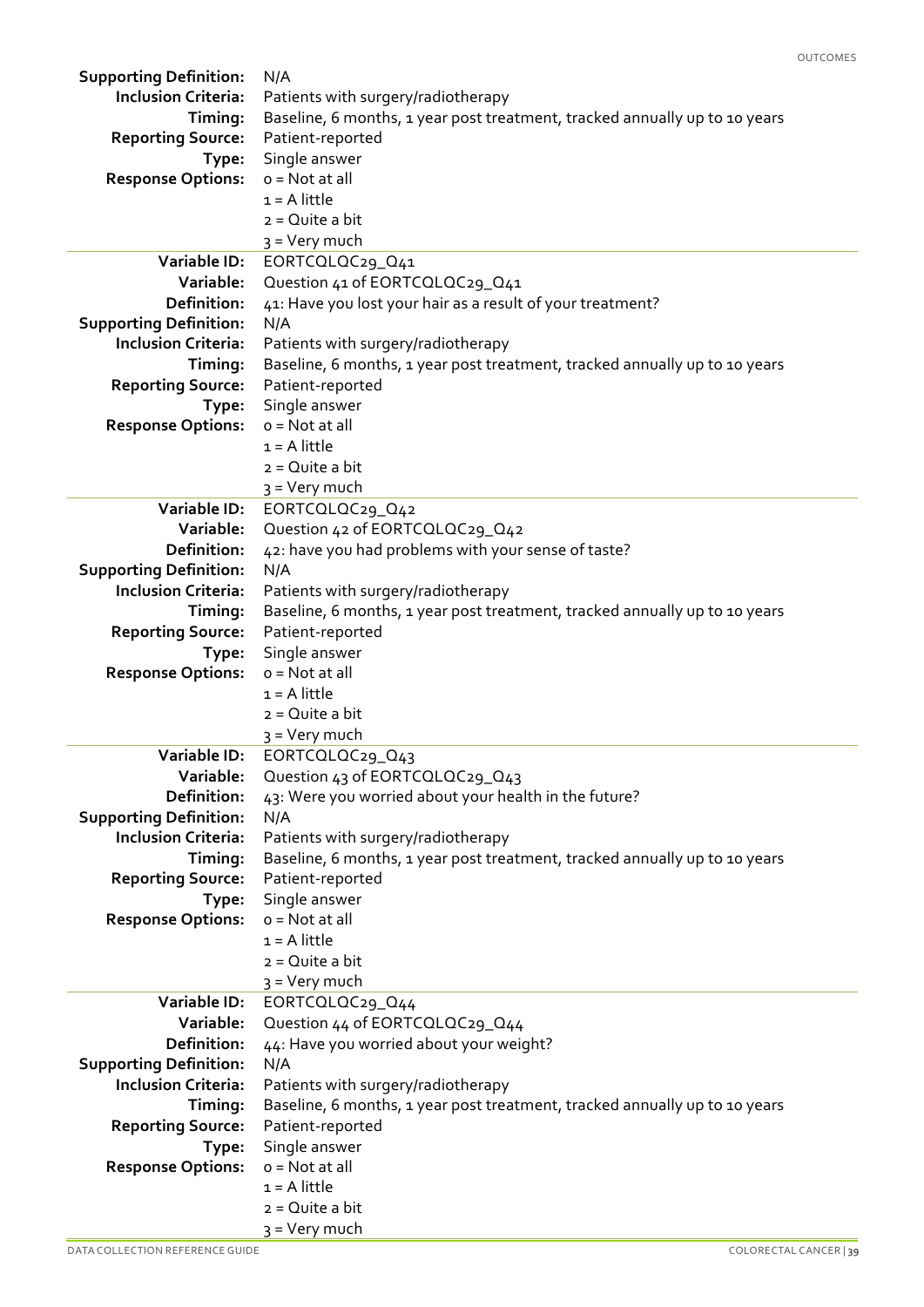| Variable ID:                                                | EORTCQLQC29_Q45                                                                        |  |  |
|-------------------------------------------------------------|----------------------------------------------------------------------------------------|--|--|
| Variable:                                                   | Question 45 of EORTCOLOC29_Q45                                                         |  |  |
| Definition:                                                 | 45: Have you felt physically less attractive as a result of your disease or treatment? |  |  |
| <b>Supporting Definition:</b>                               | N/A                                                                                    |  |  |
| <b>Inclusion Criteria:</b>                                  | Patients with surgery/radiotherapy                                                     |  |  |
| Timing:                                                     | Baseline, 6 months, 1 year post treatment, tracked annually up to 10 years             |  |  |
| <b>Reporting Source:</b>                                    | Patient-reported                                                                       |  |  |
| Type:                                                       | Single answer                                                                          |  |  |
| <b>Response Options:</b>                                    | $o = Not$ at all                                                                       |  |  |
|                                                             | $1 = A$ little                                                                         |  |  |
|                                                             | $2 = Q$ uite a bit                                                                     |  |  |
|                                                             | 3 = Very much                                                                          |  |  |
| Variable ID:                                                | EORTCQLQC29_Q46                                                                        |  |  |
| Variable:                                                   | Question 46 of EORTCQLQC29_Q46                                                         |  |  |
| Definition:                                                 | 46: Have you been feeling less feminine/masculine as a result of your disease or       |  |  |
|                                                             | treatment?                                                                             |  |  |
| <b>Supporting Definition:</b>                               | N/A                                                                                    |  |  |
| <b>Inclusion Criteria:</b>                                  | Patients with surgery/radiotherapy                                                     |  |  |
| Timing:                                                     | Baseline, 6 months, 1 year post treatment, tracked annually up to 10 years             |  |  |
| <b>Reporting Source:</b>                                    | Patient-reported                                                                       |  |  |
| Variable ID:                                                | EORTCQLQC29_Q47                                                                        |  |  |
| Variable:                                                   | Question 47 of EORTCQLQC29_Q47                                                         |  |  |
| Definition:                                                 | 47: Have you been dissatisfied with your body?                                         |  |  |
| <b>Supporting Definition:</b>                               | N/A                                                                                    |  |  |
| <b>Inclusion Criteria:</b>                                  | Patients with surgery/radiotherapy                                                     |  |  |
| Timing:                                                     | Baseline, 6 months, 1 year post treatment, tracked annually up to 10 years             |  |  |
| <b>Reporting Source:</b>                                    | Patient-reported                                                                       |  |  |
| Type:                                                       | Single answer                                                                          |  |  |
| <b>Response Options:</b>                                    | $o = Not at all$                                                                       |  |  |
|                                                             | $1 = A$ little                                                                         |  |  |
|                                                             | $2 = Q$ uite a bit                                                                     |  |  |
|                                                             | 3 = Very much                                                                          |  |  |
| Variable ID:                                                | EORTCQLQC29_Q48                                                                        |  |  |
| Variable:<br>Definition:                                    | Question 48 of EORTCOLOC29_O48                                                         |  |  |
|                                                             | 48: Do you have a stoma bag (colostomy/ileostomy) (please circle the correct           |  |  |
|                                                             | answer)                                                                                |  |  |
| <b>Supporting Definition:</b><br><b>Inclusion Criteria:</b> | N/A<br>Patients with surgery/radiotherapy                                              |  |  |
| Timing:                                                     | Baseline, 6 months, 1 year post treatment, tracked annually up to 10 years             |  |  |
| <b>Reporting Source:</b>                                    | Patient-reported                                                                       |  |  |
| Type:                                                       | Single answer                                                                          |  |  |
| <b>Response Options:</b>                                    | $o = Yes$                                                                              |  |  |
|                                                             | $1 = No$                                                                               |  |  |
| Variable ID:                                                | EORTCQLQC29_Q49                                                                        |  |  |
| Variable:                                                   | Question 49 of EORTCQLQC29_Q49_STOMA                                                   |  |  |
| <b>Definition:</b>                                          | Answer these question ONLY IF YOU HAVE A STOMA BAG:                                    |  |  |
|                                                             | 49: Have you had unintentional release of gas/flatulence from your stoma bag?          |  |  |
| <b>Supporting Definition:</b>                               | N/A                                                                                    |  |  |
| <b>Inclusion Criteria:</b>                                  | Patients with surgery/radiotherapy                                                     |  |  |
| Timing:                                                     | Baseline, 6 months, 1 year post treatment, tracked annually up to 10 years             |  |  |
| <b>Reporting Source:</b>                                    | Patient-reported                                                                       |  |  |
| Type:                                                       | Single answer                                                                          |  |  |
| <b>Response Options:</b>                                    | $o = Not$ at all                                                                       |  |  |
|                                                             | $1 = A$ little                                                                         |  |  |
|                                                             | $2 = Q$ uite a bit                                                                     |  |  |
|                                                             | $3 = Very$ much                                                                        |  |  |
| Variable ID:                                                | EORTCQLQC29_Q50                                                                        |  |  |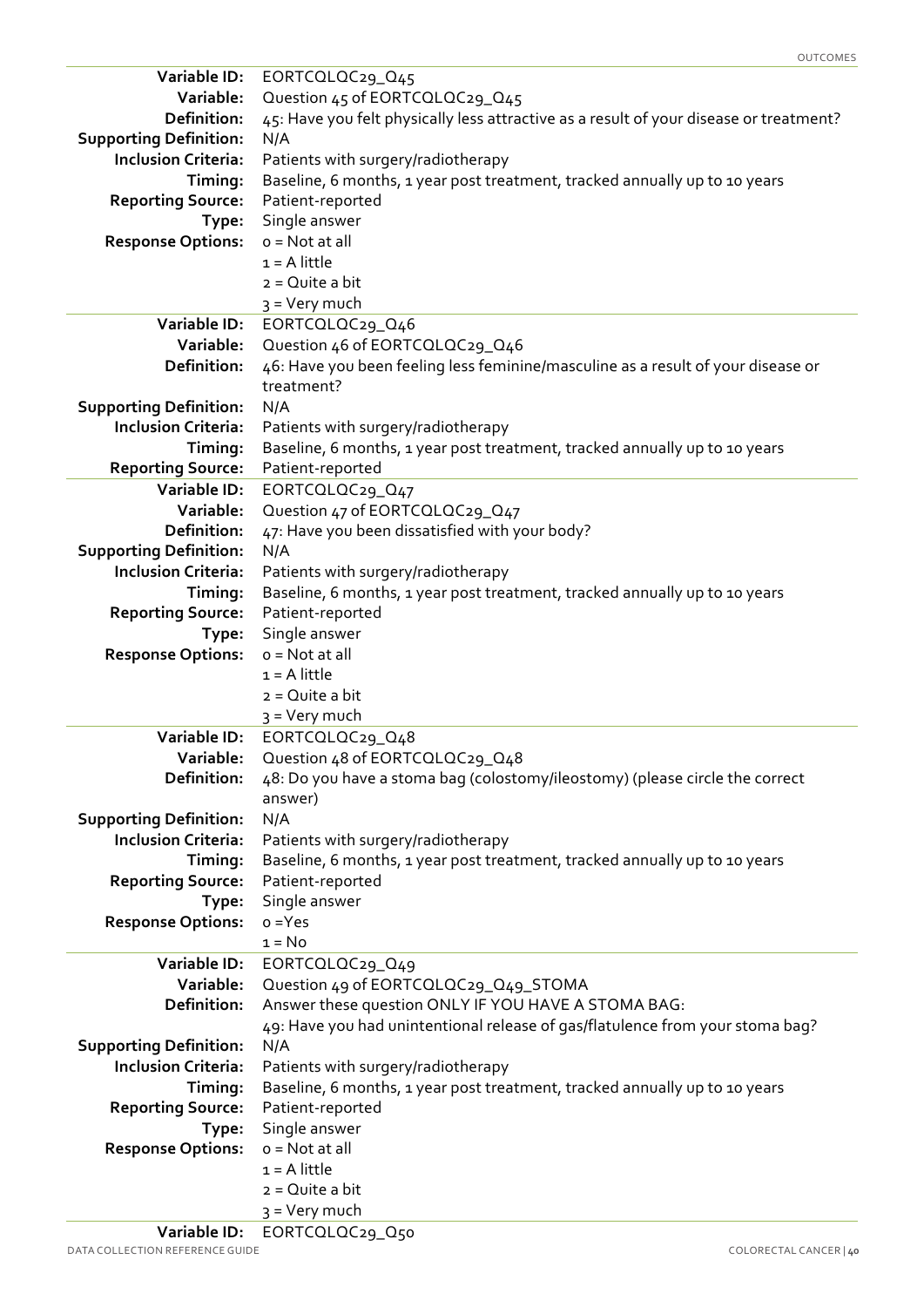| Variable:                                                   | Question 50 of EORTCQLQC29_Q50_STOMA                                       |  |  |
|-------------------------------------------------------------|----------------------------------------------------------------------------|--|--|
| Definition:                                                 | Answer these question ONLY IF YOU HAVE A STOMA BAG:                        |  |  |
|                                                             | 50: Have you had leakage of stools from your stoma bag?                    |  |  |
| <b>Supporting Definition:</b>                               | N/A                                                                        |  |  |
| <b>Inclusion Criteria:</b>                                  | Patients with surgery/radiotherapy                                         |  |  |
| Timing:                                                     | Baseline, 6 months, 1 year post treatment, tracked annually up to 10 years |  |  |
| <b>Reporting Source:</b>                                    | Patient-reported                                                           |  |  |
| Type:                                                       | Single answer                                                              |  |  |
| <b>Response Options:</b>                                    | $o = Not at all$<br>$1 = A$ little                                         |  |  |
|                                                             | $2 = Q$ uite a bit                                                         |  |  |
|                                                             | 3 = Very much                                                              |  |  |
| Variable ID:                                                | EORTCQLQC29_Q51                                                            |  |  |
| Variable:                                                   | Question 51 of EORTCQLQC29_Q51_STOMA                                       |  |  |
| <b>Definition:</b>                                          | Answer these question ONLY IF YOU HAVE A STOMA BAG:                        |  |  |
|                                                             | 51: Have you had sore skin around your stoma?                              |  |  |
| <b>Supporting Definition:</b>                               | N/A                                                                        |  |  |
| <b>Inclusion Criteria:</b>                                  | Patients with surgery/radiotherapy                                         |  |  |
| Timing:                                                     | Baseline, 6 months, 1 year post treatment, tracked annually up to 10 years |  |  |
| <b>Reporting Source:</b>                                    | Patient-reported                                                           |  |  |
| Type:                                                       | Single answer                                                              |  |  |
| <b>Response Options:</b>                                    | $o = Not$ at all                                                           |  |  |
|                                                             | $1 = A$ little                                                             |  |  |
|                                                             | $2 = Q$ uite a bit                                                         |  |  |
| Variable ID:                                                | 3 = Very much<br>EORTCQLQC29_Q52                                           |  |  |
| Variable:                                                   | Question 52 of EORTCQLQC29_Q52_STOMA                                       |  |  |
| <b>Definition:</b>                                          | Answer these question ONLY IF YOU HAVE A STOMA BAG:                        |  |  |
|                                                             | 52: Did you frequent bag changes occur during the day?                     |  |  |
| <b>Supporting Definition:</b>                               | N/A                                                                        |  |  |
| <b>Inclusion Criteria:</b>                                  | Patients with surgery/radiotherapy                                         |  |  |
| Timing:                                                     | Baseline, 6 months, 1 year post treatment, tracked annually up to 10 years |  |  |
| <b>Reporting Source:</b>                                    | Patient-reported                                                           |  |  |
| Type:                                                       | Single answer                                                              |  |  |
| <b>Response Options:</b>                                    | $o = Not at all$                                                           |  |  |
|                                                             | $1 = A$ little                                                             |  |  |
|                                                             | $2 = Q$ uite a bit                                                         |  |  |
|                                                             | 3 = Very much                                                              |  |  |
| Variable ID:<br>Variable:                                   | EORTCQLQC29_Q53<br>Question 53 of EORTCQLQC29_Q53_STOMA                    |  |  |
| <b>Definition:</b>                                          | Answer these question ONLY IF YOU HAVE A STOMA BAG:                        |  |  |
|                                                             | 53: Did frequent bag changes occur during the night?                       |  |  |
| <b>Supporting Definition:</b>                               | N/A                                                                        |  |  |
| <b>Inclusion Criteria:</b>                                  | Patients with surgery/radiotherapy                                         |  |  |
| Timing:                                                     | Baseline, 6 months, 1 year post treatment, tracked annually up to 10 years |  |  |
| <b>Reporting Source:</b>                                    | Patient-reported                                                           |  |  |
| Type:                                                       | Single answer                                                              |  |  |
| <b>Response Options:</b>                                    | $o = Not at all$                                                           |  |  |
|                                                             | $1 = A$ little                                                             |  |  |
|                                                             | $2 = Q$ uite a bit                                                         |  |  |
|                                                             | $3 =$ Very much                                                            |  |  |
| Variable ID:                                                | EORTCQLQC29_Q54                                                            |  |  |
| Variable:                                                   | Question 54 of EORTCOLOC29_Q54_STOMA                                       |  |  |
| Definition:                                                 | Answer these question ONLY IF YOU HAVE A STOMA BAG:                        |  |  |
|                                                             | 54: Did you feel embarrassed because of your stoma?                        |  |  |
| <b>Supporting Definition:</b><br><b>Inclusion Criteria:</b> | N/A<br>Patients with surgery/radiotherapy                                  |  |  |
|                                                             |                                                                            |  |  |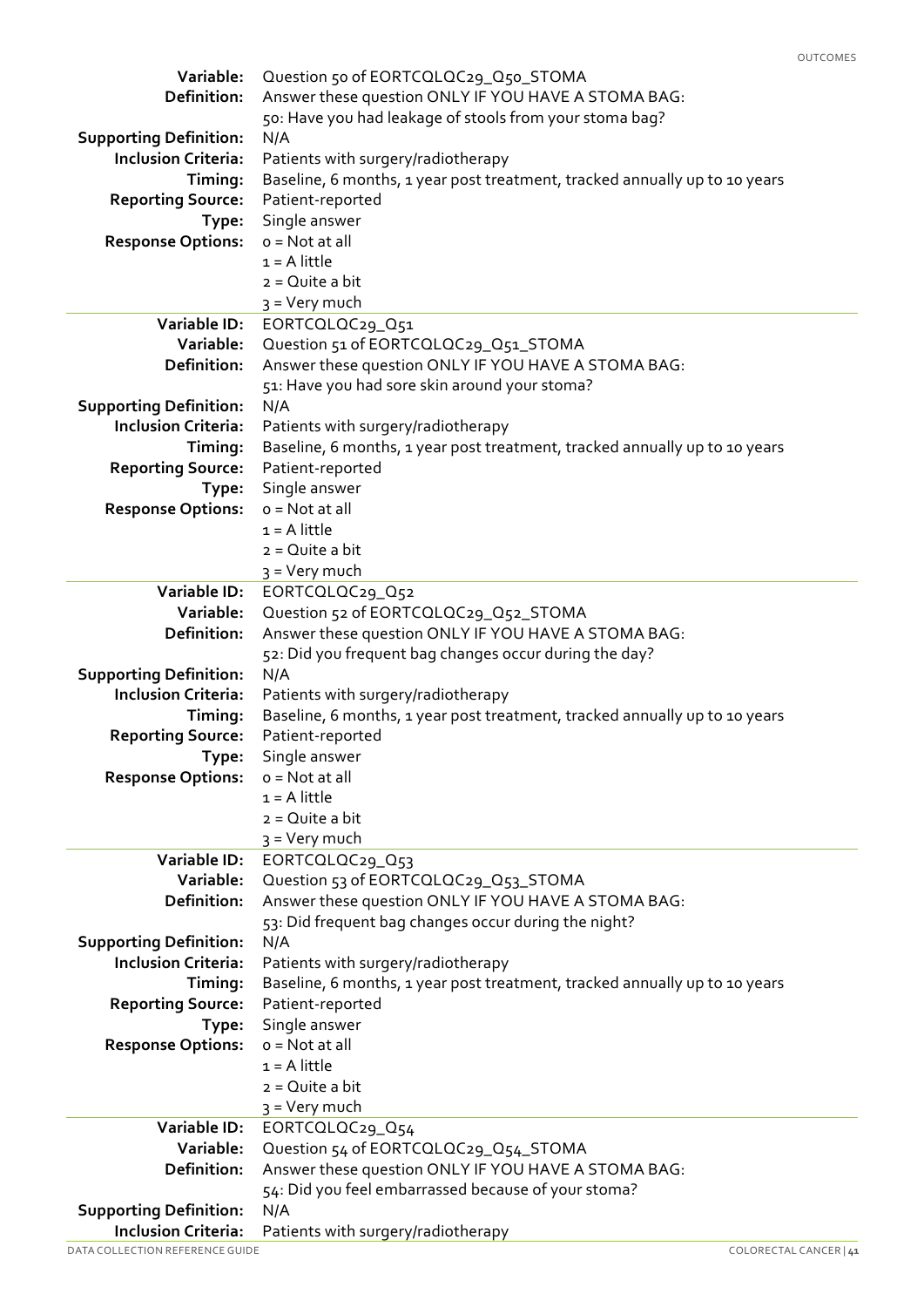| Timing:                       | Baseline, 6 months, 1 year post treatment, tracked annually up to 10 years       |  |  |
|-------------------------------|----------------------------------------------------------------------------------|--|--|
| <b>Reporting Source:</b>      | Patient-reported                                                                 |  |  |
| Type:                         | Single answer<br>$o = Not at all$                                                |  |  |
| <b>Response Options:</b>      | $1 = A$ little                                                                   |  |  |
|                               | $2 = Q$ uite a bit                                                               |  |  |
|                               | 3 = Very much                                                                    |  |  |
| Variable ID:                  | EORTCQLQC29_Q55                                                                  |  |  |
| Variable:                     | Question 55 of EORTCQLQC29_Q55_STOMA                                             |  |  |
| Definition:                   | Answer these question ONLY IF YOU HAVE A STOMA BAG:                              |  |  |
|                               | 55: Did you have problems caring for your stoma?                                 |  |  |
| <b>Supporting Definition:</b> | N/A                                                                              |  |  |
| <b>Inclusion Criteria:</b>    | Patients with surgery/radiotherapy                                               |  |  |
| Timing:                       | Baseline, 6 months, 1 year post treatment, tracked annually up to 10 years       |  |  |
| <b>Reporting Source:</b>      | Patient-reported                                                                 |  |  |
| Type:                         | Single answer                                                                    |  |  |
| <b>Response Options:</b>      | $o = Not$ at all                                                                 |  |  |
|                               | $1 = A$ little                                                                   |  |  |
|                               | $2 = Q$ uite a bit                                                               |  |  |
|                               | 3 = Very much                                                                    |  |  |
| <b>Variable ID:</b>           | EORTCQLQC29_Q49                                                                  |  |  |
| Variable:                     | Question 49 of EORTCOLOC29_O49                                                   |  |  |
| <b>Definition:</b>            | Answer these question ONLY IF YOU DO NOT HAVE A STOMA BAG:                       |  |  |
|                               | 49: Have you had unintentional release of gas/flatulence from your back passage? |  |  |
| <b>Supporting Definition:</b> | N/A                                                                              |  |  |
| <b>Inclusion Criteria:</b>    | Patients with surgery/radiotherapy                                               |  |  |
| Timing:                       | Baseline, 6 months, 1 year post treatment, tracked annually up to 10 years       |  |  |
| <b>Reporting Source:</b>      | Patient-reported                                                                 |  |  |
| Type:                         | Single answer                                                                    |  |  |
| <b>Response Options:</b>      | $o = Not at all$                                                                 |  |  |
|                               | $1 = A$ little                                                                   |  |  |
|                               | $2 = Q$ uite a bit<br>3 = Very much                                              |  |  |
| Variable ID:                  | EORTCQLQC29_Q50                                                                  |  |  |
| Variable:                     | Question 50 of EORTCQLQC29_Q50                                                   |  |  |
| <b>Definition:</b>            | Answer these question ONLY IF YOU DO NOT HAVE A STOMA BAG:                       |  |  |
|                               | 50: Have you had leakage of stools from your back passage?                       |  |  |
| <b>Supporting Definition:</b> | N/A                                                                              |  |  |
| <b>Inclusion Criteria:</b>    | Patients with surgery/radiotherapy                                               |  |  |
| Timing:                       | Baseline, 6 months, 1 year post treatment, tracked annually up to 10 years       |  |  |
| <b>Reporting Source:</b>      | Patient-reported                                                                 |  |  |
| Type:                         | Single answer                                                                    |  |  |
| <b>Response Options:</b>      | $o = Not$ at all                                                                 |  |  |
|                               | $1 = A$ little                                                                   |  |  |
|                               | $2 = Q$ uite a bit                                                               |  |  |
|                               | $3 =$ Very much                                                                  |  |  |
| Variable ID:                  | EORTCQLQC29_Q51                                                                  |  |  |
| Variable:                     | Question 51 of EORTCQLQC29_Q51                                                   |  |  |
| <b>Definition:</b>            | Answer these question ONLY IF YOU DO NOT HAVE A STOMA BAG:                       |  |  |
|                               | 51: Have you had sore skin around your anal area?                                |  |  |
| <b>Supporting Definition:</b> | N/A                                                                              |  |  |
| <b>Inclusion Criteria:</b>    | Patients with surgery/radiotherapy                                               |  |  |
| Timing:                       | Baseline, 6 months, 1 year post treatment, tracked annually up to 10 years       |  |  |
| <b>Reporting Source:</b>      | Patient-reported                                                                 |  |  |
| Type:                         | Single answer<br>o = Not at all                                                  |  |  |
| <b>Response Options:</b>      | $1 = A$ little                                                                   |  |  |
|                               |                                                                                  |  |  |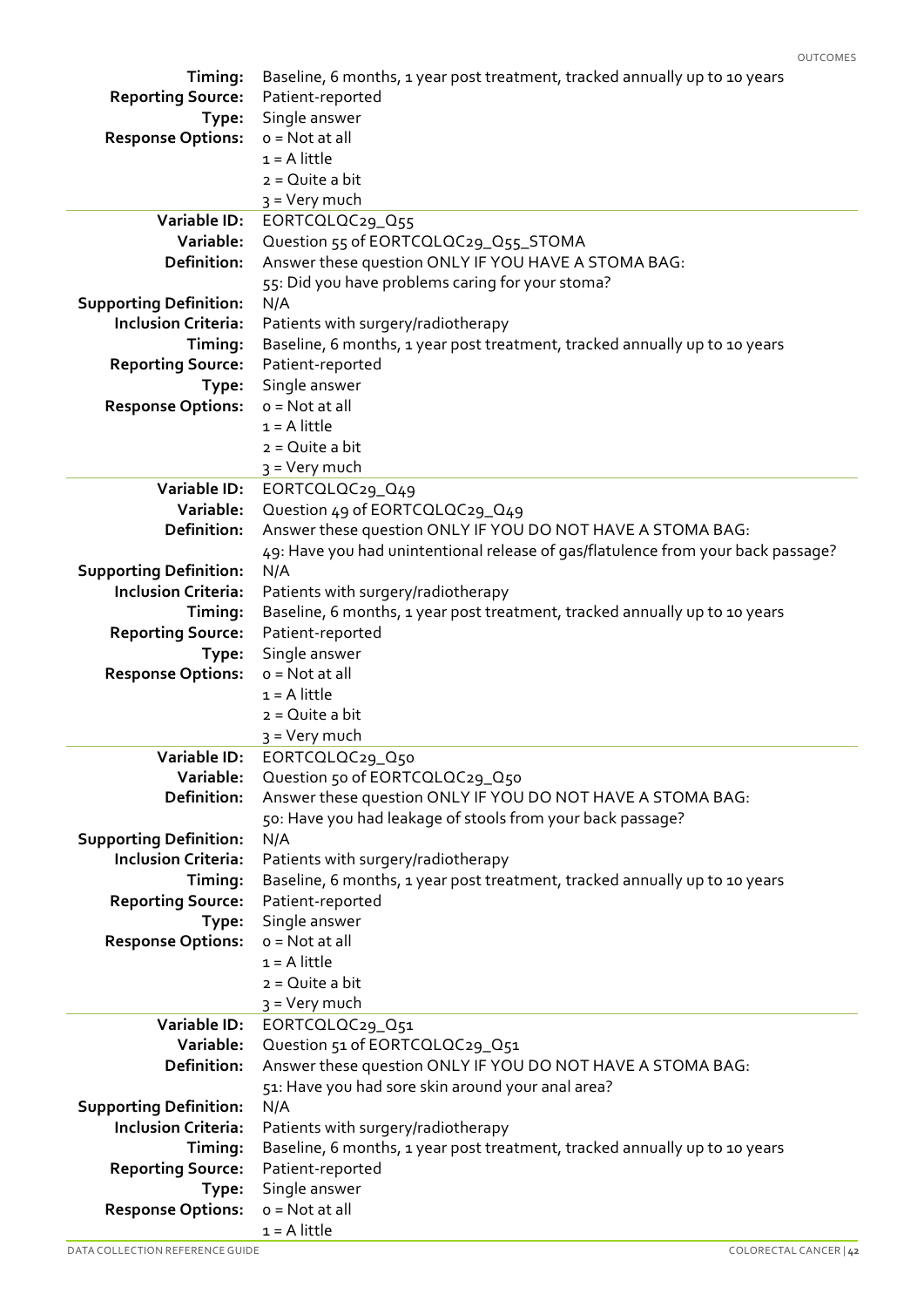|                               | $2 = Q$ uite a bit                                                         |  |
|-------------------------------|----------------------------------------------------------------------------|--|
|                               | 3 = Very much                                                              |  |
| Variable ID:                  | EORTCQLQC29_Q52                                                            |  |
| Variable:                     | Question 52 of EORTCOLOC29_Q52                                             |  |
| <b>Definition:</b>            | Answer these question ONLY IF YOU DO NOT HAVE A STOMA BAG:                 |  |
|                               | 52: Did frequent bowel movements occur during the day?                     |  |
| <b>Supporting Definition:</b> | N/A                                                                        |  |
| <b>Inclusion Criteria:</b>    | Patients with surgery/radiotherapy                                         |  |
| Timing:                       | Baseline, 6 months, 1 year post treatment, tracked annually up to 10 years |  |
| <b>Reporting Source:</b>      | Patient-reported                                                           |  |
| Type:                         | Single answer                                                              |  |
| <b>Response Options:</b>      | $o = Not$ at all                                                           |  |
|                               | $1 = A$ little                                                             |  |
|                               | $2 = Q$ uite a bit                                                         |  |
|                               | 3 = Very much                                                              |  |
| Variable ID:                  | EORTCOLOC29_O53                                                            |  |
| Variable:                     | Question 53 of EORTCQLQC29_Q53                                             |  |
| Definition:                   | Answer these question ONLY IF YOU DO NOT HAVE A STOMA BAG:                 |  |
|                               | 53: Did frequent bowel movements occur during the night?                   |  |
| <b>Supporting Definition:</b> | N/A                                                                        |  |
| <b>Inclusion Criteria:</b>    | Patients with surgery/radiotherapy                                         |  |
| Timing:                       | Baseline, 6 months, 1 year post treatment, tracked annually up to 10 years |  |
| <b>Reporting Source:</b>      | Patient-reported                                                           |  |
| Type:                         | Single answer                                                              |  |
| <b>Response Options:</b>      | $o = Not at all$                                                           |  |
|                               | $1 = A$ little                                                             |  |
|                               | $2 = Q$ uite a bit                                                         |  |
|                               | 3 = Very much                                                              |  |
| Variable ID:                  | EORTCQLQC29_Q54                                                            |  |
| Variable:                     | Question 54 of EORTCQLQC29_Q54                                             |  |
| Definition:                   | Answer these question ONLY IF YOU DO NOT HAVE A STOMA BAG:                 |  |
|                               | 54: Did you feel embarrassed because of your bowel movement?               |  |
| <b>Supporting Definition:</b> | N/A                                                                        |  |
| <b>Inclusion Criteria:</b>    | Patients with surgery/radiotherapy                                         |  |
| Timing:                       | Baseline, 6 months, 1 year post treatment, tracked annually up to 10 years |  |
| <b>Reporting Source:</b>      | Patient-reported                                                           |  |
| Type:                         | Single answer                                                              |  |
| <b>Response Options:</b>      | $o = Not at all$                                                           |  |
|                               | $1 = A$ little                                                             |  |
|                               | $2 = Q$ uite a bit                                                         |  |
|                               | 3 = Very much                                                              |  |
| Variable ID:                  | EORTCQLQC29_Q56                                                            |  |
| Variable:                     | Question 54 of EORTCQLQC29_Q56                                             |  |
| <b>Definition:</b>            | During the past 4 weeks: For men only:                                     |  |
|                               | 56: To what extent were you interested in sex?                             |  |
| <b>Supporting Definition:</b> | N/A                                                                        |  |
| <b>Inclusion Criteria:</b>    | Patients with surgery/radiotherapy                                         |  |
| Timing:                       | Baseline, 6 months, 1 year post treatment, tracked annually up to 10 years |  |
| <b>Reporting Source:</b>      | Patient-reported                                                           |  |
| Type:                         | Single answer                                                              |  |
| <b>Response Options:</b>      | $o = Not at all$                                                           |  |
|                               | $1 = A$ little                                                             |  |
|                               | $2 = Q$ uite a bit                                                         |  |
|                               | $3 = V$ ery much                                                           |  |
| <b>Variable ID:</b>           | EORTCQLQC29_Q57                                                            |  |
| Variable:                     | Question 54 of EORTCQLQC29_Q57                                             |  |
| Definition:                   | During the past 4 weeks: For men only:                                     |  |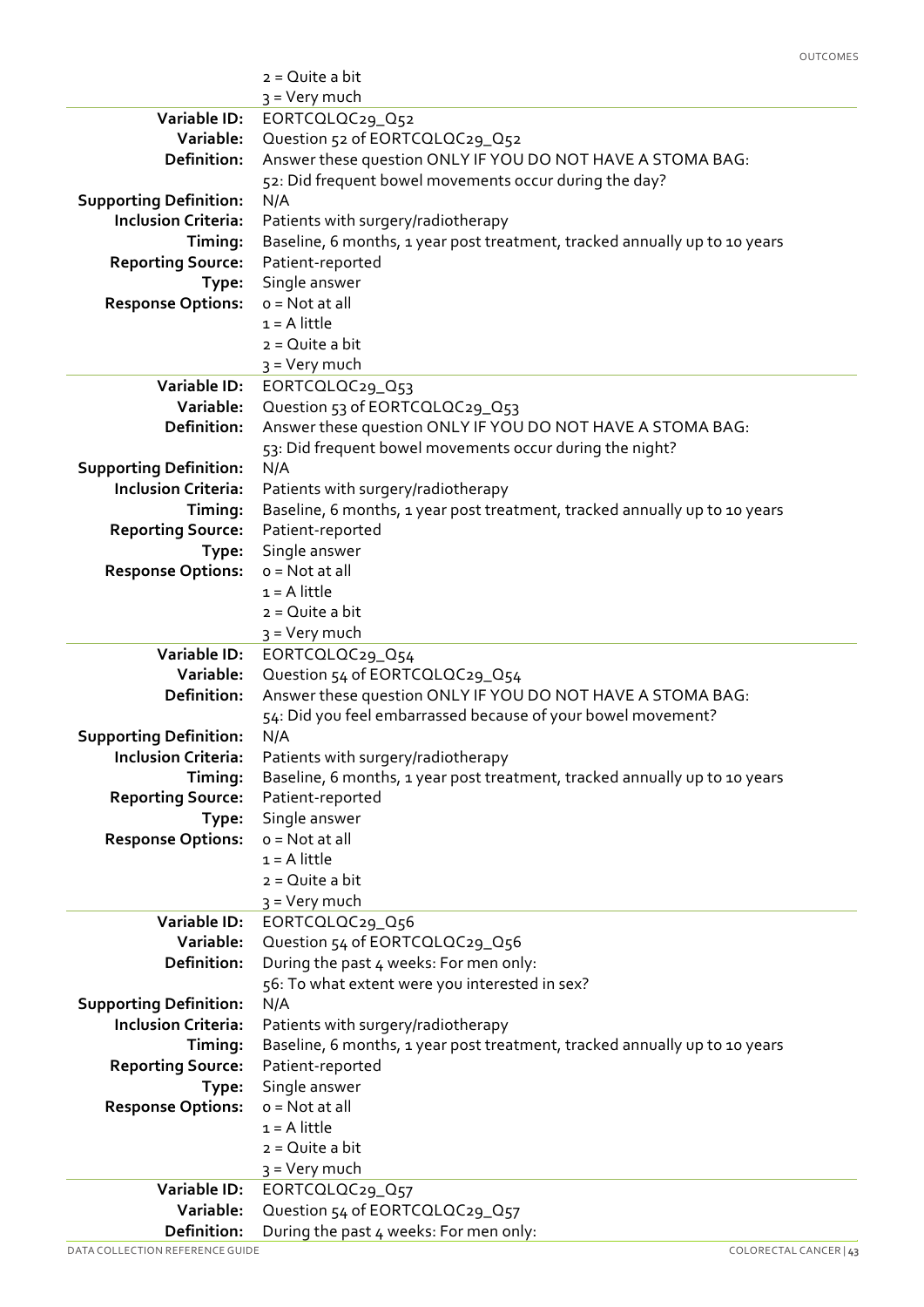|                               | 57: Did you have difficulty getting or maintaining an erection?                  |  |
|-------------------------------|----------------------------------------------------------------------------------|--|
| <b>Supporting Definition:</b> | N/A                                                                              |  |
| <b>Inclusion Criteria:</b>    | Patients with surgery/radiotherapy                                               |  |
| Timing:                       | Baseline, 6 months, 1 year post treatment, tracked annually up to 10 years       |  |
| <b>Reporting Source:</b>      | Patient-reported                                                                 |  |
| Type:                         | Single answer                                                                    |  |
| <b>Response Options:</b>      | $o = Not at all$                                                                 |  |
|                               | $1 = A$ little                                                                   |  |
|                               | $2 = Q$ uite a bit                                                               |  |
|                               | 3 = Very much                                                                    |  |
| Variable ID:                  | EORTCQLQC29_Q58                                                                  |  |
| Variable:                     | Question 54 of EORTCQLQC29_Q58                                                   |  |
| <b>Definition:</b>            | During the past 4 weeks: For women only:                                         |  |
|                               | 58: To what extent were you interested in sex?                                   |  |
| <b>Supporting Definition:</b> | N/A                                                                              |  |
| <b>Inclusion Criteria:</b>    | Patients with surgery/radiotherapy                                               |  |
| Timing:                       | Baseline, 6 months, 1 year post treatment, tracked annually up to 10 years       |  |
| <b>Reporting Source:</b>      | Patient-reported                                                                 |  |
| Type:                         | Single answer                                                                    |  |
| <b>Response Options:</b>      | $o = Not$ at all                                                                 |  |
|                               | $1 = A$ little                                                                   |  |
|                               | $2 = Q$ uite a bit                                                               |  |
|                               | 3 = Very much                                                                    |  |
| Variable ID:                  | EORTCQLQC29_Q59                                                                  |  |
| Variable:                     | Question 54 of EORTCQLQC29_Q59                                                   |  |
| <b>Definition:</b>            | During the past 4 weeks: For women only:                                         |  |
|                               | 59: Did you have pain or discomfort during intercourse?                          |  |
| <b>Supporting Definition:</b> | N/A                                                                              |  |
| <b>Inclusion Criteria:</b>    | Patients with surgery/radiotherapy                                               |  |
| Timing:                       | Baseline, 6 months, 1 year post treatment, tracked annually up to 10 years       |  |
| <b>Reporting Source:</b>      | Patient-reported                                                                 |  |
| Type:                         | Single answer                                                                    |  |
| <b>Response Options:</b>      | $o = Not at all$                                                                 |  |
|                               | $1 = A$ little                                                                   |  |
|                               | $2 = Q$ uite a bit                                                               |  |
|                               | $3 =$ Very much                                                                  |  |
| Variable ID:                  | MSKCC_Q01                                                                        |  |
| Variable:                     | Question 1 of MSKCC_Q01                                                          |  |
| <b>Definition:</b>            | Over the last 4 weeks                                                            |  |
|                               | 1: Do certain solid foods increase the number of bowel movements in a day?       |  |
| <b>Supporting Definition:</b> | N/A                                                                              |  |
| <b>Inclusion Criteria:</b>    | Patients with surgery/radiotherapy                                               |  |
| Timing:                       | Baseline, 6 months, 1 year post treatment, tracked annually up to 10 years       |  |
| <b>Reporting Source:</b>      | Patient-reported                                                                 |  |
| Type:                         | Single answer                                                                    |  |
| <b>Response Options:</b>      | $o =$ Always                                                                     |  |
|                               | $1 = Most of the time$                                                           |  |
|                               | $2 =$ Sometimes                                                                  |  |
|                               | $3 =$ Rarely                                                                     |  |
|                               | $4 =$ Never                                                                      |  |
| Variable ID:                  | MSKCC_Qo2                                                                        |  |
| Variable:                     | Question 2 of MSKCC_Qo2                                                          |  |
| <b>Definition:</b>            | 2: Do certain liquids that you drink increase the number of bowel movements in a |  |
|                               | day?                                                                             |  |
| <b>Supporting Definition:</b> | N/A                                                                              |  |
| <b>Inclusion Criteria:</b>    | Patients with surgery/radiotherapy                                               |  |
| Timing:                       | Baseline, 6 months, 1 year post treatment, tracked annually up to 10 years       |  |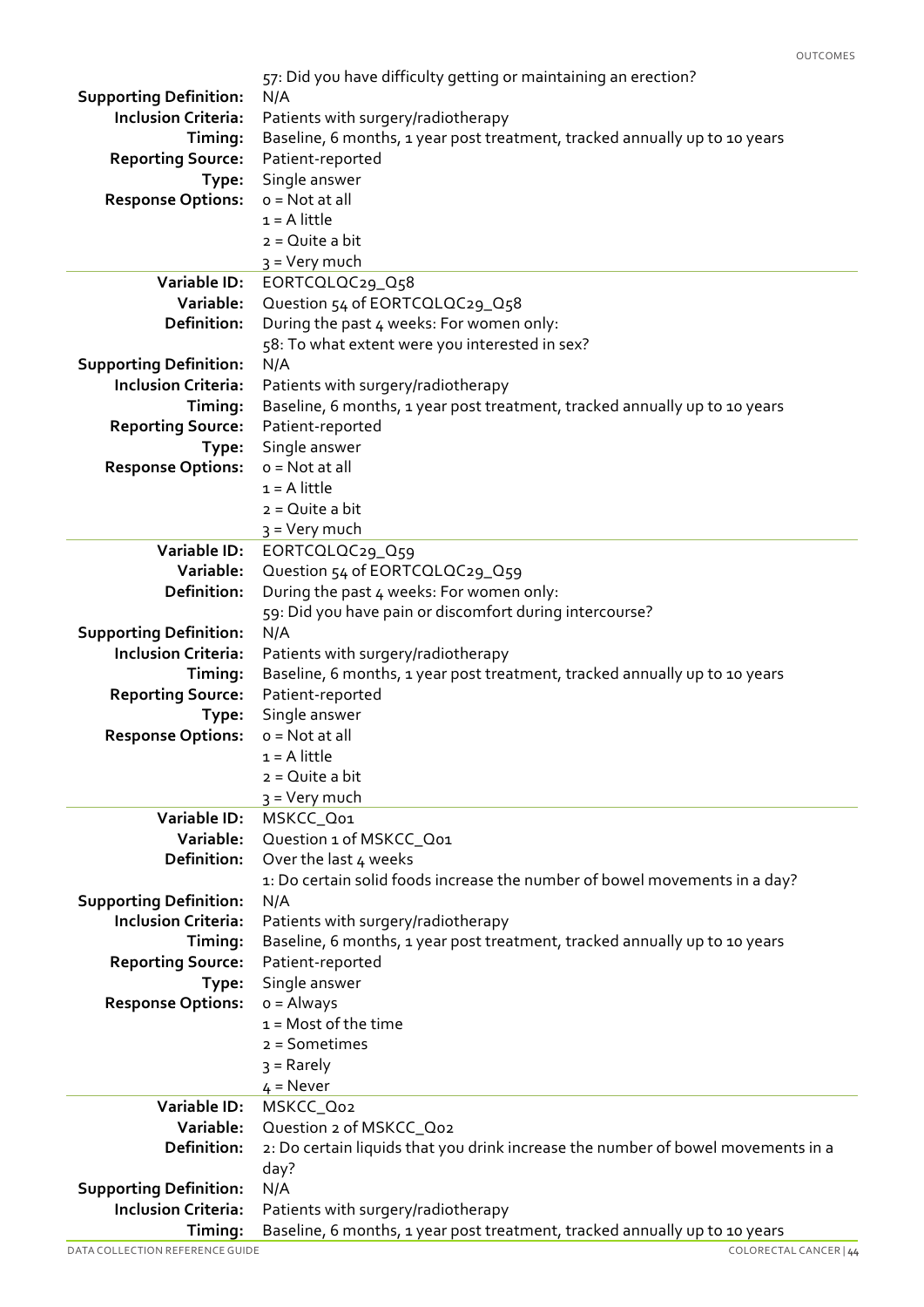| <b>Reporting Source:</b>      | Patient-reported                                                               |  |  |
|-------------------------------|--------------------------------------------------------------------------------|--|--|
| Type:                         | Single answer                                                                  |  |  |
| <b>Response Options:</b>      | $o =$ Always                                                                   |  |  |
|                               | $1 =$ Most of the time                                                         |  |  |
|                               | $2 =$ Sometimes                                                                |  |  |
|                               | $3 =$ Rarely                                                                   |  |  |
|                               | $4 =$ Never                                                                    |  |  |
| <b>Variable ID:</b>           | MSKCC_Q03                                                                      |  |  |
| Variable:                     | Question 3 of MSKCC_Qo3                                                        |  |  |
| <b>Definition:</b>            | 3: Have you limited the types of solid foods you eat to control your bowel     |  |  |
|                               | movements?                                                                     |  |  |
| <b>Supporting Definition:</b> | N/A                                                                            |  |  |
| <b>Inclusion Criteria:</b>    | Patients with surgery/radiotherapy                                             |  |  |
| Timing:                       | Baseline, 6 months, 1 year post treatment, tracked annually up to 10 years     |  |  |
| <b>Reporting Source:</b>      | Patient-reported                                                               |  |  |
| Type:                         | Single answer                                                                  |  |  |
| <b>Response Options:</b>      | $o =$ Always                                                                   |  |  |
|                               | $1 =$ Most of the time                                                         |  |  |
|                               | $2 =$ Sometimes                                                                |  |  |
|                               | $3 =$ Rarely                                                                   |  |  |
|                               | $4 =$ Never                                                                    |  |  |
| Variable ID:                  | MSKCC_Qo4                                                                      |  |  |
| Variable:                     | Question 4 of MSKCC_Q04                                                        |  |  |
| Definition:                   | 4: Have you limited the types of liquids you drink to control your bowel       |  |  |
|                               | movements?                                                                     |  |  |
| <b>Supporting Definition:</b> | N/A                                                                            |  |  |
| <b>Inclusion Criteria:</b>    | Patients with surgery/radiotherapy                                             |  |  |
| Timing:                       | Baseline, 6 months, 1 year post treatment, tracked annually up to 10 years     |  |  |
| <b>Reporting Source:</b>      | Patient-reported                                                               |  |  |
| Type:                         | Single answer                                                                  |  |  |
| <b>Response Options:</b>      | $o =$ Always<br>$1 = Most of the time$                                         |  |  |
|                               | $2 =$ Sometimes                                                                |  |  |
|                               |                                                                                |  |  |
|                               | $3 =$ Rarely<br>$4 =$ Never                                                    |  |  |
| Variable ID:                  | EORTCQLQLM21_Q01                                                               |  |  |
| Variable:                     | Question 1 of EORTCQLQLM21                                                     |  |  |
| Definition:                   | Please indicate the extent to which you have experienced the following symptom |  |  |
|                               | during the past week. During the past week:                                    |  |  |
|                               | 1: Have you had tingling hands or feet?                                        |  |  |
| <b>Supporting Definition:</b> | N/A                                                                            |  |  |
| <b>Inclusion Criteria:</b>    | Patients with systemic therapy                                                 |  |  |
| Timing:                       | Baseline, 6 months, 1 year post treatment, tracked annually up to 10 years     |  |  |
| <b>Reporting Source:</b>      | Patient-reported                                                               |  |  |
| Type:                         | Single answer                                                                  |  |  |
| <b>Response Options:</b>      | $5 = Not at all$                                                               |  |  |
|                               | $1 = A$ little                                                                 |  |  |
|                               | $2 = Q$ uite a bit                                                             |  |  |
|                               | 3 = Very much                                                                  |  |  |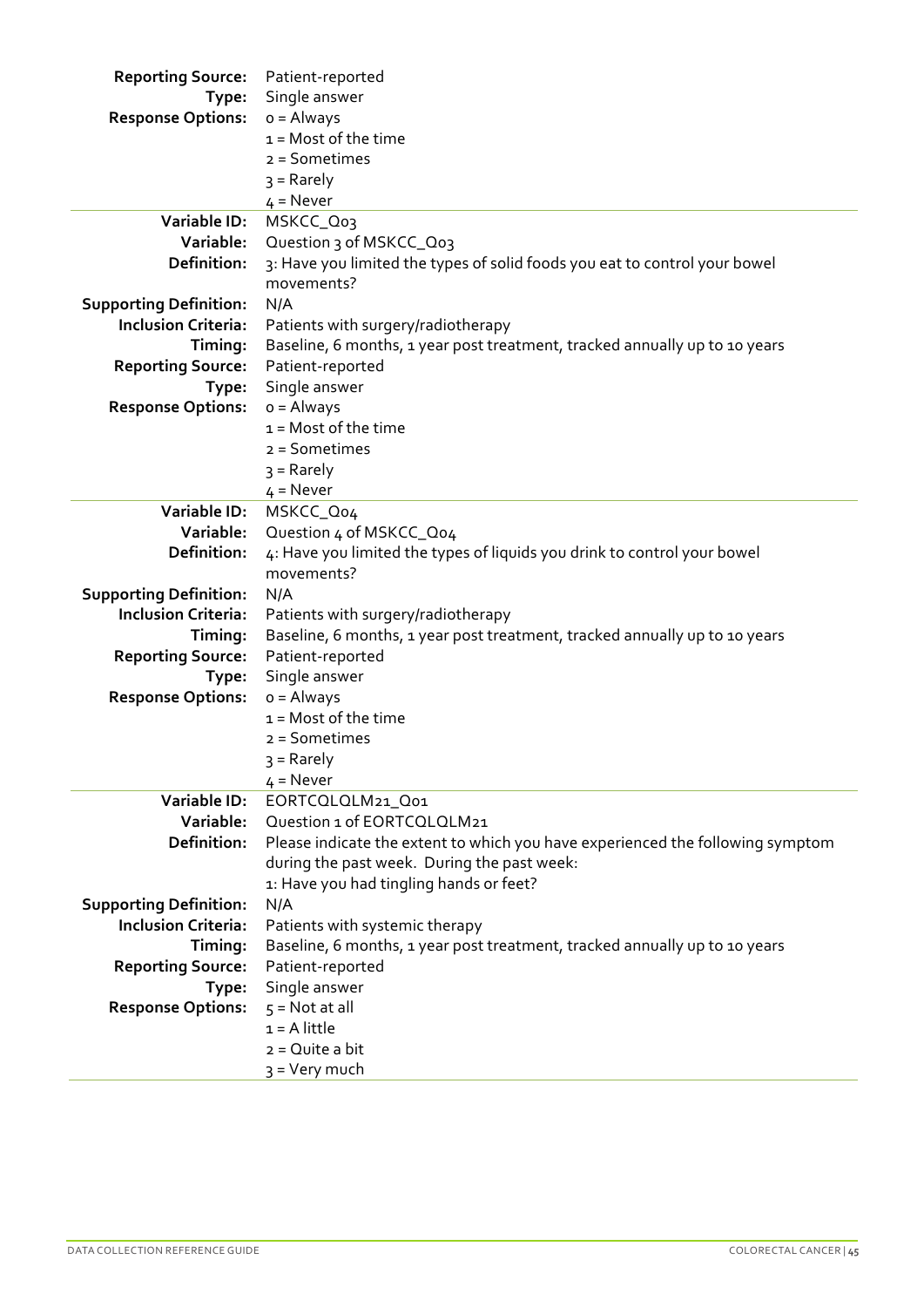## ICHOM Contact Information

| Website                 | http://www.ichom.org       |
|-------------------------|----------------------------|
|                         |                            |
|                         | 14 Arrow Street, Suite #11 |
|                         | Cambridge, MA 02138        |
| <b>Business Address</b> |                            |
|                         | 1 Eversholt Street         |
|                         | London NW1 2DN, UK         |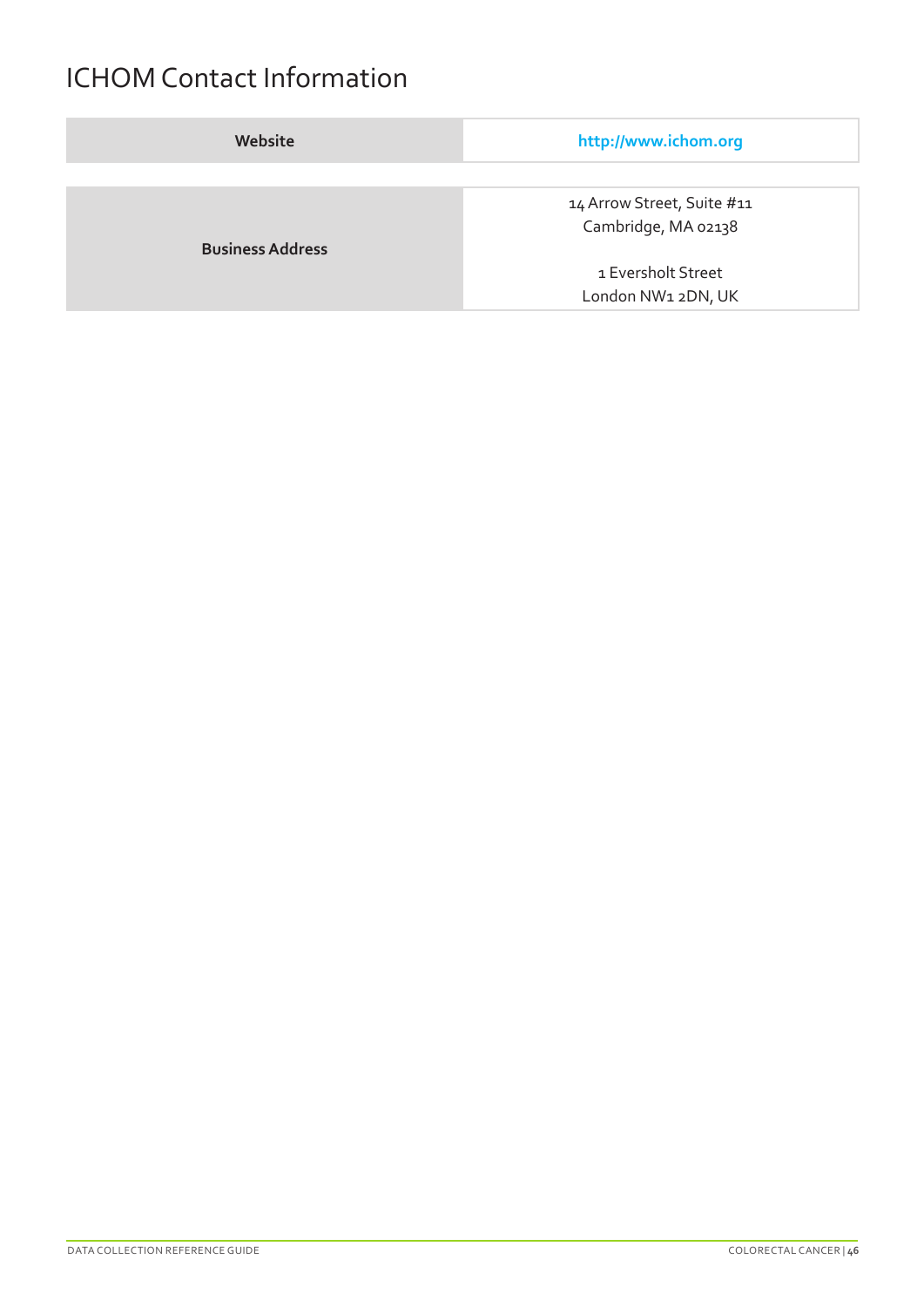# Reference Guide Revisions

| <b>Reference Guide Version</b> | <b>Location within Reference Guide</b>                        | <b>Content Change</b>                                                                       |
|--------------------------------|---------------------------------------------------------------|---------------------------------------------------------------------------------------------|
| 1.0.1                          | Contact Information                                           | Removed inactive email address:<br>ichomteam@ichom.org                                      |
| 1.1.0                          | Data Dictionary                                               | Corrected supporting definition for<br>variables 'EORTCQLQC30_Q29' and<br>'EORTCQLQC30_Q30' |
| 1.1.1                          | Data Dictionary                                               | Corrected response options for EORTC<br>questionnaires                                      |
| 1.1.2                          | <b>Collecting Patient-Reported Outcome</b><br><b>Measures</b> | Corrected typo in title for EORTC QLQ-<br>LMC21 questionnaire                               |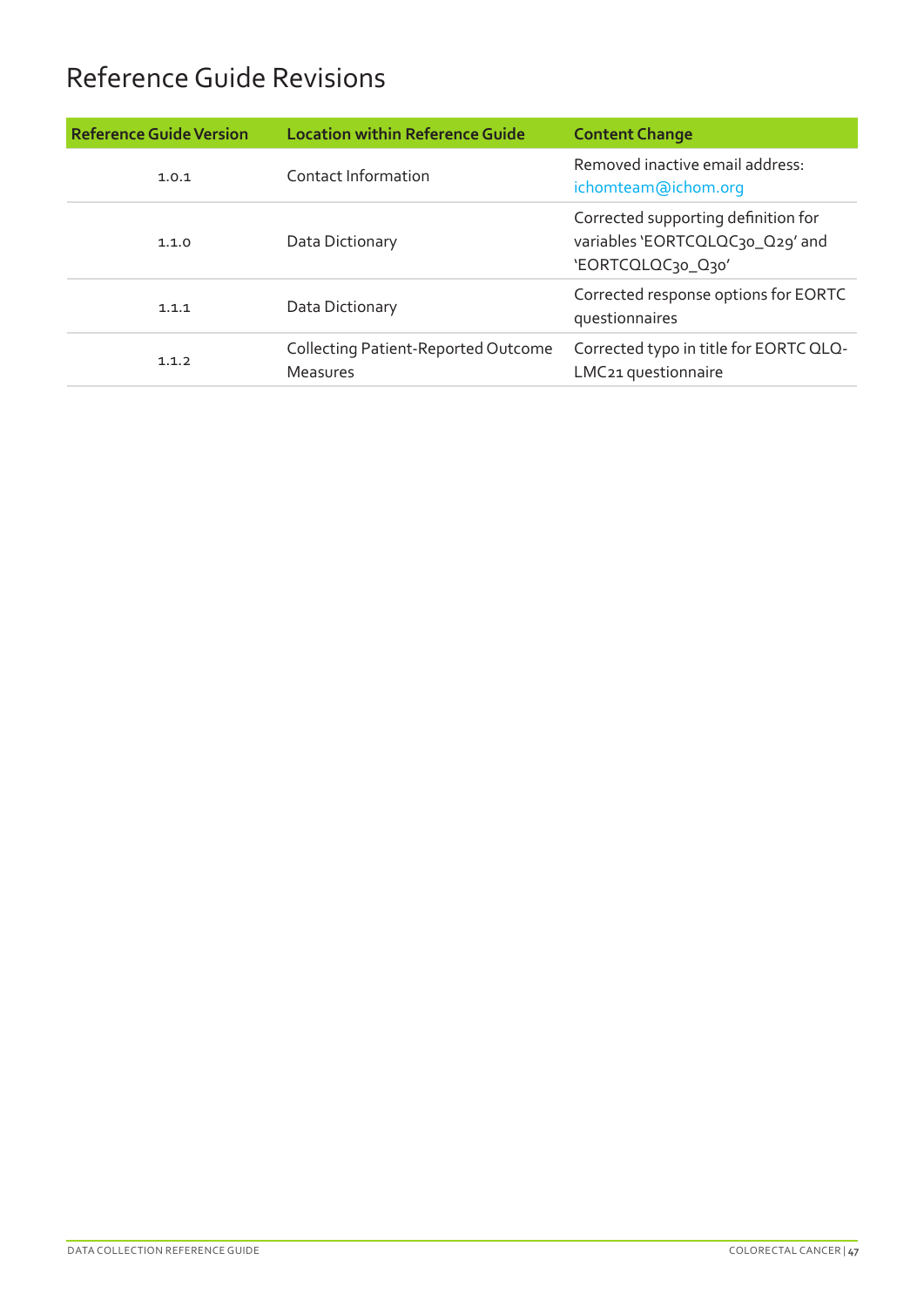#### **Notes**